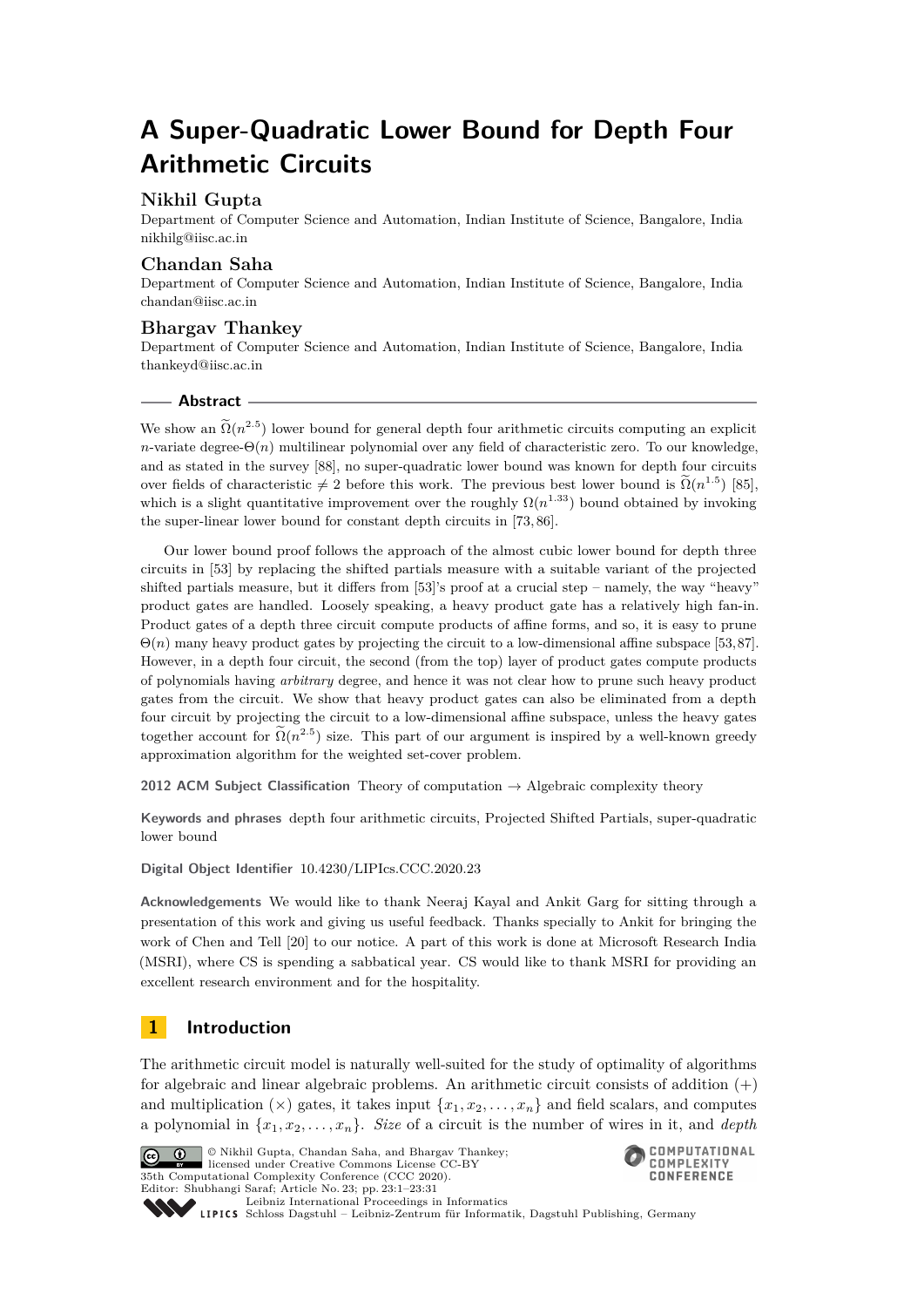#### **23:2 A Super-Quadratic Lower Bound for Depth Four Arithmetic Circuits**

is the longest path from an input to an output gate. The two complexity measures – size and depth – of a circuit essentially capture the sequential and parallel complexity of the computation happening inside the circuit.

Arithmetic circuits are *weaker*<sup>[1](#page-1-0)</sup> than Boolean circuits: An explicit lower bound on the size of Boolean circuits implies an explicit lower bound on the size of arithmetic circuits over finite fields<sup>[2](#page-1-1)</sup> and also over fields of characteristic zero<sup>[3](#page-1-2)</sup>, but the converse is not true<sup>[4](#page-1-3)</sup>. Still, the best known lower bound for arithmetic circuits is  $\Omega(n \log n)$  [\[13,](#page-14-1)90], which is barely super-linear. For arithmetic formulas, an  $\Omega(n^2)$  lower bound is known [\[44\]](#page-16-1). Several other better lower bounds have been shown in the past few decades for various restricted models of arithmetic circuits (see Section [A](#page-19-0) for a brief history of known lower bounds). But, very few lower bounds are known for circuit models that do not impose restrictions like homogeneity, multilinearity, monotonicity, bounded coefficients, bounded reads etc. One such result is the lower bound for constant depth circuits.

Shoup and Smolensky [\[86\]](#page-18-2), and Raz [\[73\]](#page-17-0), showed an  $\Omega(\Delta n^{1+\frac{1}{\Delta}})$  lower bound for depth- $\Delta$ circuits, where  $\Delta = O(\log n)$ . In the special case of depth three circuits, an  $\Omega(n^2)$  lower bound was shown in [\[87\]](#page-18-3), which was improved to an  $\Omega(n^3)$  lower bound in [\[53\]](#page-16-0). However, for depth four circuits<sup>[5](#page-1-4)</sup>, the best lower bound was  $\tilde{\Omega}(n^{1.5})$  [\[85\]](#page-18-1), which is a slight quantitative improvement over the roughly  $\Omega(n^{1.33})$  lower bound obtained by specializing the constant depth lower bound in [\[73,](#page-17-0) [86\]](#page-18-2) to depth four circuits.

In this work, we show an  $\Omega(n^{2.5})$  lower bound for depth four circuits. To the best of our knowledge, and as stated in the survey [\[88\]](#page-18-0) (Section 1.4.2, page-13), this is the first super-quadratic lower bound for this model over fields of characteristic  $\neq 2$ .

### <span id="page-1-7"></span>**1.1 Our Result**

We state our result formally now. Without loss of generality, we will assume that a depth four circuit is a ΣΠΣΠ circuit, i.e., the circuit has a +-gate on top followed by second layer of  $\times$ -gates, then a third layer of  $+$ -gates and finally a bottom layer of  $\times$ -gates.

<span id="page-1-6"></span>▶ Theorem 1 (Lower bound for depth four circuits). *Over any field of characteristic zero*<sup>[6](#page-1-5)</sup>, *there exists a family of mulitilinear polynomials*  $\{f_n\}_{n>1}$  *in* VNP*, where*  $f_n$  *is a polynomial in*  $\Theta(n)$  *variables and of degree*  $\Theta(n)$  *such that any depth four circuit computing*  $f_n$  *has*  $\Omega\left(\frac{n^{2.5}}{\sqrt{\log n}}\right)$  $\frac{n^{2.5}}{(\log n)^6}$  many wires/edges and  $\Omega\left(\frac{n^{1.5}}{(\log n)^6}\right)$  $\frac{n^{1.5}}{(\log n)^4}$  many gates.

<span id="page-1-0"></span> $1$ . This is not to mean that arithmetic circuits cannot simulate Boolean circuits. It is easy to see that a Boolean circuit can be efficiently simulated by an arithmetic circuit over any field that contains the additive and the multiplicative identities 0 and 1 respectively.

<span id="page-1-1"></span><sup>&</sup>lt;sup>2</sup> This is because an arithmetic circuit over a finite field can be simulated by a Boolean circuit with only a slight blow-up in size and depth (see [\[100\]](#page-19-1)).

<span id="page-1-2"></span><sup>&</sup>lt;sup>3</sup> It was shown in [\[16\]](#page-14-2) (Corollary 4.6 in Chapter 4) that  $NC^3/poly \neq NP/poly$  implies  $VP \neq VNP$  over fields of characteristic zero, assuming the Generalized Riemann Hypothesis. The circuit classes VP and VNP are arithmetic analogues of non-uniform P and NP respectively [\[96\]](#page-18-5).

<span id="page-1-3"></span><sup>4</sup> as computing a Boolean function is a weaker requirement than computing a specific polynomial representation of the function.

<span id="page-1-4"></span><sup>5</sup> Depth four circuits form a natural circuit class as the "optimal" circuit for an arbitrary polynomial turns out to be a depth four circuit: The *multiplicative complexity* of a polynomial  $f$ , denoted  $M(f)$ , is the minimum number of multiplication gates required to compute *f*. It is known that there exists an *n*-variate degree-*d* polynomial *f* for which  $M(f) = \Omega(\sqrt{\binom{n+d}{d}})$  [\[21,](#page-14-3) [39\]](#page-15-0). On the other hand, every

*n*-variate degree-*d* polynomial can be computed by a depth four circuit having  $\sqrt{\binom{n+d}{d}} \cdot \text{poly}(n, d)$ many multiplication gates [\[61\]](#page-17-1).

<span id="page-1-5"></span><sup>6</sup> The lower bound holds even if the characteristic is sufficiently large (see Section [4\)](#page-10-0).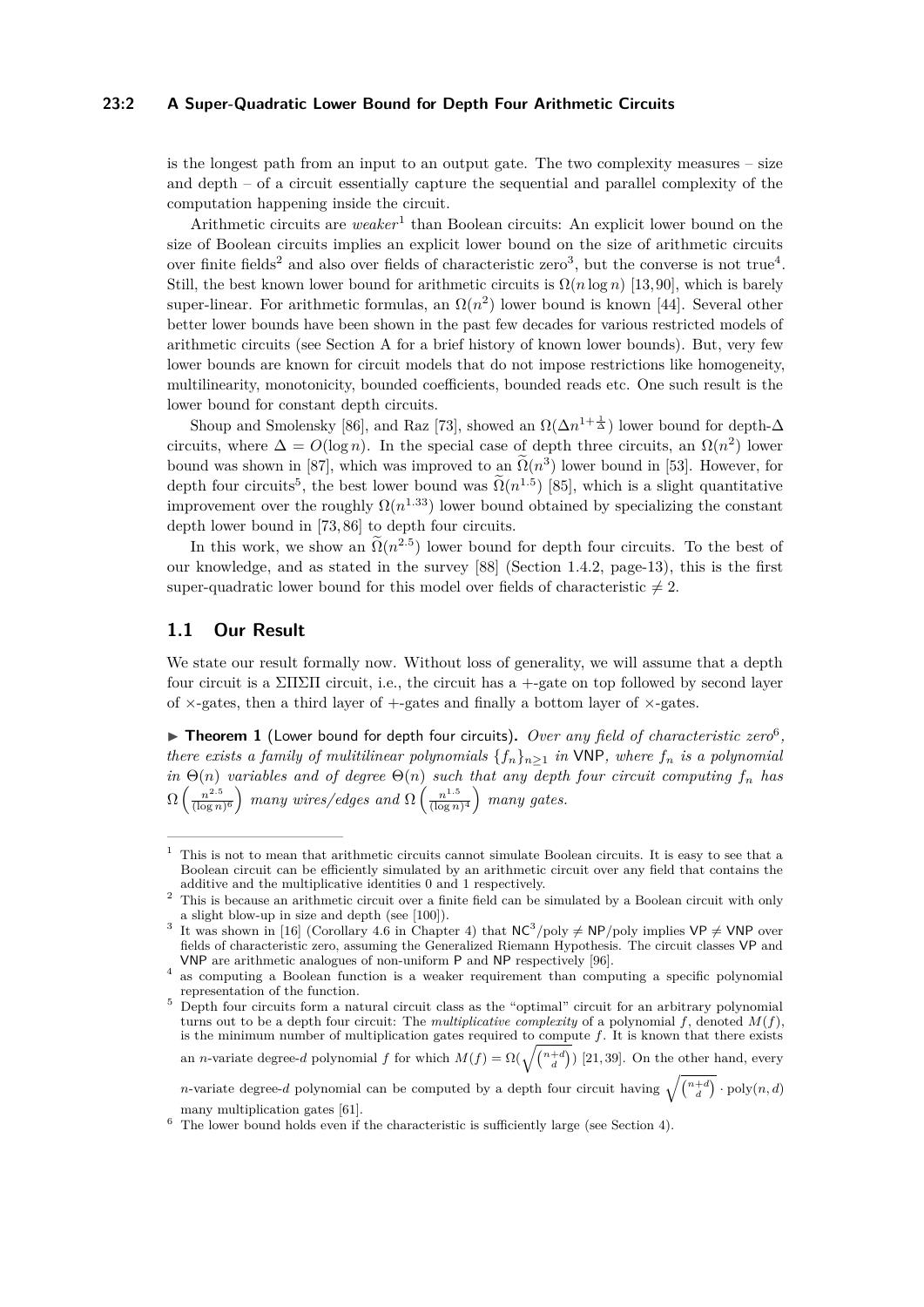**A** word about the polynomial family. The polynomial family  ${f_n}_{n>1}$  is a variant of the Nisan-Wigderson design polynomial family, which has been used in proving several other previous lower bounds [\[49,](#page-16-2) [51](#page-16-3)[–53,](#page-16-0) [57,](#page-17-2) [58,](#page-17-3) [73,](#page-17-0) [85\]](#page-18-1). The *n*-th member of the family, i.e., *f<sup>n</sup>* is a polynomial in  $\mathbf{x} = \{x_1, ..., x_{3m}\}\$ and  $\mathbf{y} = \{y_1, ..., y_{3m}\}\$ variables, where *m* is an integer in  $\left[\frac{n}{2}, 2n\right]$ . The degree of the polynomial in **y** variables is deg<sub>**y**</sub> $(f_n) = m$ , while its degree in **x** variables is  $\deg_{\mathbf{x}}(f_n) = d_{\mathbf{x}} = \Theta(\frac{\sqrt{m}}{\ln m})$ . Informally,  $f_n$  contains multiple 'copies' of the design polynomial in different subsets of the **x** variables, while the **y** variables are used as 'prefixes' to uniquely identify each such copy. While the reason for having multiple copies is similar to [\[53\]](#page-16-0), as we shall see in the next section, handling them is a little trickier in our case. Note that because of the way we have defined  $m$  and  $d_{\mathbf{x}}$ , proving that any depth four circuit computing  $f_n$  has  $\Omega\left(\frac{m^2 d_{\mathbf{x}}}{(\ln m)^5}\right)$  many edges and  $\Omega\left(\frac{m d_{\mathbf{x}}}{(\ln m)^3}\right)$  many gates would establish the theorem.<sup>[7](#page-2-0)</sup> The exact description of  $f_n$  is given in Section [4.](#page-10-0)

# **1.2 Proof Idea**

Let C be a depth four circuit over a field  $\mathbb F$ . Like many other works on arithmetic circuit lower bounds, we use a rank based complexity measure to obtain our result. The measure we apply is a variant of the *projected shifted partials* measure, which has been used before in [\[49,](#page-16-2) [51,](#page-16-3) [58,](#page-17-3) [85\]](#page-18-1) and other works. Our proof can be divided into four steps; the first three show a "small" upper bound on the measure of C while the last step shows a "large" lower bound on the measure of the hard polynomial *f<sup>n</sup>* described above. We now briefly outline each of these steps.

**Step 1: Restricting the bottom support of** C**.** We begin by removing all monomials computed by the bottom layer of C that have a "large" support. Such restrictions have been used in previous works [\[49,](#page-16-2) [51,](#page-16-3) [56,](#page-16-4) [58,](#page-17-3) [85\]](#page-18-1) to control the degree of the (sparse) polynomials computed at the third layer of a depth four circuit so that a "small" upper bound on the measure of the circuit can be obtained. However, in our work, this step plays an even more significant role by enabling us to remove "heavy" gates (see below). While previous works use *random* restrictions, we use a *deterministic* procedure for restricting the bottom support – we briefly explain our reasons for doing so towards the end of this section.

**Heavy gates.** We call a product gate in the second layer of C *heavy* if the number of distinct third layer gates (computing sparse polynomials) feeding into it is  $\tilde{\Omega}(n^{1.5})$ . The presence of heavy gates makes the task of obtaining a "small" upper bound on the measure of C difficult. The problem of dealing with heavy gates was also faced by previous works on depth three circuits [\[53,](#page-16-0) [87\]](#page-18-3), and was dealt with by removing all heavy gates from the circuit before applying the measure to it. We too remove all heavy gates from C, but our way of doing so differs from [\[53,](#page-16-0)87]. Since a depth three circuit computes a sum of product of affine forms, [\[53,](#page-16-0) [87\]](#page-18-3) were able to remove all heavy gates by going modulo affine factors of these gates thereby restricting the circuit to an affine subspace. While going modulo the sparse factors of heavy gates is a natural generalization of this technique for depth four circuits, we do not know how to adopt this method as the quotient ring so obtained might not be a polynomial ring. In the next step, we outline a technique of removing heavy gates from C which, in spirit, also restricts C to an affine subspace.

<span id="page-2-0"></span><sup>7</sup> We use log base *e* in the proof rather than log base 2 as it simplifies the analysis.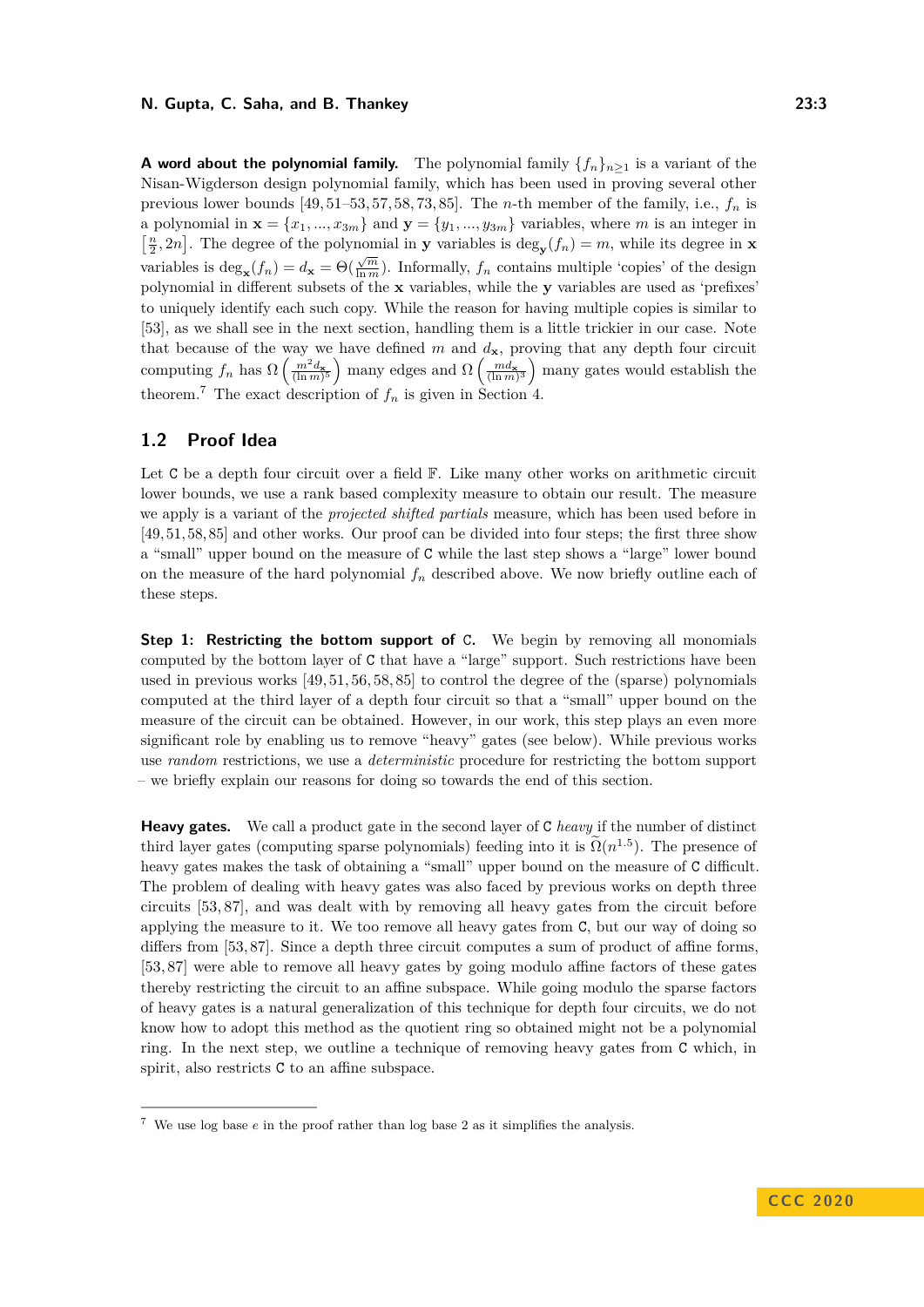# **23:4 A Super-Quadratic Lower Bound for Depth Four Arithmetic Circuits**

**Step 2: Removing heavy gates from C.** We remove heavy gates from C by sequentially evaluating *exactly one* sparse factor of each heavy gate to zero. This can be done if F is algebraically closed, which one can assume without loss of generality (as argued in Section [5\)](#page-12-0). In particular, we use the following greedy procedure: While there exists a heavy gate in C, pick a sparse polynomial for which the ratio of the number of heavy gates connected to it to its fan-in is maximum, and evaluate it to zero. Intuitively, this allows us to remove a large number of heavy gates at the cost of evaluating a few monomials (computed by the bottom layer) to field constants. Then, as we have restricted the bottom support of C in Step 1, we are able to show that we can remove  $\Theta(n)$  many heavy gates at a cost of setting only a few variables to constants (unless the already removed heavy gates account for  $\tilde{\Omega}(n^{2.5})$ size). Note that  $\Theta(n)$  many heavy gates would immediately imply the desired lower bound. This greedy procedure is inspired by an approximation algorithm for the weighted set cover problem [\[99\]](#page-19-2) (Section 2.1, page-16), however its analysis here is tailored to our needs. This step, which is the main contribution of this work, plays a crucial role in enabling us to prove a super-quadratic lower bound and we provide more details about it in Section [3.2.2.](#page-9-0)

**Step 3: Analyzing the measure of** C. After all the heavy gates have been removed, a "small" upper bound on the measure of C is derived by closely following the "grouping" argument made in [\[53\]](#page-16-0). However, we replace the shifted partials measure by the projected shifted partials measure as the latter is suitable for controlling the degree of the sparse polynomials computed at the third layer of C. In this step, we divide the factors of a polynomial *T* computed by a ×-gate in the second layer of C into "groups" of suitable sizes, and multiply out factors in the same group to reduce the effective number of factors of *T*. This then helps obtain a "small" upper bound on the projected shifted partials measure of *T* which, by sub-additivity, implies a "small" upper bound on the projected shifted partials measure of C.

**Step 4: Lower bound on the measure of**  $f_n$ **.** The choice of the hard polynomial  $f_n$  is dictated by the above technique of removing heavy gates. As mentioned before,  $f_n$  has multiple copies of the Nisan-Wigderson design polynomial, denoted NW. The reason for having multiple copies is that if we work with only one copy, we might end up irreparably damaging it while removing heavy gates from C. On the other hand, starting with multiple copies of NW, much like in [\[53\]](#page-16-0), we are able to show that the procedure for removing heavy gates leaves an intact copy along with some 'damaged' parts from the other copies. Our use of a deterministic restriction in Step 1 makes it easier to show this. A "large" lower bound on the measure of NW was obtained in [\[49,](#page-16-2) [51,](#page-16-3) [58\]](#page-17-3). However, it is not clear how to obtain such a lower bound on NW in the presence of other "damaged" parts, and so we remove these parts. Although in [\[53\]](#page-16-0), such parts were removed by simply setting a subset of variables to 0 and 1, here we need to augment the projected shifted measure appropriately to get rid of them.

# <span id="page-3-0"></span>**2 Preliminaries**

**Notations.** For  $r \in \mathbb{N}$ ,  $[r] := \{1, \ldots, r\}$ . We use lowercase Greek alphabets like  $\alpha, \beta$  for field constants, bold-face lowercase letters like **x** and **y** to denote sets of variables, *f, g* for polynomials in  $\mathbb{F}[\mathbf{x}, \mathbf{y}]$ , uppercase typewriter alphabets C, D for arithmetic circuits over  $\mathbb{F}$ , uppercase Roman alphabets *T, Q* for the polynomials computed by the gates of a depth four circuit and  $M, M_1, M_2$  for subsets of natural numbers. For  $M \subseteq [3m], \mathbf{x}_M := \{x_i : i \in$  $M$ },  $\mathbf{y}_M := \{y_i : i \in M\}$ . For  $\mathbf{z} \subseteq \mathbf{x}_M \cup \mathbf{y}_M$  and  $r \in \mathbb{N}$ ,  $\mathbf{z}^{\leq \infty}$  and  $\mathbf{z}^{\leq r}$  denote the set of all monomials in **z** variables and the set of all monomials in **z** variables with degree at most *r* respectively. For  $S \subseteq \mathbb{F}[\mathbf{x}, \mathbf{y}]$ , dim $\langle S \rangle$  denotes the dimension of the F-linear span of *S*.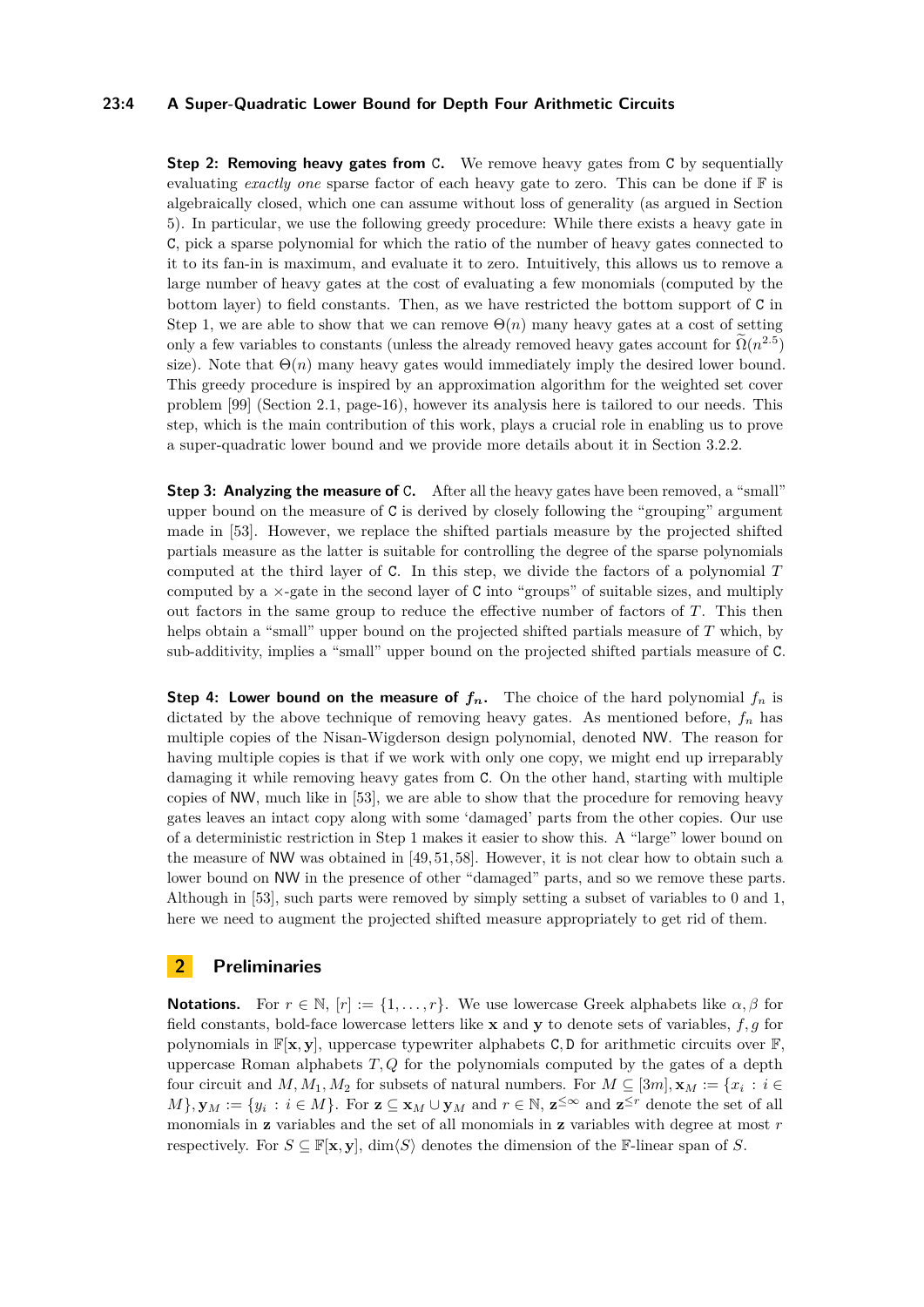**Support and degree of a monomial.** The support of a monomial *η*, denoted Supp $(n)$ , is the set of variables appearing in it. Also, for any  $z \subseteq x \cup y$  we will use  $\deg_z(\eta)$  to denote its degree in **z** variables. We will say that  $\eta$  is **z**-multilinear if the degree of every **z** variable in  $\eta$ is at most one.

# **2.1 The complexity measure**

Throughout this section, we will assume that  $m \in \mathbb{N}$  is as stated in the paragraph following Theorem [1,](#page-1-6)  $M \subseteq [3m]$ ,  $|M| = m$ ,  $f \in \mathbb{F}[\mathbf{x}_M, \mathbf{y}_M]$  and  $S \subseteq \mathbb{F}[\mathbf{x}_M, \mathbf{y}_M]$ . Note that the set M is not fixed and will depend on the circuit under analysis. Before defining the measure, let us define the operations that make up the measure.

**1. Partial derivatives.** Let  $\eta = x_1 \cdots x_k$  be a monomial in **x** variables. Then, we define the partial derivative of  $f$  with respect to  $\eta$  as

$$
\frac{\partial f}{\partial \eta} := \frac{\partial}{\partial x_1} \left( \frac{\partial}{\partial x_2} \left( \cdots \left( \frac{\partial f}{\partial x_k} \right) \right) \right).
$$

If the degree of  $\eta$  is  $k$ , then  $\frac{\partial f}{\partial \eta}$  is said to be a *k*-th order partial derivative of  $f$ . We denote by  $\partial_{\bf x}^{k} f$  the set of all *k*-th order partial derivatives of *f* taken with respect to multilinear monomials in **x** variables.

- **2. The shift operation.** Let  $\eta$  be a degree  $\ell$  multilinear monomial in  $\mathbf{x}_M$  variables. We say that the polynomial  $\eta \cdot f$  is obtained by *shifting*  $f$  by  $\eta$ . We denote by  $\mathbf{x}_M^{\ell} f$  the set of polynomials obtained by shifting  $f$  by all degree  $\ell$  multilinear monomials in  $\mathbf{x}_M$  variables and  $\mathbf{x}_M^{\ell} S := \{ \mathbf{x}_M^{\ell} f : f \in S \}$ .
- **3. Multilinear projection.** We define a map  $\pi_{\mathbf{x}} : \mathbb{F}[\mathbf{x}_M, \mathbf{y}_M] \to \mathbb{F}[\mathbf{x}_M, \mathbf{y}_M]$  with  $\pi_{\mathbf{x}}(f)$ being the polynomial made up of exactly the **x**-multilinear monomials of *f*. Formally, for a monomial  $\eta$ ,  $\pi_{\mathbf{x}}(\eta) = \eta$  if  $\eta$  is **x**-multilinear and 0 otherwise. The map is then linearly extended for arbitrary polynomials and  $\pi_{\mathbf{x}}(S) := \{ \pi_{\mathbf{x}}(f) : f \in S \}$ .
- **4. A** degree based projection. For  $i \in \mathbb{N}$  and  $f \in \mathbb{F}[\mathbf{x}_M, \mathbf{y}_M]$ , we define  $[f]_i$  to be the polynomial made up of only those monomials of *f* whose **y***-degree* is exactly *i*. Formally, for a monomial  $\eta$ ,  $[\eta]_i = \eta$  if  $\deg_{\mathbf{y}}(\eta) = i$  and 0 otherwise. It is then linearly extended for arbitrary polynomials and  $[S]_m := \{ [f]_m : f \in S \}.$
- **5. An evaluation map.** For  $\alpha \in \mathbb{F}$  and  $\mathbf{z} \subseteq \mathbf{x}_M \cup \mathbf{y}_M$ , we define a map  $\sigma_{\mathbf{z}=\alpha} : \mathbb{F}[\mathbf{x}_M, \mathbf{y}_M] \to$  $\mathbb{F}[\mathbf{x}_M \setminus \mathbf{z}, \mathbf{y}_M \setminus \mathbf{z}]$  with  $\sigma_{\mathbf{z}=\alpha}(f)$  being obtained from f by setting every variable in **z** to  $\alpha$  and  $\sigma_{\mathbf{z}=\alpha}(S) := {\sigma_{\mathbf{z}=\alpha}(f) : f \in S}.$

The operations given in 1, 2 and 3 constitute the projected shifted partials measure [\[49\]](#page-16-2). In this work, we define and use the measure  $\mathsf{PSP}_{M,k,\ell}$ , which is obtained by augmenting the projected shifted partials measure with the operations in 4 and 5 as follows.

▶ **Definition 2** (The measure). *For*  $m, k, \ell \in \mathbb{N}$ ,  $M \subseteq [3m], |M| = m$  *and*  $f \in \mathbb{F}[\mathbf{x}_M, \mathbf{y}_M]$ ,

$$
\mathsf{PSP}_{M,k,\ell}(f) := \dim \left\langle \sigma_{\mathbf{y}_M=1} \left( \left[ \pi_{\mathbf{x}} \left( \mathbf{x}_M^{\ell} \partial_{\mathbf{x}}^k f \right) \right]_m \right) \right\rangle.
$$

 $\triangleright$  **Observation 3** (Sub-additivity of the measure). *For any two polynomials*  $f, g \in \mathbb{F}[{\bf x}_M, {\bf y}_M]$ ,

 $\mathsf{PSP}_{M,k,\ell}(f+g) \leq \mathsf{PSP}_{M,k,\ell}(f) + \mathsf{PSP}_{M,k,\ell}(g)$ .

The above observation is easy to prove and we omit its proof here.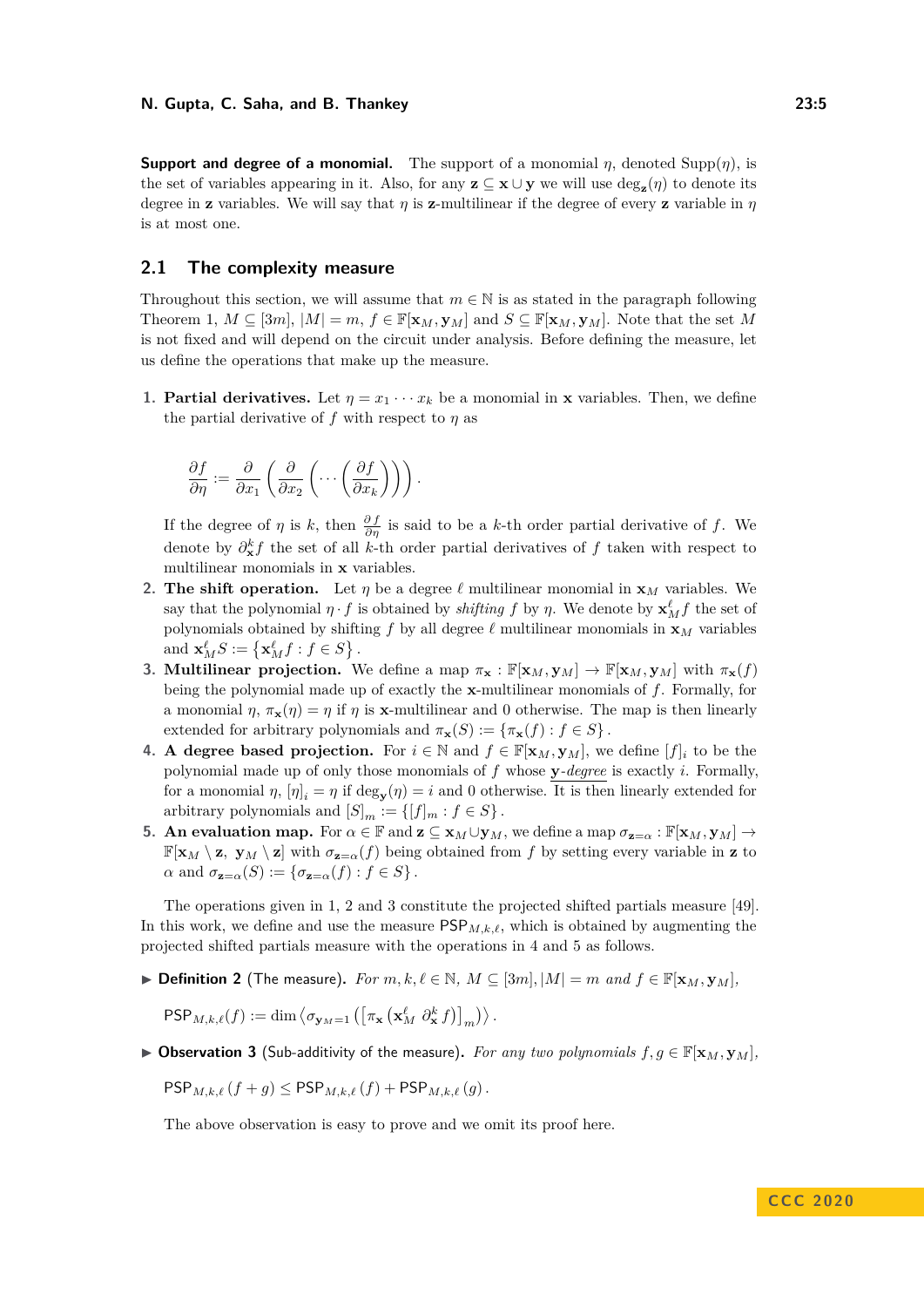#### **23:6 A Super-Quadratic Lower Bound for Depth Four Arithmetic Circuits**

# **2.2 Some numerical estimates**

<span id="page-5-2"></span>▶ Proposition 4 (Estimating Binomial Coefficients). *For any*  $n, k \in \mathbb{N}, k \leq n, \left(\frac{n}{k}\right)^k \leq {n \choose k}$  $\left(\frac{en}{k}\right)^k$ .

<span id="page-5-1"></span>**Proposition 5** ([\[33,](#page-15-1)49]). Let  $a(n)$ ,  $f(n)$ ,  $g(n): \mathbb{Z}_{>0} \to \mathbb{Z}$  be integer values functions such *that*  $(|f| + |g|) = o(a)$ *. Then,*  $\ln \frac{(a+f)!}{(a-g)!} = (f+g) \ln(a) \pm O\left(\frac{f^2+g^2}{a}\right)$  $\frac{+g^2}{a}$ ).

# <span id="page-5-0"></span>**3 Upper bounding the measure for a depth four circuit**

Let  $C = \sum_{i=1}^{s} T_i$  be a depth four circuit computing the polynomial  $f = f_n$  (recall  $\deg_{\mathbf{x}}(f_n) = d_{\mathbf{x}} = \Theta\left(\frac{\sqrt{m}}{\ln m}\right)$  from Section [1.1\)](#page-1-7);  $T_i = \prod_{j=1}^{a_i} Q_{ij}^{e_j}$  and  $Q_{ij}$ 's are distinct sparse polynomials computed by the +-gates in the third layer of C, and  $e_i \geq 1$ . We assume that F is algebraically closed and argue in Section [5](#page-12-0) why this holds without loss of generality. For brevity, we would use the terminologies 'product terms', 'sparse polynomials' and 'monomials' for the  $\times$ -gates, +-gates and ×-gates in the second, third and fourth layers of C respectively as shown in Figure [1a.](#page-6-0) The proof of the upper bound is divided into three steps:

**Step 1: Restricting the bottom support.** In this step, we show that if C has fewer than  $\Omega\left(\frac{m^2 d_{\mathbf{x}}}{(\ln m)^5}\right)$  distinct monomials then we can remove all monomials with support more than  $\tau = 20 \ln m$  at a cost of setting *m* many **x** variables and *m* many **y** variables to zero. (Notice that if there are more than  $\Omega\left(\frac{m^2d_{\mathbf{x}}}{(\ln m)^5}\right)$  many monomials then there is nothing to prove.) This step is required not only to remove heavy gates in Step 2 but also in Step 3 where using the fact that all monomials have support at most  $\tau$  and multilinear projection, we will argue that the degree of all monomials is not too large. More details about this restriction are given in Section [3.2.1.](#page-8-0)

**Step 2: Removing heavy gates.** The transformed circuit C<sub>1</sub>, obtained after Step 1, computes a polynomial in the remaining 2*m* many **x** variables and 2*m* many **y** variables. Moreover, the number of gates and the fan-in of all gates in  $C_1$  is upper bounded by the number of gates and the fan-in of the corresponding gates in C. A product term in C<sup>1</sup> is called a *heavy gate* if at least  $w = \left| \frac{m d_{\mathbf{x}}}{\lambda_0 \cdot (\ln m)^3} \right|$  ( $\lambda_0$  is a large enough constant fixed in Appendix [C\)](#page-27-0) many distinct sparse polynomials are connected to it. If there are more than *m* heavy gates, we are done. Otherwise, we remove all heavy gates using the following greedy procedure: While there is a heavy gate, evaluate a sparse polynomial that would kill the most number of heavy gates at the cost of evaluating as few monomials as possible. As we have already restricted the support of all monomials to  $\tau$ , we are able to argue in Section [3.2.2](#page-9-0) that this can be done at a cost of setting *m* many **x** and *m* many **y** variables to field constants.

These steps transform C to a 'pruned circuit', defined as follows and depicted in Figure [1b.](#page-6-0)

I **Definition 6.** *We say that a depth four circuit* D *is a* pruned circuit *if the support of all monomials in* D *is at most*  $\tau = |20 \text{ ln } m|$ , and it does not contain any heavy gate; i.e. *the number of distinct sparse polynomials feeding into any product term in* D *is less than*  $w = \left[\frac{md_{\mathbf{x}}}{\lambda_0 \cdot (\ln m)^3}\right]$ .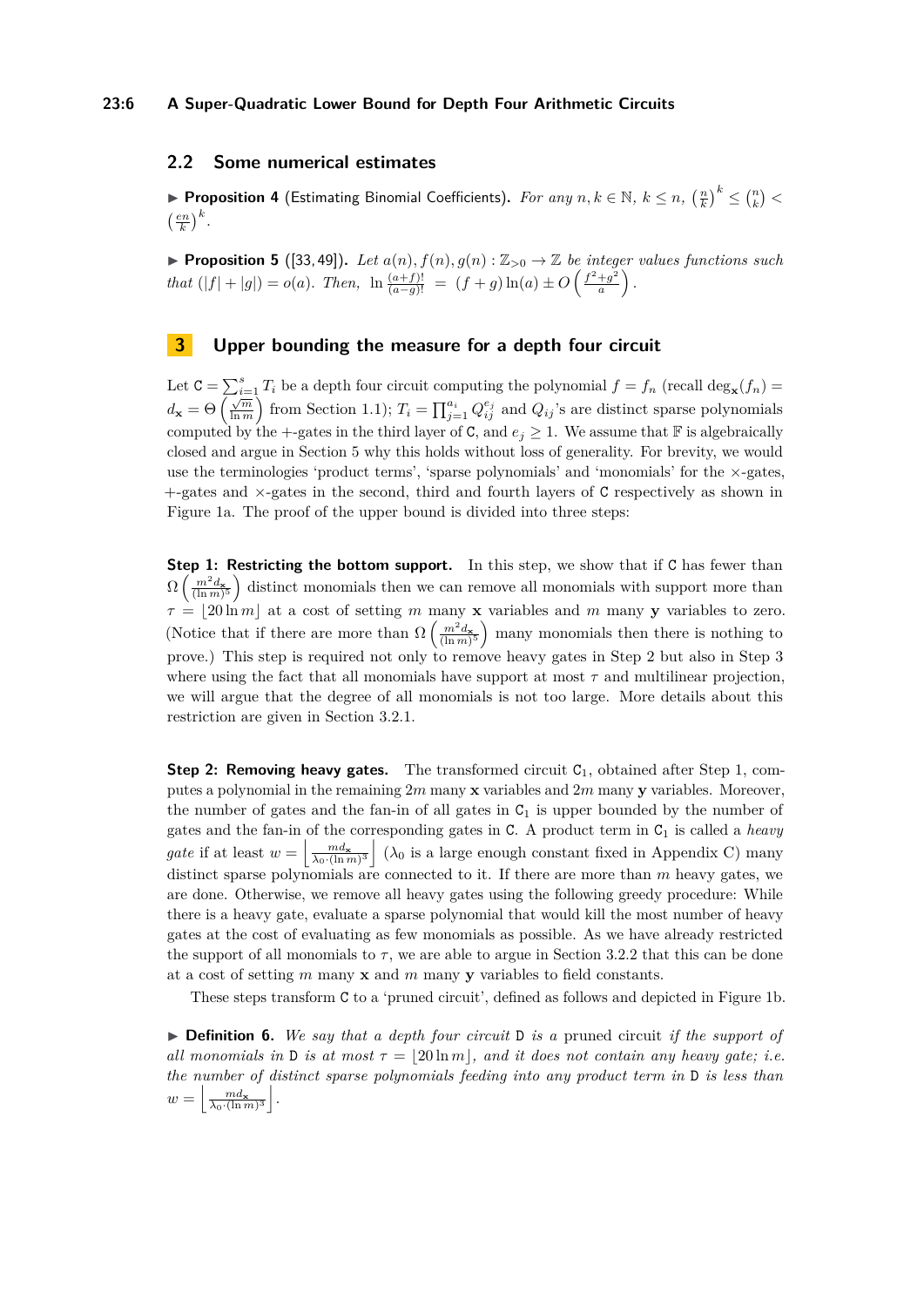<span id="page-6-0"></span>

**(a)** A depth four circuit C.



**(b)** The pruned depth four circuit D.

**Figure 1** A depth four circuit and its pruned version.

**Step 3: Analysing the measure.** In this step, we analyse the measure  $PSP_{M,k,\ell}$  of the pruned circuit D, obtained after Steps 1 and 2, computing a polynomial in the remaining *m* many **x** and *m* many **y** variables. More details on this analysis are provided in the following section.

### <span id="page-6-2"></span>**3.1 Upper bound on the measure of a pruned depth four circuit**

Recall the definition of the measure  $\mathsf{PSP}_{M,k,\ell}$  from Section [2.](#page-3-0) In Steps 1 and 2, we will ensure that if a variable  $x_i$  is set to a field constant then  $y_i$  is also set to a field constant and vice versa. The set *M* is then the set of indices of the remaining **x** (or **y**) variables and  $|M| = m$ .

<span id="page-6-1"></span>I **Lemma 7.** *Let* D *be a pruned depth four circuit with top fan-in s computing a polynomial*  $in \mathbf{x}_M$  *and*  $\mathbf{y}_M$  *variables, where*  $M \subseteq [3m]$ ,  $|M| = m$ *. Also, let*  $d_{\mathbf{x}}, \tau, w$  *be as defined earlier,*  $t = \left\lfloor \frac{d_{\mathbf{x}}}{(\ln m)^3} \right\rfloor$ ,  $\delta = \frac{1}{(\ln m)^2}$ ,  $k = \left\lfloor \frac{\delta d_{\mathbf{x}}}{t} \right\rfloor$  and  $\ell = \left\lfloor \frac{m}{m^{\delta/t}+1} \right\rfloor$ . Then, for sufficiently large m,

$$
\mathsf{PSP}_{M,k,\ell}(\mathsf{D}) \leq s \cdot m^{O(1)} \binom{m}{\ell+2kt\tau} \binom{\lceil \frac{w}{t} \rceil + k - 1}{k}.
$$

We prove the lemma at the end of this section. As  $D = T_1 + \cdots + T_s$ , where  $T_i$  is a product term and as  $\mathsf{PSP}_{M,k,\ell}$  is sub-additive, to prove the lemma it suffices to show that for all  $i \in [s]$ ,

$$
\mathsf{PSP}_{M,k,\ell}(T_i) \leq m^{O(1)} \binom{m}{\ell+2kt\tau} \binom{\left\lceil \frac{w}{t} \right\rceil + k - 1}{k}.
$$

Consider any such product term  $T = \prod_{i \in [a]} Q_i^{e_i}$ , where  $Q_i \in \mathbb{F}[\mathbf{x}_M, \mathbf{y}_M]$ , and since D is a pruned depth four circuit,  $a \leq w$ . Write  $Q_i = Q'_i + Q''_i$ , where  $Q'_i$  is the sum of all monomials of  $Q_i$  wherein the individual degree of every **x** variable is at most two and  $Q_i'' = Q_i - Q_i'$ .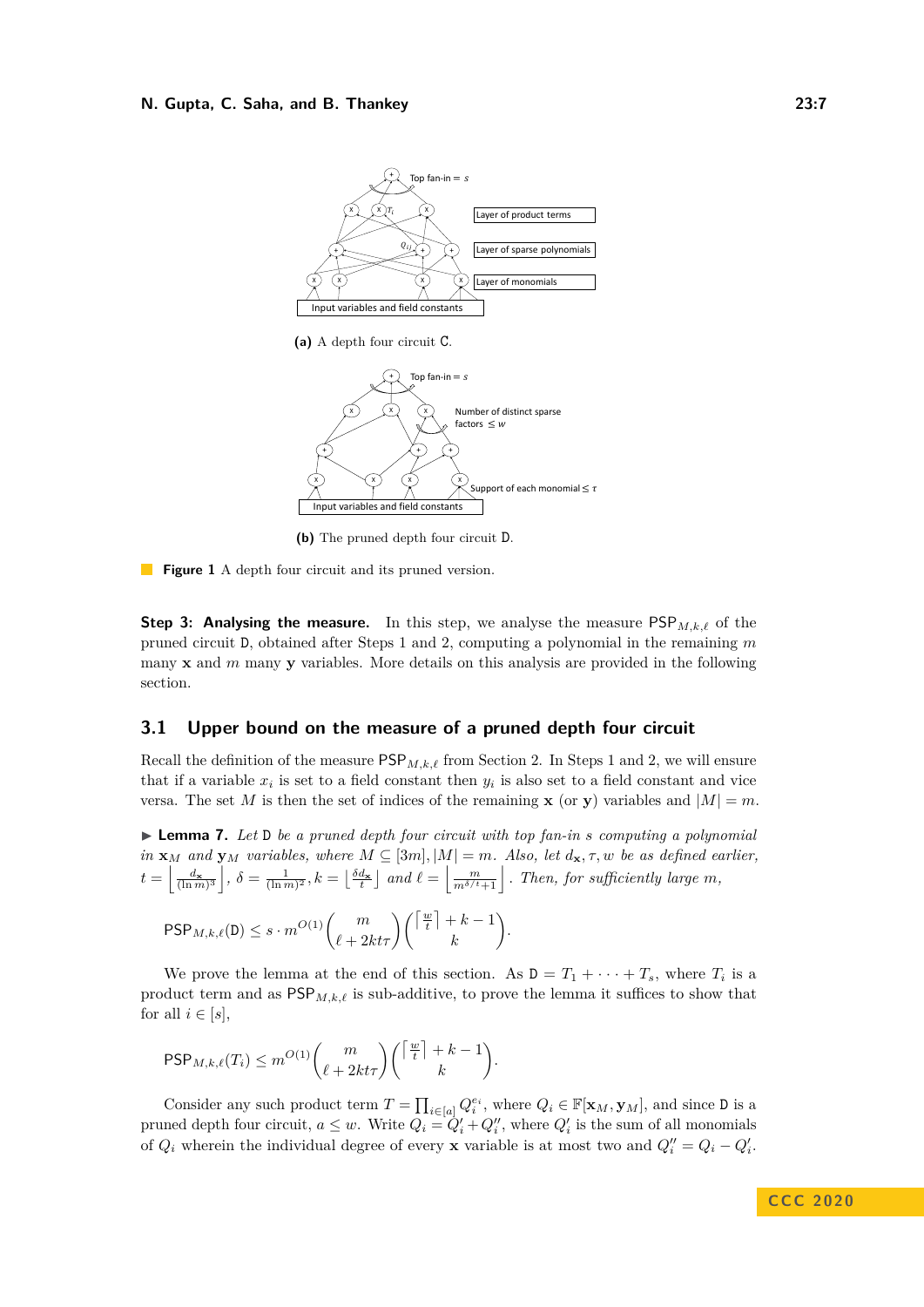### **23:8 A Super-Quadratic Lower Bound for Depth Four Arithmetic Circuits**

Then,

$$
T = \prod_{i \in [a]} (Q'_i + Q''_i)^{e_i} = \prod_{i \in [a]} Q'^{e_i}_i + Q'',
$$

where  $Q''$  is a polynomial whose every monomial has a **x** variable with degree at least three. Thus,  $\mathsf{PSP}_{M,k,\ell}(Q'') = 0$  and hence from the sub-additivity of  $\mathsf{PSP}_{M,k,\ell}$  we have that

$$
\mathsf{PSP}_{M,k,\ell}(T) \le \mathsf{PSP}_{M,k,\ell} \big(\prod_{i \in [a]} {Q'_i}^{e_i} \big).
$$

Let  $T' = \prod_{i \in [a]} Q_i'^{e_i}$ . We will now upper bound  $\textsf{PSP}_{M,k,\ell}(T')$ . First, we assume without loss of generality that  $a = w$  since if  $a < w$  then we can multiply with additional sparse polynomials all of which are 1. Next we divide the sparse polynomials into disjoint sets such that each set (except perhaps the last) has size exactly *t*. Then, we have that

$$
T' = P_1 \cdots P_{\lceil \frac{w}{t} \rceil}, \text{ where } P_i = \prod_{j=(i-1)t+1}^{\min(it,w)} Q_j'^{e_j}.
$$

<span id="page-7-0"></span> $\triangleright$  Claim 8. Let  $P = Q_1^{e_1} \cdots Q_t^{e_t}$  be one of the polynomials  $P_i$ . For  $k \geq 0$ , let  $P^{(k)} :=$  $\prod_{i\in[t]} Q_i^{\prime \max(e_i-k,0)}$ . Then,  $\partial_{\mathbf{x}}^k P \subseteq \mathbb{F}$ -span $\{\mathbf{y}_M^{\leq \infty} \mathbf{x}_M^{\leq k(2t\tau-1)} P^{(k)}\}$ .

The proof of the claim is straighforward and is given in Appendix [B.1.](#page-23-0)

**Proof of Lemma [7.](#page-6-1)** Recall that it is enough to show the following

$$
\mathsf{PSP}_{M,k,\ell}(T') \le m^{O(1)} \binom{m}{\ell+2kt\tau} \binom{\lceil \frac{w}{t} \rceil + k - 1}{k},
$$

where 
$$
T' = P_1 \cdots P_{\lceil \frac{w}{t} \rceil}
$$
. Let  $v = \lceil \frac{w}{t} \rceil$ . Now,

$$
\partial_{\mathbf{x}}^{k}T' \subseteq \mathbb{F}\text{-span}\left\{\partial_{\mathbf{x}}^{k_1}P_1\cdots\partial_{\mathbf{x}}^{k_v}P_v \ : \ k_1+\cdots+k_v=k\right\}
$$
\n
$$
\subseteq \mathbb{F}\text{-span}\left\{\mathbf{y}_{M}^{\leq \infty}\mathbf{x}_{M}^{\leq k_1(2t\tau-1)}P_1^{(k_1)}\cdots\mathbf{y}_{M}^{\leq \infty}\mathbf{x}_{M}^{\leq k_v(2t\tau-1)}P_v^{(k_v)} \ : \ k_1+\cdots+k_v=k\right\}
$$
\n
$$
\subseteq \mathbb{F}\text{-span}\left\{\mathbf{y}_{M}^{\leq \infty}\mathbf{x}_{M}^{\leq k(2t\tau-1)}P_1^{(k_1)}\cdots P_v^{(k_v)} \ : \ k_1+\cdots+k_v=k\right\},\
$$

where the second to last inclusion follows from Claim [8.](#page-7-0) Hence,

$$
\mathbf{x}_M^{\ell} \partial_{\mathbf{x}}^k T' \subseteq \mathbb{F}\text{-span}\left\{\mathbf{y}_M^{\leq \infty} \mathbf{x}_M^{\leq \ell+k(2t\tau-1)} P_1^{(k_1)} \cdots P_v^{(k_v)} \ : \ k_1 + \cdots + k_v = k\right\}.
$$

In other words, the space of shifted partials of  $T'$  is contained in the  $\mathbb F$ -span of polynomials of the form  $Y \cdot X \cdot P_1^{(k_1)} \cdots P_v^{(k_v)}$  where *Y* is a monomial in  $\mathbf{y}_M$  variables and *X* is a monomial in **x**<sub>*M*</sub> variables of degree at most  $\ell + k(2t\tau - 1)$ . Let us analyse the effect of the operations  $\sigma_{\mathbf{y}_M=1}$ ,  $[\cdot]_m$  and  $\pi_{\mathbf{x}}$  on one such polynomial. We will assume that  $\deg_{\mathbf{y}}(Y) \leq m$  and *X* is multilinear for otherwise the polynomial will vanish after the operations are applied. Then, we have that,

$$
\sigma_{\mathbf{y}_M=1} \left( \left[ \pi_{\mathbf{x}} \left( Y \cdot X \cdot P_1^{(k_1)} \cdots P_v^{(k_v)} \right) \right]_m \right)
$$
  
=  $X \cdot \sigma_{\mathbf{y}_M=1} \left( \left[ \pi_{\mathbf{x}} \left( \sigma_{\text{Supp}(X)=0} \left( P_1^{(k_1)} \cdots P_v^{(k_v)} \right) \right) \right]_{m-\text{deg}(Y)} \right).$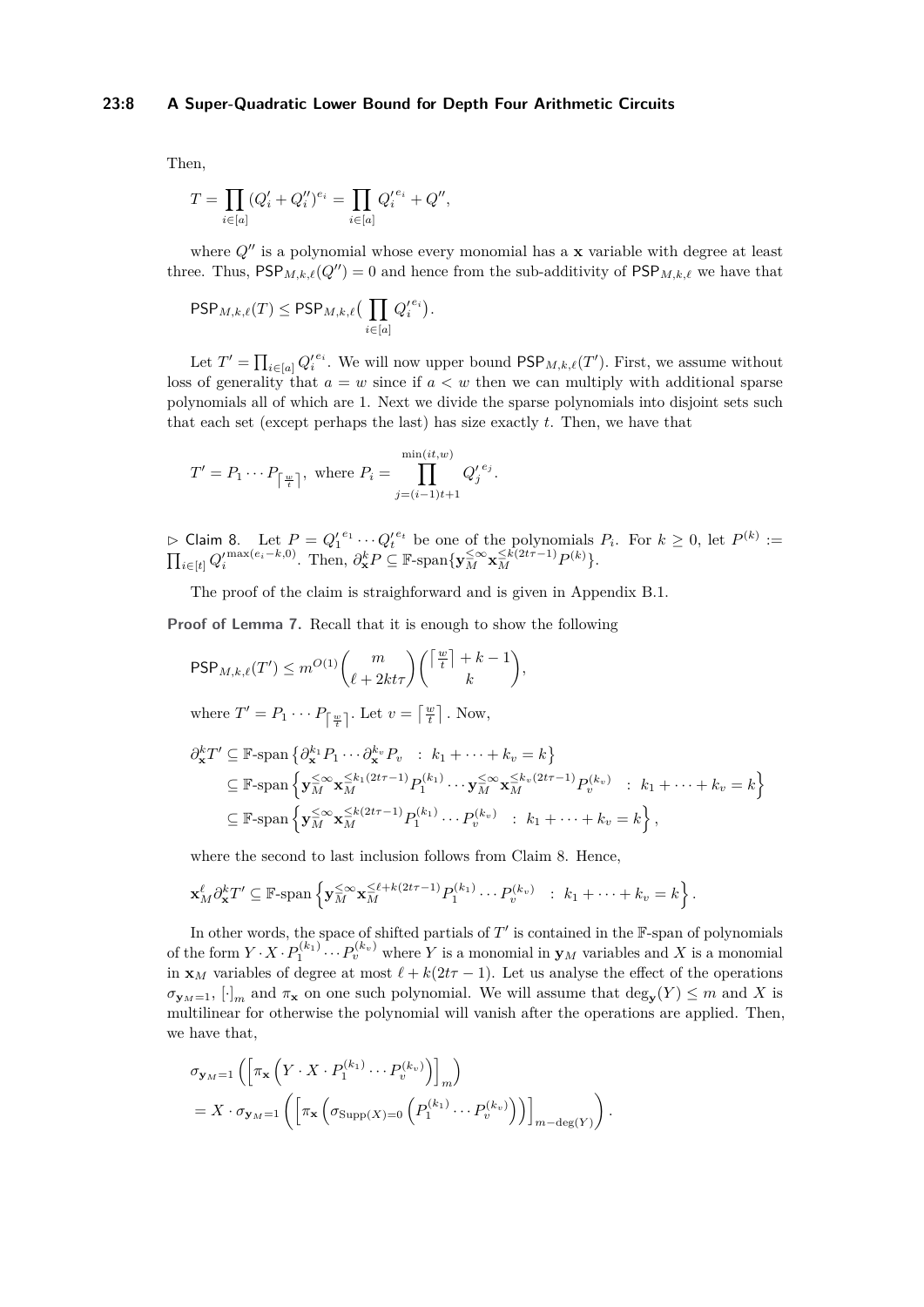Thus,

$$
\sigma_{\mathbf{y}_M=1} \left( \left[ \pi_{\mathbf{x}} \left( \mathbf{x}_M^{\ell} \partial_{\mathbf{x}}^k T' \right) \right]_m \right) \subseteq \mathbb{F}\text{-span} \left\{ X \cdot \sigma_{\mathbf{y}_M=1} \left( \left[ \pi_{\mathbf{x}} \left( \sigma_{\text{Supp}(X)=0} \left( P_1^{(k_1)} \cdots P_v^{(k_v)} \right) \right) \right]_i \right) : \right.
$$
\n
$$
X \text{ is a multilinear monomial in } \mathbf{x}_M \text{ variables, } \deg(X) \text{ is at most } \ell + k(2t\tau - 1), 0 \le i \le m \text{ and } k_1 + \cdots + k_v = k \right\}.
$$

Once we fix *i*, *X*, and  $k_1, ..., k_v$ ,  $X \cdot \sigma_{\mathbf{y}_M=1} \left( \left[ \pi_{\mathbf{x}} \left( \sigma_{\text{Supp}(X)=0} \left( P_1^{(k_1)} \cdots P_v^{(k_v)} \right) \right) \right]$ *i* is fixed. So,

$$
\begin{split} \mathsf{PSP}_{M,k,\ell}(T') &= \dim \left\langle \sigma_{\mathbf{y}_M=1} \left( \left[ \pi_{\mathbf{x}} \left( \mathbf{x}_M^{\ell} \partial_{\mathbf{x}}^k T' \right) \right]_m \right) \right\rangle \\ &\leq (m+1) \cdot \sum_{j=0}^{\ell+k(2t\tau-1)} \binom{m}{j} \binom{v+k-1}{k} \\ &\leq (m+1) \cdot (\ell + 2kt\tau) \cdot \binom{m}{\ell+2kt\tau} \binom{v+k-1}{k} \\ &= m^{O(1)} \cdot \binom{m}{\ell+2kt\tau} \binom{\left\lceil \frac{w}{t} \right\rceil + k - 1}{k}, \end{split}
$$

where the second last inequality follows from Claim [9](#page-8-1) (proved in Appendix [B.1\)](#page-23-0).

<span id="page-8-1"></span> $\triangleright$  Claim 9. Let  $\ell, k, t$  and  $\tau$  be as defined earlier. Then,  $\ell + 2k\tau < \frac{m}{2}$ .

# <span id="page-8-4"></span>**3.2 Pruning a depth four circuit**

As mentioned before, we will prune the circuit C computing  $f_n$  in two steps - first we will restrict the bottom support of C and then we will get rid of all heavy gates in it.

# <span id="page-8-0"></span>**3.2.1 Step 1 - Restricting the bottom support of** C

If the number of monomials in C is more than  $\left|\frac{m^2 d_{\mathbf{x}}}{(\ln m)^5}\right|$ , there is nothing to prove. Otherwise, we show that we can get rid of all monomials with support more than  $\tau = 20 \ln m$ .

<span id="page-8-3"></span>**Lemma 10.** Let the number of monomials in C be at most  $\left|\frac{m^2 d_{\mathbf{x}}}{(\ln m)^5}\right|$ . Then, for sufficiently *large m, there exists*  $M_1 \subseteq [3m]$ ,  $|M_1| = m$  *such that all monomials in*  $C_1$  *obtained from* C *by setting variables*  $\mathbf{x}_{M_1}$  *and*  $\mathbf{y}_{M_1}$  *to* 0 *have support at most*  $\tau$ *.* 

**Proof.** We first present a greedy procedure to remove all monomials with support more than  $\tau$  and then argue that it sets *m* variables each from **x** and **y** to 0. In each iteration the procedure picks a pair of variables that appears in a large number of monomials with support more than  $\tau$  and set them to 0.

<span id="page-8-2"></span>**Procedure 1** Restriction procedure.

- 1.  $M_1 \leftarrow \emptyset, C_1 \leftarrow C, H := \text{set of all monomials of } C_1 \text{ with support more than } \tau.$
- 2. For  $j \in [3m], e(j) :=$  number of monomials in *H* containing  $x_j$  or  $y_j$ .
- 3. while  $H \neq \emptyset$  do
- 4. Pick  $j' \in [3m] \setminus M_1$  such that  $e(j') \ge e(j)$  for all  $j \in [3m]$ . Set  $x_{j'} = 0$  and  $y_{j'} = 0$ . Update  $M_1$  ←  $M_1$  ∪ {*j'*}, C<sub>1</sub> ← circuit obtained from C<sub>1</sub> by setting  $x_{j'}$  and  $y_{j'}$  to 0, *H* ← set of all monomials of  $C_1$  with support more than  $\tau$ , and  $e(j)$  ← number of monomials in *H* containing  $x_j$  or  $y_j$ .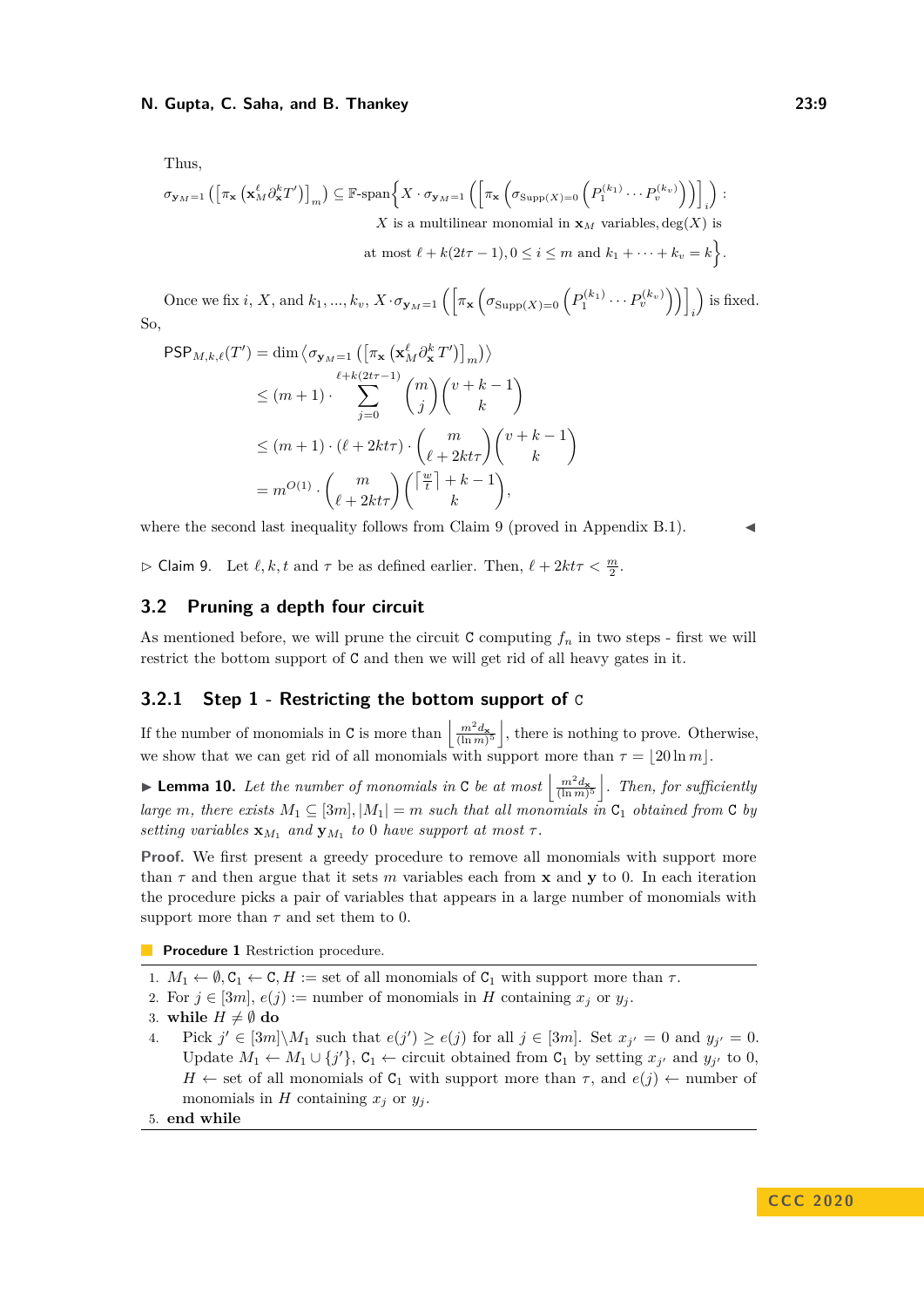#### **23:10 A Super-Quadratic Lower Bound for Depth Four Arithmetic Circuits**

It is clear that the bottom support of  $C_1$  obtained after the termination of the procedure is at most  $\tau$ . Also, since we are only setting variables to 0, it trivially follows that the procedure does not increase the number of gates nor does it increase the fan-in of any gate in the circuit. Claim [11](#page-9-1) (proved in Appendix [B.2\)](#page-25-0) implies that the procedure terminates in at most *m* iterations. If it terminates before *m* iterations, we arbitrarily add an appropriate number of  $j \in [3m]$  to  $M_1$  so that  $|M_1| = m$  and set  $x_j$  and  $y_j$  to 0 for all such *j*.

<span id="page-9-1"></span> $\triangleright$  Claim [1](#page-8-2)1. Procedure 1 terminates in at most *m* iterations.

 $\triangleright$  Remark. Procedure [1](#page-8-2) looks similar to an approximation algorithm for the Set Cover problem [\[102\]](#page-19-3) (Section 1.2, page-6). This is because the problem of removing monomials with support more than  $\tau$  can be formulated as an instance of Set Cover with the universe being all such monomials and with a set corresponding to each  $j \in [3m]$ . For a  $j \in [3m]$ , the corresponding set will contain all monomials with support more than  $\tau$  in which at least one of  $x_j$  and  $y_j$  appears.

# <span id="page-9-0"></span>**3.2.2 Step 2 - Pruning the heavy gates from** C**<sup>1</sup>**

A sparse polynomial *Q* in  $C_1$  is said to be *light* if its fan-in is at most  $\frac{m}{(\ln m)^2}$ , i.e., at most  $\frac{m}{(\ln m)^2}$  many non-zero monomials are present in *Q*. If the sum of fan-ins of all the light sparse polynomials is  $\Omega\left(\frac{m^2 d_{\mathbf{x}}}{(\ln m)^5}\right)$  then there is nothing to prove. So assume that the sum of fan-ins of all the light sparse polynomials is  $O\left(\frac{m^2 d_{\mathbf{x}}}{(\ln m)^5}\right)$ . Recall that a product term is called heavy if it has at least  $w = \frac{md_{\mathbf{x}}}{\lambda_0 \cdot (\ln m)^3}$  many distinct sparse polynomials connected to it (where  $\lambda_0$  is a large enough constant fixed in Appendix [C\)](#page-27-0). Observe that one of the following cases is true:

- **1.** There is a heavy gate in  $C_1$ , that is connected to at most  $\frac{m \cdot d_x}{2 \cdot \lambda_0 \cdot (\ln m)^3}$  light sparse polynomials.
- **2.** Every heavy gate is connected to at least  $\frac{m \cdot d_{\mathbf{x}}}{2 \cdot \lambda_0 \cdot (\ln m)^3}$  light sparse polynomials.

Case 1 clearly implies a lower bound of  $\Omega\left(\frac{m^2 d_{\mathbf{x}}}{(\ln m)^5}\right)$ . Else, we prove the following lemma.

<span id="page-9-2"></span>▶ **Lemma 12.** *Let* C<sub>1</sub> *be the circuit (obtained from Lemma [10\)](#page-8-3) having at most m heavy gates* such that every heavy gate is connected to at least  $\frac{m d_{\mathbf{x}}}{2 \cdot \lambda_0 \cdot (\ln m)^3}$  light sparse polynomials, and *the sum of fan-ins of all the light sparse polynomials is at most*  $\frac{m^2 \cdot d_{\mathbf{x}}}{160 \cdot \lambda_0 \cdot (\ln m)^5}$ . Then, there exist  $M_2 \subseteq [3m] \setminus M_1$ ,  $|M_2| = m$  and  $\alpha_l, \beta_l \in \mathbb{F}$  for  $l \in M_2$ , such that setting  $x_l = \alpha_l, y_l = \beta_l$ *for all*  $l \in M_2$  *removes all heavy gates from*  $C_1$ *.* 

**Proof.** We first present the pruning procedure and then argue its correctness. For any light sparse polynomial  $Q_i$  in  $C_1$ , let  $b_j$  and  $c_j$  be equal to the fan-in of  $Q_j$  and the number of distinct heavy gates connected to  $Q_j$  in  $C_1$  respectively. As  $Q_j$  is a light sparse polynomial,  $b_j \leq \frac{m}{(\ln m)^2}$ . In this procedure, while all the heavy gates do not disappear from  $C_1$ , we pick a sparse polynomial whose ratio of the number of distinct heavy gates connected to it and fan-in is maximum and set that to zero by evaluating it to one of its roots in F. This can be done as  $\mathbb F$  is algebraically closed. The restricted support of the monomials in  $C_1$  ensure that at the end of this procedure, only a small fraction of the variables are set.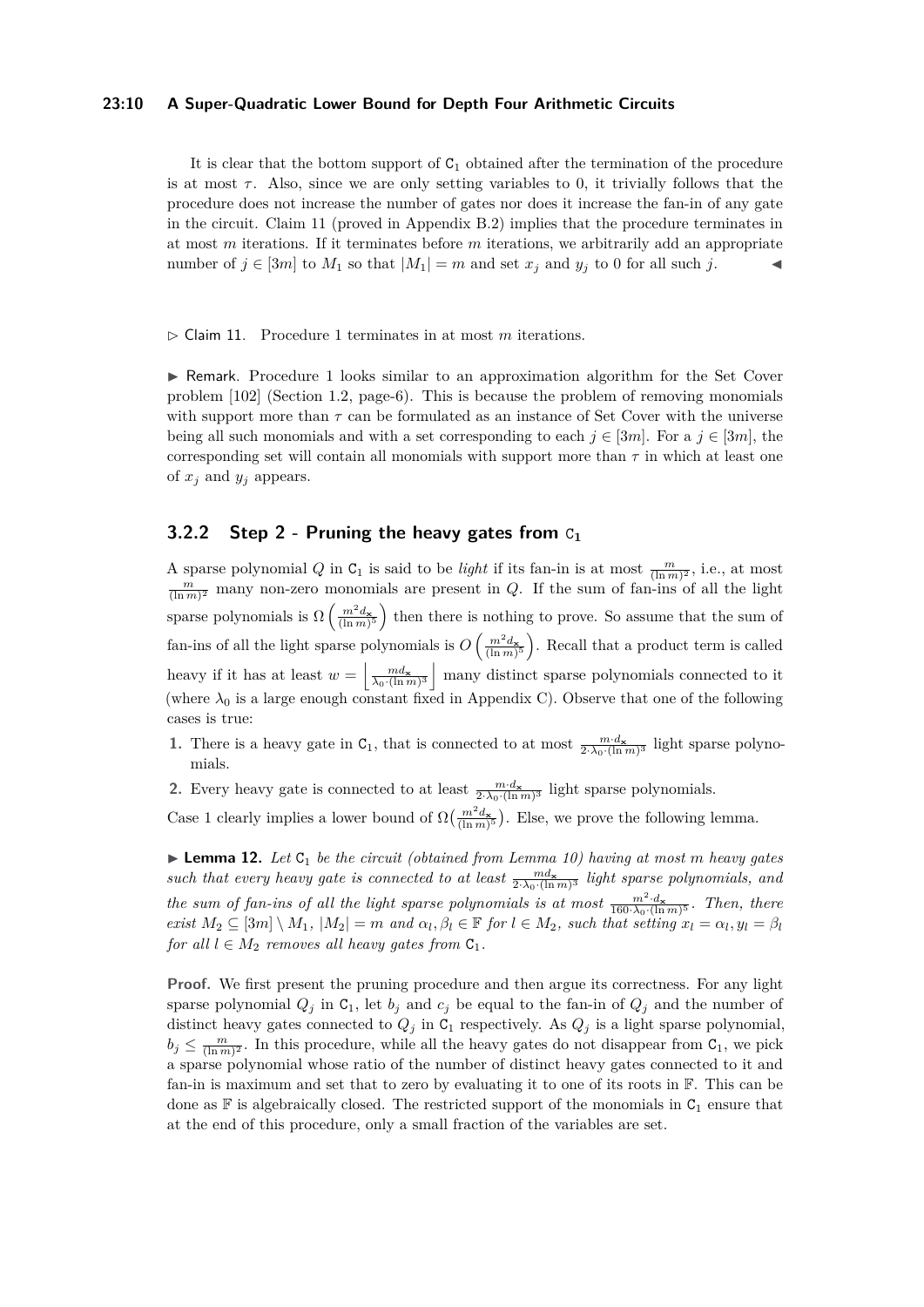<span id="page-10-1"></span>**Procedure 2** Pruning heavy gates from  $C_1$ .

- 1. Set  $i = 1$  and  $M_2 = \emptyset$ . Let  $s_1 \leq m$  be the number of heavy gates in  $C_1$ . Choose a non-constant light sparse polynomial  $Q_1$  from  $C_1$  such that the ratio  $\frac{c_1}{b_1}$  is maximum and add the indices of the variables appearing in  $Q_1$  to  $M_2$ . As  $b_1 \leq \frac{m}{(\ln m)^2}$ , we have  $\tau \cdot b_1 \leq m$ .
- 2. Make  $Q_1$  equal to zero by setting at most  $\tau \cdot b_1$  many variables appearing in  $Q_1$  to field constants. By doing so, at least  $c_1$  many heavy gates vanish from  $C_1$ .
- 3. while  $(\tau(b_1 + \cdots + b_i) \leq m)$  do
- 4. Increment *i* by 1.
- 5. Let  $s_i$  be the number of heavy gates in the current circuit  $C_1$  obtained after the  $(i-1)$ -th iteration. Clearly,  $s_i \leq s_{i-1} - c_{i-1}$ . If  $s_i = 0$  then exit the loop.
- 6. Otherwise, choose a non-constant light sparse polynomial  $Q_i$  from  $C_1$  having the maximum value of  $\frac{c_i}{b_i}$  in  $C_1$  and add the indices of the variables appearing in  $Q_i$  to *M*2.
- 7. Make  $Q_i$  equal to zero by setting at most  $\tau \cdot b_i$  many variables appearing in  $Q_i$  to field constants. By doing so, at least  $c_i$  many heavy gates vanish from  $C_1$ .
- 8. **end while**

<span id="page-10-2"></span> $\triangleright$  Claim 13. Let  $\overline{M}_1 = [3m] \setminus M_1$ . Procedure [2](#page-10-1) sets at most *m* many variables in  $\mathbf{x}_{\overline{M}_1} \cup \mathbf{y}_{\overline{M}_1}$ to field constants and removes all the heavy gates from  $C_1$ .

The above claim is proved in Appendix [B.3.](#page-25-1) The claim implies that  $|M_2| \leq m$ . If  $|M_2|$  *< m*, add appropriate number of elements from [3*m*]  $\setminus M_1 \cup M_2$  to  $M_2$  arbitrarily so that  $|M_2| = m$ . For every  $l \in M_2$ , if  $x_l$  or  $y_l$  is not set to a field constant then set  $x_l = 0$ or  $y_l = 0$  respectively. Clearly, we end up setting exactly *m* variables each from  $\mathbf{x}_{\overline{M}_1}$  and  $\mathbf{y}_{\overline{M}_1}$ . . John Stein Stein Stein Stein Stein Stein Stein Stein Stein Stein Stein Stein Stein Stein Stein Stein Stein S<br>John Stein Stein Stein Stein Stein Stein Stein Stein Stein Stein Stein Stein Stein Stein Stein Stein Stein Ste

 $\triangleright$  Remark. Procedure [2](#page-10-1) resembles an approximation algorithm for the Weighted Set Cover problem [\[99\]](#page-19-2) (Section 2.1, page-16). This is no coincidence as the problem of removing heavy gates can be formulated as an instance of Weighted Set Cover with the universe being all heavy gates and with a set corresponding to every sparse polynomial *Q*. The set corresponding to *Q* contains all heavy gates connected to *Q* and has a cost equal to the number of monomials feeding into *Q*.

# <span id="page-10-0"></span>**4 An explicit polynomial family with high measure**

We now describe the family  $\{f_n\}_{n\geq 1}$ , whose *n*-th member  $f_n$  is a polynomial in variables  $\mathbf{x} = \{x_1, ..., x_{3m}\}\$ and  $\mathbf{y} = \{y_1, ..., y_{3m}\}\$ , where  $m \in \left[\frac{n}{2}, 2n\right]$  will be fixed later.

$$
f_n := \sum_{S \subseteq [3m], |S| = m} \left( \prod_{i \in S} y_i \right) \cdot \text{NW}_r(\mathbf{x}_S),
$$

where  $\mathsf{NW}_r$  is a variant of the Nisan-Wigderson design polynomial (introduced in [\[52\]](#page-16-5)), the construction of which is described later and *r* is a parameter fixed in this construction. Note that  ${f_n}_{n>1}$  is in VNP. Given a monomial, in order to find its coefficient in  $f_n$ , we first check if the monomial is multilinear and of degree *m* in **y** variables. If it is so and *S* is the set of the indices of the *m* many **y** variables in the monomial then simply return the coefficient of the part of the monomial in **x** variables in  $\mathsf{NW}_r(\mathbf{x}_S)$  – this can be done as the Nisan-Wigderson polynomial family is in VNP.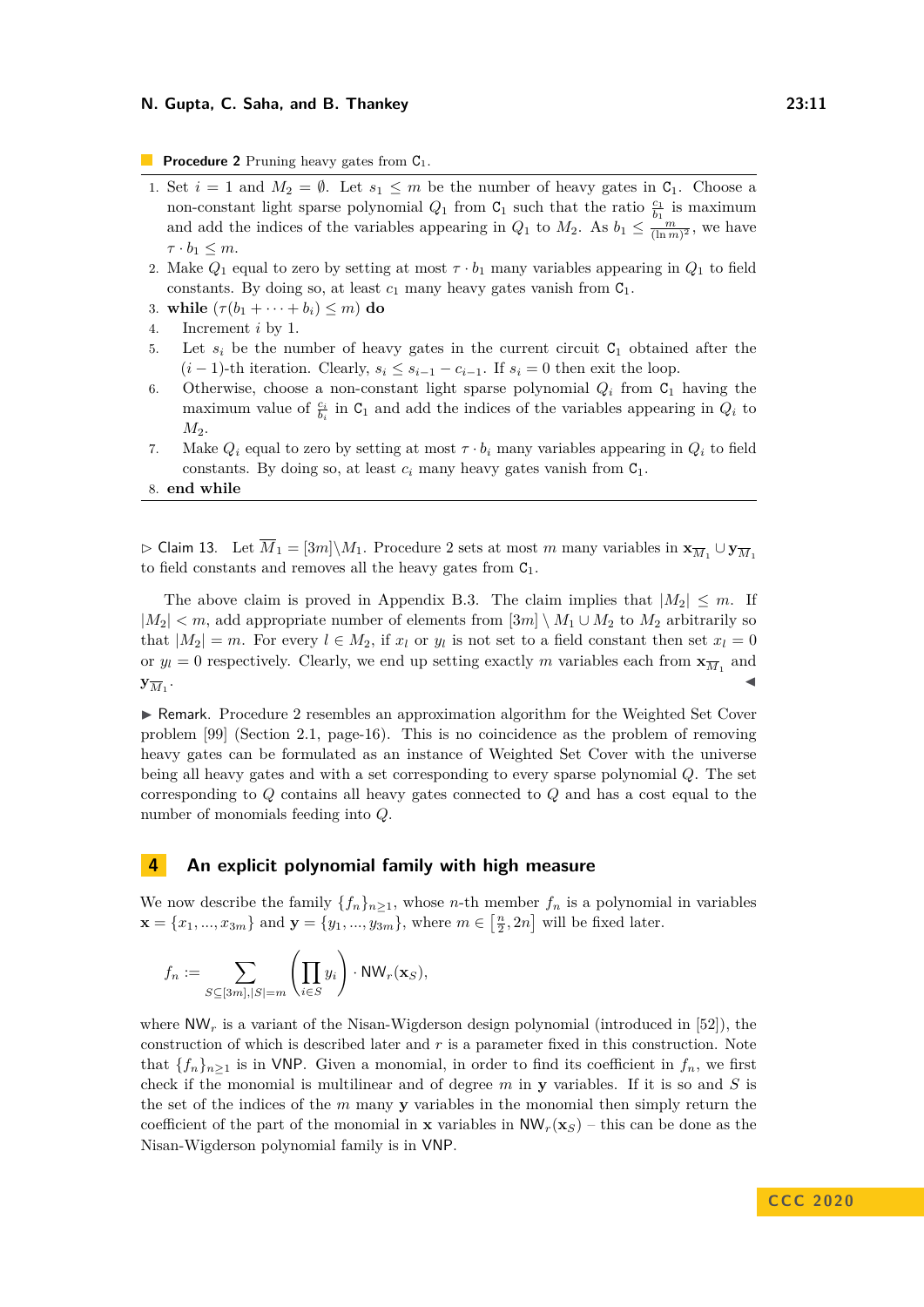#### **23:12 A Super-Quadratic Lower Bound for Depth Four Arithmetic Circuits**

Let  $M_1$  and  $M_2$  be as in Section [3](#page-5-0) and  $M = \{3m \} \setminus (M_1 \cup M_2)$ . Let  $f_1$  be the polynomial computed by the pruned circuit D, which is obtained from  $f = f_n$  by setting the variables  $\mathbf{x}_{\overline{M}}$  and  $\mathbf{y}_{\overline{M}}$  to field constants as in Section [3.2.](#page-8-4) Let us now see how  $\mathsf{PSP}_{M,k,\ell}(f_1)$  is related to dim  $\langle \pi_{\mathbf{x}} \left( \mathbf{x}_M^{\ell} \partial_{\mathbf{x}}^k \mathsf{N} \mathsf{W}_r \right) \rangle$ .

<span id="page-11-0"></span> $\blacktriangleright$  **Lemma 14.** Let  $f_1$  be as defined above. Then,  $\text{PSP}_{M,k,\ell}(f_1) = \dim \left\langle \pi_{\mathbf{x}} \left( \mathbf{x}_M^{\ell} \partial_{\mathbf{x}}^k \text{NW}_r(\mathbf{x}_M) \right) \right\rangle$ .

Proof. The proof follows easily from the following two observations:

- **1.** The two operations in **y** variables and the three operations in **x** variables (in the definition of  $PSP_{M,k,\ell}$  commute. That is, we have  $\sigma_{\mathbf{y}_M=1} \left( \left[ \pi_{\mathbf{x}}(\mathbf{x}_M^{\ell} \partial_{\mathbf{x}}^k f_1) \right]_m \right)$ =  $\pi_{\mathbf{x}}\left(\mathbf{x}_{M}^{\ell}\partial_{\mathbf{x}}^{k}\left(\sigma_{\mathbf{y}_{M}=1}\left(\left[f_{1}\right]_{m}\right)\right)\right).$
- **2.**  $f_1 = (\prod_{i \in M} y_i) \cdot \text{NW}_r(\mathbf{x}_M) + f'$ , where  $f' \in \mathbb{F}[\mathbf{x}_M, \mathbf{y}_M]$  and  $\text{deg}_{\mathbf{y}}(f') < m$ .

From these observations we have that

$$
\begin{split} \mathsf{PSP}_{M,k,\ell}(f_1) &= \dim \left\langle \sigma_{\mathbf{y}_M=1} \left( \left[ \pi_{\mathbf{x}} (\mathbf{x}_M^{\ell} \partial_{\mathbf{x}}^k f_1) \right]_m \right) \right\rangle \\ &= \dim \left\langle \pi_{\mathbf{x}} \left( \mathbf{x}_M^{\ell} \partial_{\mathbf{x}}^k \left( \sigma_{\mathbf{y}_M=1} \left( \left[ \left( \prod_{i \in M} y_i \right) \cdot \mathsf{NW}_r(\mathbf{x}_M) + f' \right]_m \right) \right) \right) \right\rangle \\ &= \dim \left\langle \pi_{\mathbf{x}} \left( \mathbf{x}_M^{\ell} \partial_{\mathbf{x}}^k \mathsf{NW}_r(\mathbf{x}_M) \right) \right\rangle. \end{split}
$$

The last equality follows from the fact that  $(\sigma_{\mathbf{y}_M=1}([\prod_{i\in M}y_i)\cdot\text{NW}_r(\mathbf{x}_M)+f']_m))$  =  $NW_r(\mathbf{x}_M)$ .

**Construction of NW**<sub>*r*</sub>. Let  $d_{\mathbf{x}} = \begin{bmatrix} \frac{\sqrt{n}}{\ln n} \end{bmatrix}$  $\frac{\sqrt{n}}{\ln n}$ . Pick an  $\alpha$  such that  $d_{\mathbf{x}}[d_{\mathbf{x}}^{1+\alpha}] \leq n \leq 2d_{\mathbf{x}}[d_{\mathbf{x}}^{1+\alpha}]$ ; this forces *α* to be  $\Theta(\frac{\ln \ln n}{\ln n})$ . Let *q* be a prime number between  $\left[d_{\mathbf{x}}^{1+\alpha}\right]$  and  $2\left[d_{\mathbf{x}}^{1+\alpha}\right]$  such a prime exists  $[26]$  – and let  $m = d_{\mathbf{x}}q$ . Thus,  $d_{\mathbf{x}}[d_{\mathbf{x}}^{1+\alpha}] \leq m \leq 2d_{\mathbf{x}}[d_{\mathbf{x}}^{1+\alpha}]$  and hence  $\frac{n}{2} \leq m \leq 2n$ ; moreover, it can be easily verified that  $d_{\mathbf{x}} \in \left[\frac{\sqrt{m}}{2\sqrt{2}\cdot\ln m}, \frac{2\sqrt{2}\cdot\sqrt{m}}{\ln m}\right]$  $\sqrt{\frac{2\cdot\sqrt{m}}{\ln m}}\Big]$ ; both being as required in Section [3.](#page-5-0) Also notice that this means  $q = \Theta(\sqrt{n} \ln n)$ . Let  $\beta = \frac{1}{\ln m}$  and  $r = \left| \frac{\alpha + \beta}{2(1+\alpha)} d_{\mathbf{x}} \right| - 1$ ,  $\mathbf{u} = (u_{1,1}, ..., u_{1,q}, ..., u_{d_{\mathbf{x}},1}, ..., u_{d_{\mathbf{x}},q})$  and define

$$
\text{NW}_r(\mathbf{u}) := \sum_{h(z) \in \mathbb{F}_q[z], \deg(h) \leq r} u_{1,h(1)} \cdots u_{d_{\mathbf{x}},h(d_{\mathbf{x}})}.
$$

A lower bound on dim  $\langle \pi_{\mathbf{x}} (\mathbf{x}_M^{\ell} \partial_{\mathbf{x}}^k \mathsf{NW}_r) \rangle$  was proved in [\[51,](#page-16-3)85]. Since their analysis continues to hold for our choice of parameters – which only slightly differ from the parameters in [\[85\]](#page-18-1) – we omit the proof of the following theorem. Moreover, while they prove this lower bound over fields of characteristic zero, the same proof also works if the characteristic is greater than  $q^{(r+1)\cdot \min\{(m)(m)\choose \ell}, (m-k)\}$ .

<span id="page-11-1"></span>▶ Theorem 15 (Lemma 5.2 of [\[51\]](#page-16-3), Lemma 4.1 of [\[85\]](#page-18-1)).

$$
\dim \left\langle\pi_{\mathbf{x}}\left( \mathbf{x}_M^\ell\partial^k_{\mathbf{x}}\,\mathsf{NW}_r(\mathbf{x}_M)\right)\right\rangle\geq \frac{1}{m^{O(1)}}\min\left\{\frac{1}{4^k}\cdot\binom{m}{\ell}\binom{m}{k},\binom{m}{\ell+d_{\mathbf{x}}-k}\right\}.
$$

Hence, from Lemma [14](#page-11-0) and Theorem [15](#page-11-1) we get

<span id="page-11-2"></span>► **Lemma 16.**  $\text{PSP}_{M,k,\ell}(f_1) \geq \frac{1}{m^{O(1)}} \min\left\{ \frac{1}{4^k} \cdot {m \choose \ell} {m \choose k}, {m \choose \ell+ d_{\mathbf{x}} - k} \right\}.$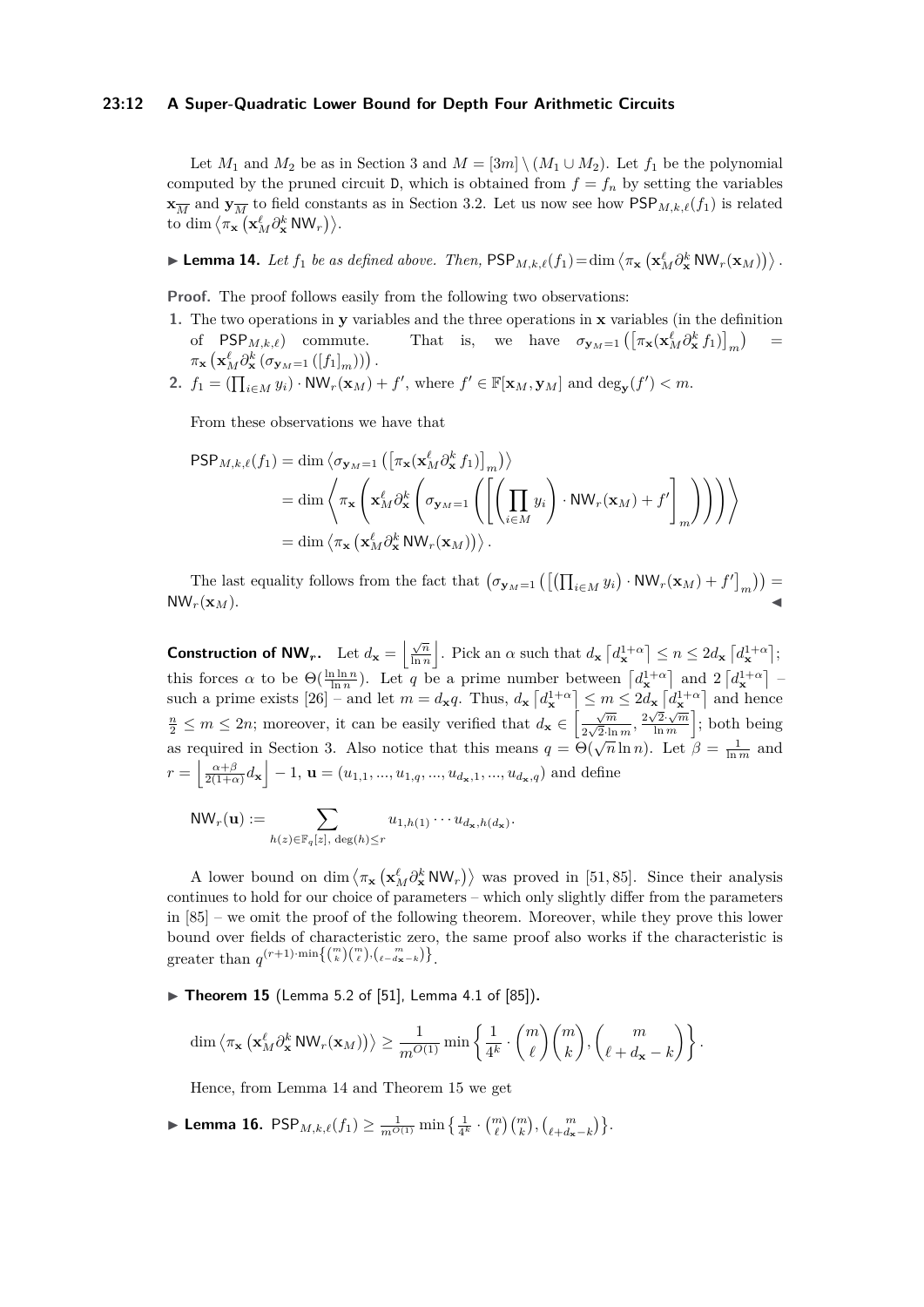# <span id="page-12-0"></span>**5 Proof of Theorem [1](#page-1-6)**

As before, let C be a depth four circuit computing the polynomial  $f_n$ . Before proving the theorem, let us first justify the assumption that  $\mathbb F$  is an algebraically closed field that we made in Section [3.](#page-5-0) Suppose not. Then, let  $\overline{\mathbb{F}}$  be its algebraic closure. Since C is also a circuit over  $\overline{\mathbb{F}}$  and  $f_n$  a polynomial over  $\overline{\mathbb{F}}$ , we can make all arguments assuming the underlying field to be  $\overline{\mathbb{F}}$ . Since the size of a circuit does not depend on the underlying field, the lower bound so obtained will continue to hold when we treat C as a circuit over F.

First we will prove a lower bound on the number of wires of C. If the number of monomials in C is  $\left\lfloor \frac{m^2 d_{\mathbf{x}}}{(\ln m)^5} \right\rfloor$  then there is nothing to prove. Otherwise from Lemma [10,](#page-8-3) we can obtain a circuit  $C_1$  such that the support of all the monomials of  $C_1$  is at most  $\tau = |20 \ln m|$ , the number of gates in  $C_1$  is at most the number of gates in C and the fan-in of each gate in  $C_1$ is upper bounded by the fan-in of the corresponding gate in  $C$ . Then, if  $C<sub>1</sub>$  does not satisfy the hypothesis of Lemma [12,](#page-9-2) the size of  $C_1$  and hence the size of C is at least  $\Omega\left(\frac{m^2d_{\mathbf{x}}}{(\ln m)^5}\right)$ . Otherwise, we can obtain a pruned circuit D such that the top fan-in and the bottom support of D are upper bounded by the top fan-in and bottom support of  $C_1$  and so proving a lower bound on the top fan-in of D would suffice.

As D computes  $f_1$  (defined in Section [4\)](#page-10-0),  $\mathsf{PSP}_{M,k,\ell}(D) = \mathsf{PSP}_{M,k,\ell}(f_1)$ . Lemma [7](#page-6-1) and [16](#page-11-2) imply

<span id="page-12-1"></span>
$$
s \ge \frac{\frac{1}{m^{O(1)}} \min\left\{\frac{1}{4^k} \cdot {m \choose \ell} {m \choose k}, \binom{m}{\ell+d_{\mathbf{x}}-k} \right\}}{m^{O(1)} \cdot \binom{m}{\ell+2kt\tau} \binom{\left\lceil \frac{w}{t} \right\rceil+k-1}{k}},\tag{1}
$$

and the required lower bound follows from the next claim, which is proved in Appendix [C.](#page-27-0)

 $\triangleright$  Claim 17. The top fan-in *s* of D is  $\omega \left( \frac{m^2 d_{\mathbf{x}}}{(\ln m)^5} \right)$ .

Now let us prove the lower bound on the number of gates. Notice that if the circuit C computing *f* has a heavy gate as defined in Section [3](#page-5-0) then we are done. So assume that it does not have any heavy gates. Now, if the number of monomials in C is  $\left| \frac{m^2 d_{\mathbf{x}}}{(\ln m)^5} \right|$  then there is nothing to prove. Otherwise from Lemma [10,](#page-8-3) we can obtain a circuit  $C_1$  such that the support of all the monomials of  $C_1$  is at most  $\tau = \lfloor 20 \ln m \rfloor$ , the number of gates in  $C_1$  is at most the number of gates in C and the fan-in of each gate in  $C_1$  is upper bounded by the fan-in of the corresponding gate in C. Obtain a circuit  $D$  from  $C_1$  by picking a set  $M_2 \subseteq [3m] \setminus M_1$  (where  $M_1$  is as in Lemma [10\)](#page-8-3),  $|M_2| = m$  arbitrarily and setting variables in  $\mathbf{x}_{M_2}$  and  $\mathbf{y}_{M_2}$  to 0 (notice that the top fan-in and bottom support of **D** are upper bounded by the top fan-in and bottom support of  $C_1$ ). Now D computes  $f_1$  (where  $f_1$  is as defined in Section [4\)](#page-10-0) and just as it was done in the preceding paragraph, we can show that the top fan-in of D is  $\omega\left(\frac{m^2d_{\mathbf{x}}}{(\ln m)^5}\right)$ . However, we only get an  $\Omega\left(\frac{md_{\mathbf{x}}}{(\ln m)^3}\right)$  lower bound on the number of gates since the definition of a heavy gate is the bottleneck.

# **6 Conclusion**

We conclude by stating a few questions/problems, some of which may not be very hard to answer/solve.

- **1. Improving the depth four lower bound.** An affirmative answer to any of the following questions will strengthen or improve the lower bound shown in this work.
	- Can we prove an  $\tilde{\Omega}(n^{2.5})$  lower bound on the number of gates of depth four circuits? The almost cubic lower bound in [\[53\]](#page-16-0) is on the number of gates of depth three circuits.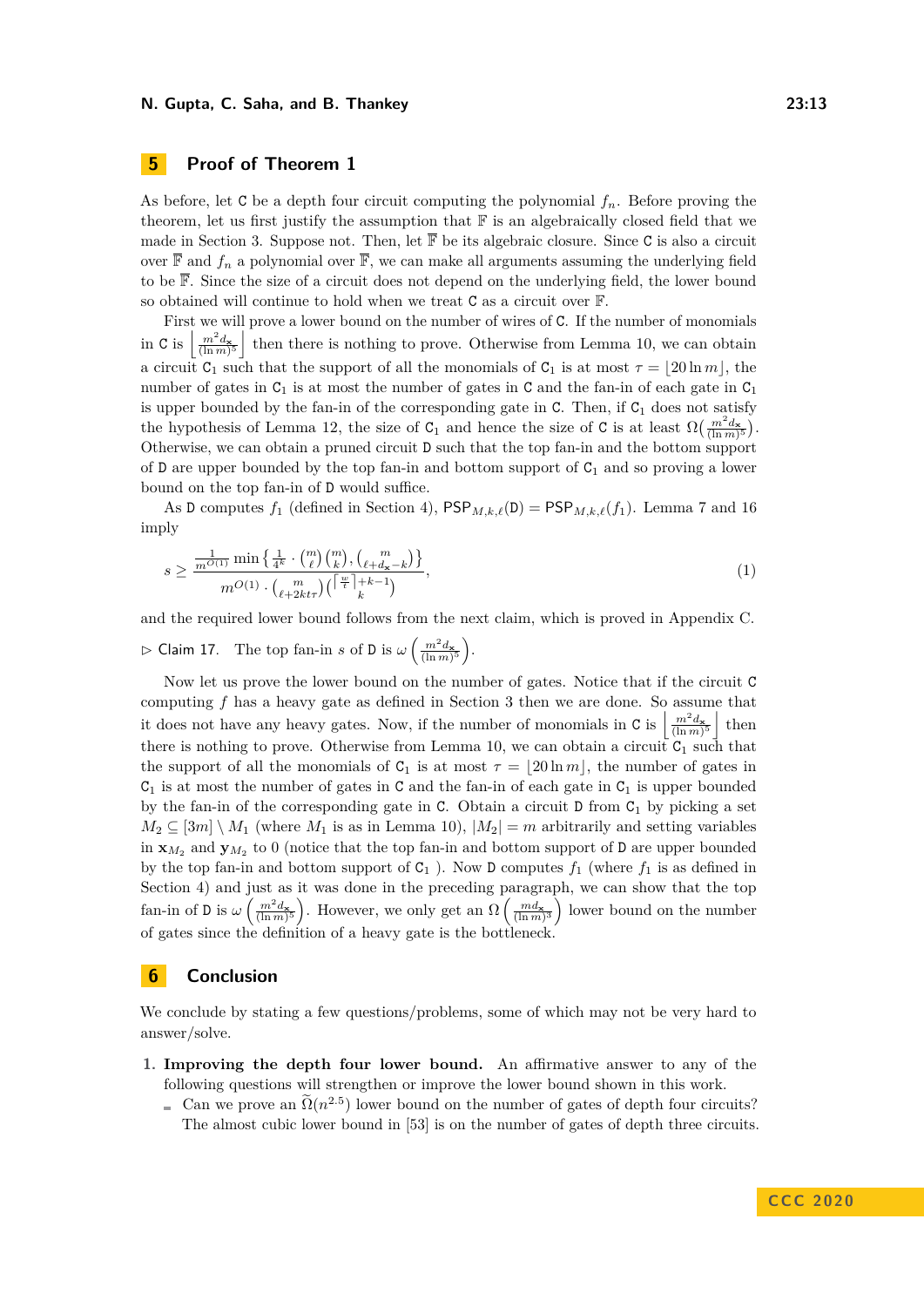#### **23:14 A Super-Quadratic Lower Bound for Depth Four Arithmetic Circuits**

- Can we prove an  $\Omega(n^{2.5})$  lower bound for depth four circuits computing  $\text{IMM}_{2,n}^8$  $\text{IMM}_{2,n}^8$ ? The same question may also be asked with regard to the  $\Omega(n^3)$  lower bound for depth three circuits.
- Can we prove an  $\tilde{\Omega}(n^3)$  lower bound for depth four circuits? The loss of a  $\sqrt{n}$  factor (in Theorem [1\)](#page-1-6) in comparison to the almost cubic lower bound for depth three circuits [\[53\]](#page-16-0) is due to the use of the projected shifted partials measure in place of the shifted partials measure.
- **2. A** lower bound for depth five circuits. As mentioned in Appendix [A,](#page-19-0) an  $\Omega(n^{1.8+\epsilon})$ lower bound on the number of gates of a depth five circuit computing  $\mathsf{IMM}_{2,n}$  implies a super-cubic lower bound for depth three circuits. It is also interesting to note that the hard polynomial used in [\[12,](#page-14-4) [103\]](#page-19-4) to prove an  $\tilde{\Omega}(n^3)$  lower bound for depth three circuits is computable by a  $poly(n)$ -size depth five circuit. As a natural next step, we pose the following problem:
	- Prove a super-quadratic lower bound for depth five circuits.
- **3. Super-linear lower bound for constant depth circuits computing IMM<sup>2</sup>***,n***.** Recall that lower bounds of  $\Omega(\Delta n^{1+\frac{1}{\Delta}})$  and roughly  $\Omega(n^{1+\frac{1}{\Delta}})$  are shown for depth- $\Delta$  circuits in [\[86\]](#page-18-2) and [\[73\]](#page-17-0) respectively. We have argued in Appendix [A](#page-19-0) that the same lower bound for depth-∆ circuits computing IMM2*,n* would give a super-polynomial lower bound for constant depth circuits. It is thus natural to ask:

 $\blacksquare$  Can we prove a super-linear lower bound for constant depth circuits computing  $\mathsf{IMM}_{2n}$ ?

**4. Hardness magnification for commutative circuits.** It was shown in [\[18\]](#page-14-5) that a sufficiently large super-linear lower bound for non-commutative circuits implies an arbitrarily large polynomial lower bound for general non-commutative circuits. It would be highly interesting to show a similar hardness magnification result for commutative circuits.

#### **References**

- <span id="page-13-4"></span>1 Manindra Agrawal, Eric Allender, and Samir Datta. On  $TC^0$ ,  $AC^0$ , and Arithmetic Circuits. *J. Comput. Syst. Sci.*, 60(2):395–421, 2000. Conference version appeared in the proceedings of CCC 1997.
- <span id="page-13-2"></span>**2** Manindra Agrawal, Chandan Saha, Ramprasad Saptharishi, and Nitin Saxena. Jacobian Hits Circuits: Hitting Sets, Lower Bounds for Depth-D Occur-k Formulas and Depth-3 Transcendence Degree-k Circuits. *SIAM J. Comput.*, 45(4):1533–1562, 2016. Conference version appeared in the proceedings of STOC 2012.
- <span id="page-13-3"></span>**3** Manindra Agrawal and V. Vinay. Arithmetic Circuits: A Chasm at Depth Four. In *49th Annual IEEE Symposium on Foundations of Computer Science, FOCS 2008, October 25-28, 2008, Philadelphia, PA, USA*, pages 67–75. IEEE Computer Society, 2008.
- <span id="page-13-5"></span>**4** Miklós Ajtai. Σ 1 <sup>1</sup>-Formulae on finite structures. *Annals of Pure and Applied Logic*, 24(1):1–48, 1983.
- <span id="page-13-6"></span>**5** Boris Alexeev, Michael A. Forbes, and Jacob Tsimerman. Tensor rank: Some lower and upper bounds. In *Proceedings of the 26th Annual IEEE Conference on Computational Complexity, CCC 2011, San Jose, California, USA, June 8-10, 2011*, pages 283–291. IEEE Computer Society, 2011.
- <span id="page-13-7"></span>**6** Eric Allender and Michal Koucký. Amplifying lower bounds by means of self-reducibility. *J. ACM*, 57(3):14:1–14:36, 2010. Conference version appeared in the proceedings of CCC 2008.
- <span id="page-13-1"></span>**7** Noga Alon and Ravi B. Boppana. The monotone circuit complexity of boolean functions. *Combinatorica*, 7(1):1–22, 1987.

<span id="page-13-0"></span>The reason why lower bounds for  $IMM<sub>2,n</sub>$  are interesting is mentioned in the discussion on hardness magnification in Appendix [A.](#page-19-0)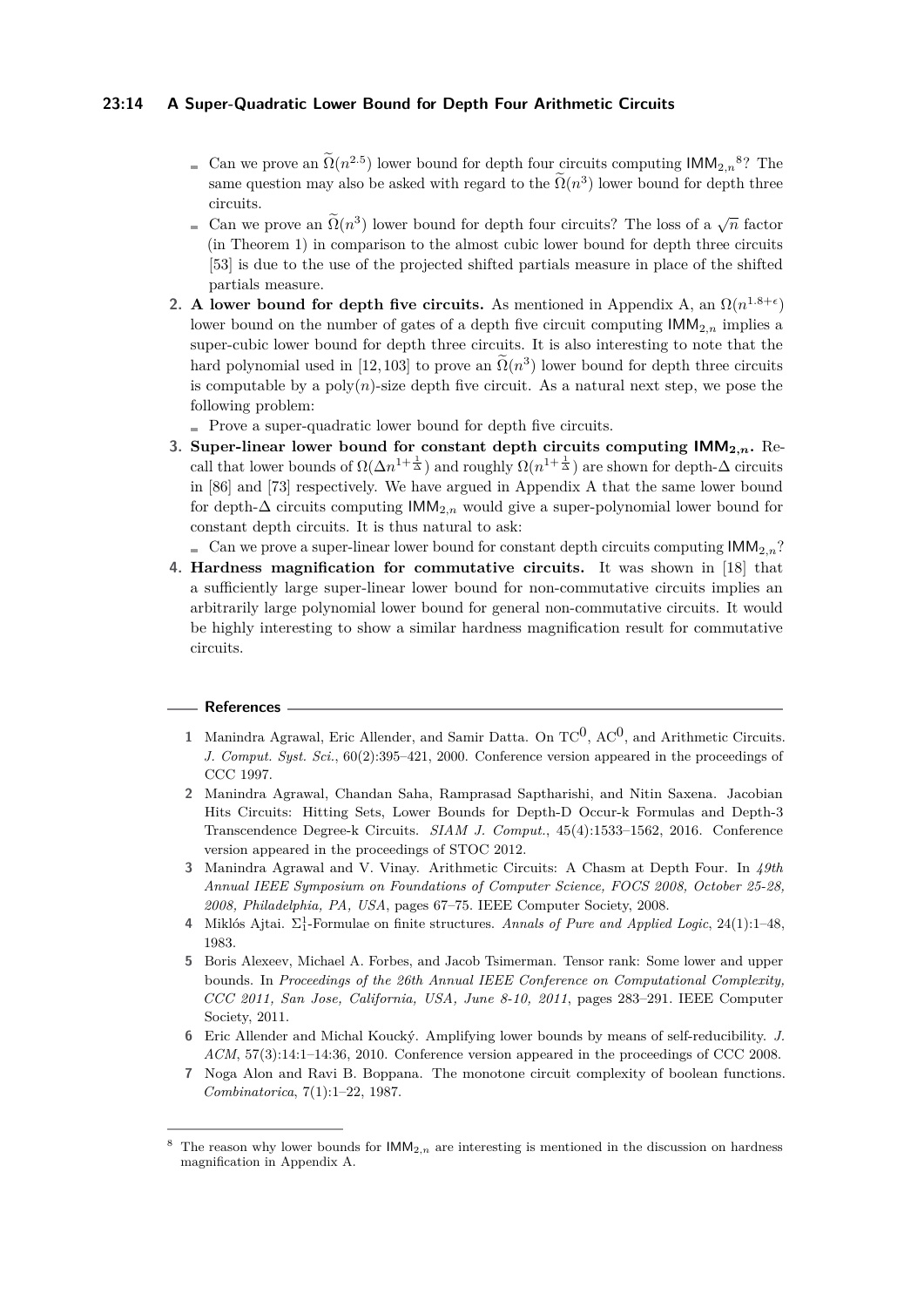- <span id="page-14-10"></span>**8** Noga Alon, Mrinal Kumar, and Ben Lee Volk. Unbalancing Sets and an Almost Quadratic Lower Bound for Syntactically Multilinear Arithmetic Circuits. In Rocco A. Servedio, editor, *33rd Computational Complexity Conference, CCC 2018, June 22-24, 2018, San Diego, CA, USA*, volume 102 of *LIPIcs*, pages 11:1–11:16. Schloss Dagstuhl - Leibniz-Zentrum fuer Informatik, 2018.
- <span id="page-14-11"></span>**9** Matthew Anderson, Michael A. Forbes, Ramprasad Saptharishi, Amir Shpilka, and Ben Lee Volk. Identity Testing and Lower Bounds for Read-*k* Oblivious Algebraic Branching Programs. *TOCT*, 10(1):3:1–3:30, 2018. Conference version appeared in the proceedings of CCC 2016.
- <span id="page-14-9"></span>**10** A. E. Andreev. On a method for obtaining more than quadratic effective lower bounds for thecomplexity of *π*-schemes. *Moscow Univ. Math. Bull.*, 42:63–66, 1987.
- <span id="page-14-12"></span>**11** Vikraman Arvind and Srikanth Srinivasan. On the hardness of the noncommutative determinant. *Computational Complexity*, 27(1):1–29, 2018. Conference version appeared in the proceedings of STOC 2010.
- <span id="page-14-4"></span>**12** Nikhil Balaji, Nutan Limaye, and Srikanth Srinivasan. An almost cubic lower bound for ΣΠΣ circuits computing a polynomial in VP. *Electronic Colloquium on Computational Complexity (ECCC)*, 23:143, 2016. URL: <http://eccc.hpi-web.de/report/2016/143>.
- <span id="page-14-1"></span>**13** Walter Baur and Volker Strassen. The Complexity of Partial Derivatives. *Theor. Comput. Sci.*, 22:317–330, 1983.
- <span id="page-14-8"></span>**14** Norbert Blum. A Boolean Function Requiring 3n Network Size. *Theor. Comput. Sci.*, 28:337–345, 1984. [doi:10.1016/0304-3975\(83\)90029-4](https://doi.org/10.1016/0304-3975(83)90029-4).
- <span id="page-14-13"></span>**15** Allan Borodin, Alexander A. Razborov, and Roman Smolensky. On Lower Bounds for Read-K-Times Branching Programs. *Computational Complexity*, 3:1–18, 1993.
- <span id="page-14-2"></span>**16** Peter Bürgisser. *Completeness and Reduction in Algebraic Complexity Theory*, volume 7 of *Algorithms and computation in mathematics*. Springer, 2000.
- <span id="page-14-6"></span>**17** Peter Bürgisser, Michael Clausen, and Mohammad Amin Shokrollahi. *Algebraic complexity theory*, volume 315 of *Grundlehren der mathematischen Wissenschaften*. Springer, 1997.
- <span id="page-14-5"></span>**18** Marco L. Carmosino, Russell Impagliazzo, Shachar Lovett, and Ivan Mihajlin. Hardness Amplification for Non-Commutative Arithmetic Circuits. In Rocco A. Servedio, editor, *33rd Computational Complexity Conference, CCC 2018, June 22-24, 2018, San Diego, CA, USA*, volume 102 of *LIPIcs*, pages 12:1–12:16. Schloss Dagstuhl - Leibniz-Zentrum fuer Informatik, 2018.
- <span id="page-14-7"></span>**19** Prerona Chatterjee, Mrinal Kumar, Adrian She, and Ben Lee Volk. A Quadratic Lower Bound for Algebraic Branching Programs. *Electronic Colloquium on Computational Complexity (ECCC)*, page 170, 2019. URL: <https://eccc.weizmann.ac.il/report/2019/170>.
- <span id="page-14-0"></span>**20** Lijie Chen and Roei Tell. Bootstrapping results for threshold circuits "just beyond" known lower bounds. In Moses Charikar and Edith Cohen, editors, *Proceedings of the 51st Annual ACM SIGACT Symposium on Theory of Computing, STOC 2019, Phoenix, AZ, USA, June 23-26, 2019*, pages 34–41. ACM, 2019.
- <span id="page-14-3"></span>**21** Xi Chen, Neeraj Kayal, and Avi Wigderson. Partial Derivatives in Arithmetic Complexity and Beyond. *Foundations and Trends in Theoretical Computer Science*, 6(1-2):1–138, 2011.
- <span id="page-14-16"></span>**22** Suryajith Chillara, Christian Engels, Nutan Limaye, and Srikanth Srinivasan. A Near-Optimal Depth-Hierarchy Theorem for Small-Depth Multilinear Circuits. In Mikkel Thorup, editor, *59th IEEE Annual Symposium on Foundations of Computer Science, FOCS 2018, Paris, France, October 7-9, 2018*, pages 934–945. IEEE Computer Society, 2018.
- <span id="page-14-15"></span>**23** Suryajith Chillara, Nutan Limaye, and Srikanth Srinivasan. Small-Depth Multilinear Formula Lower Bounds for Iterated Matrix Multiplication with Applications. *SIAM J. Comput.*, 48(1):70–92, 2019. Conference version appeared in the proceedings of STOC 2001.
- <span id="page-14-14"></span>**24** Danny Dolev, Cynthia Dwork, Nicholas Pippenger, and Avi Wigderson. Superconcentrators, Generalizers and Generalized Connectors with Limited Depth (Preliminary Version). In David S. Johnson, Ronald Fagin, Michael L. Fredman, David Harel, Richard M. Karp, Nancy A. Lynch, Christos H. Papadimitriou, Ronald L. Rivest, Walter L. Ruzzo, and Joel I. Seiferas, editors, *Proceedings of the 15th Annual ACM Symposium on Theory of Computing, 25-27 April, 1983, Boston, Massachusetts, USA*, pages 42–51. ACM, 1983.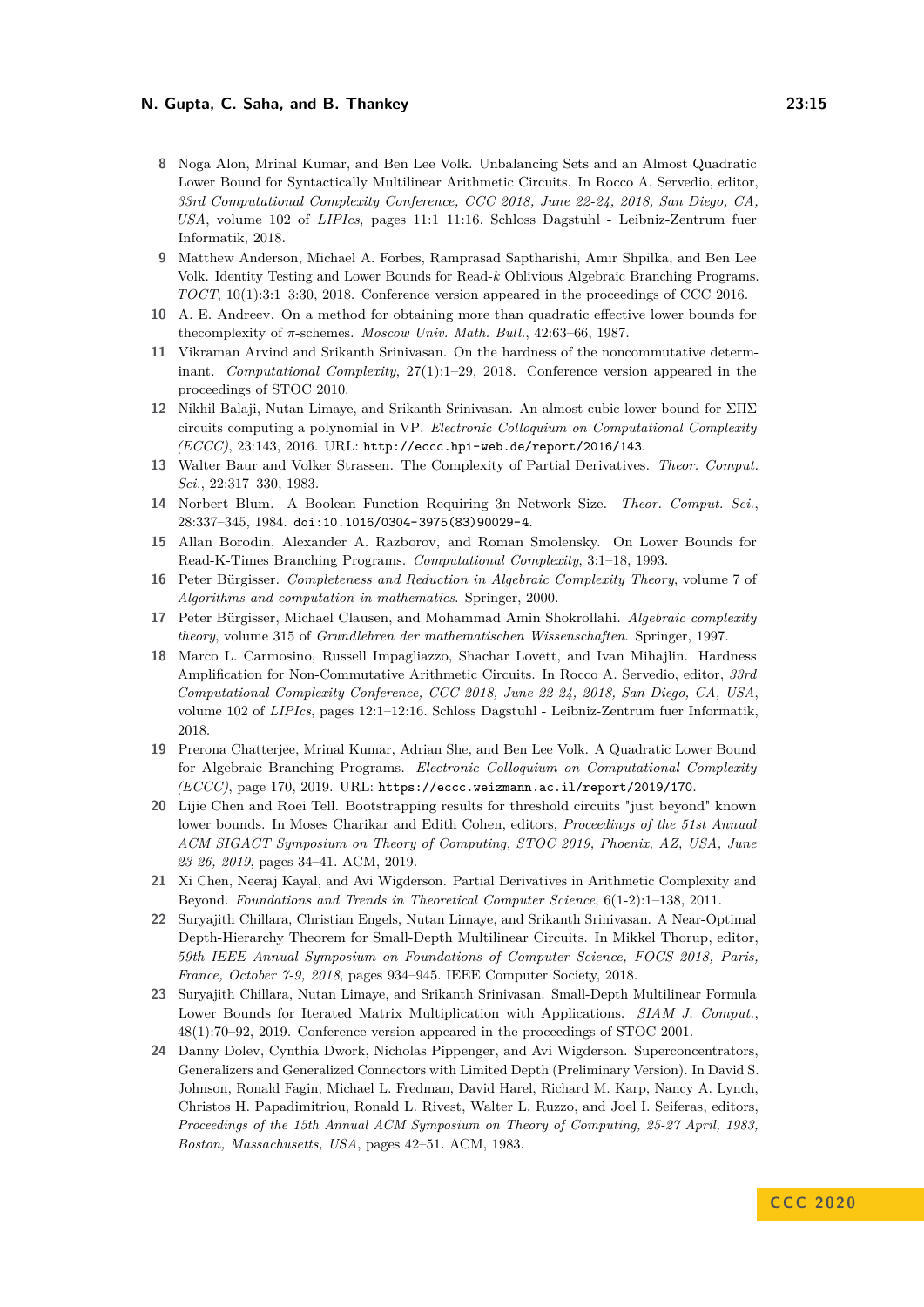#### **23:16 A Super-Quadratic Lower Bound for Depth Four Arithmetic Circuits**

- <span id="page-15-7"></span>**25** Zeev Dvir, Guillaume Malod, Sylvain Perifel, and Amir Yehudayoff. Separating multilinear branching programs and formulas. In Howard J. Karloff and Toniann Pitassi, editors, *Proceedings of the 44th Symposium on Theory of Computing Conference, STOC 2012, New York, NY, USA, May 19 - 22, 2012*, pages 615–624. ACM, 2012.
- <span id="page-15-2"></span>**26** Paul Erdős. Beweis eines Satzes von Tschebyschef. *Acta Litt. Sci. Szeged*, 5:194–198, January 1932.
- <span id="page-15-3"></span>**27** Magnus Gausdal Find, Alexander Golovnev, Edward A. Hirsch, and Alexander S. Kulikov. A Better-Than-3n Lower Bound for the Circuit Complexity of an Explicit Function. In Irit Dinur, editor, *IEEE 57th Annual Symposium on Foundations of Computer Science, FOCS 2016, 9-11 October 2016, Hyatt Regency, New Brunswick, New Jersey, USA*, pages 89–98. IEEE Computer Society, 2016.
- <span id="page-15-8"></span>**28** Hervé Fournier, Nutan Limaye, Guillaume Malod, and Srikanth Srinivasan. Lower Bounds for Depth-4 Formulas Computing Iterated Matrix Multiplication. *SIAM J. Comput.*, 44(5):1173– 1201, 2015. Conference version appeared in the proceedings of STOC 2014.
- <span id="page-15-13"></span>**29** Merrick L. Furst, James B. Saxe, and Michael Sipser. Parity, Circuits, and the Polynomial-Time Hierarchy. *Mathematical Systems Theory*, 17(1):13–27, 1984. Conference version appeared in the proceedings of FOCS 1981.
- <span id="page-15-6"></span>**30** Michelangelo Grigni and Michael Sipser. Monotone Separation of Logarithmic Space from Logarithmic Depth. *J. Comput. Syst. Sci.*, 50(3):433–437, 1995. Conference version appeared in the proceedings of CCC 1991.
- <span id="page-15-10"></span>**31** Dima Grigoriev and Marek Karpinski. An Exponential Lower Bound for Depth 3 Arithmetic Circuits. In *Proceedings of the Thirtieth Annual ACM Symposium on the Theory of Computing, Dallas, Texas, USA, May 23-26, 1998*, pages 577–582, 1998.
- <span id="page-15-11"></span>**32** Dima Grigoriev and Alexander A. Razborov. Exponential Lower Bounds for Depth 3 Arithmetic Circuits in Algebras of Functions over Finite Fields. *Appl. Algebra Eng. Commun. Comput.*, 10(6):465–487, 2000. Conference version appeared in the proceedings of FOCS 1998.
- <span id="page-15-1"></span>**33** Ankit Gupta, Pritish Kamath, Neeraj Kayal, and Ramprasad Saptharishi. Approaching the Chasm at Depth Four. *J. ACM*, 61(6):33:1–33:16, 2014. Conference version appeared in the proceedings of CCC 2013.
- <span id="page-15-9"></span>**34** Ankit Gupta, Pritish Kamath, Neeraj Kayal, and Ramprasad Saptharishi. Arithmetic Circuits: A Chasm at Depth 3. *SIAM J. Comput.*, 45(3):1064–1079, 2016. Conference version appeared in the proceedings of FOCS 2013.
- <span id="page-15-14"></span>**35** Johan Håstad. Almost Optimal Lower Bounds for Small Depth Circuits. In *Proceedings of the 18th Annual ACM Symposium on Theory of Computing, May 28-30, 1986, Berkeley, California, USA*, pages 6–20, 1986.
- <span id="page-15-4"></span>**36** Johan Håstad. The Shrinkage Exponent of de Morgan Formulas is 2. *SIAM J. Comput.*, 27(1):48–64, 1998. Conference version appeared in the proceedings of FOCS 1993.
- <span id="page-15-12"></span>**37** William Hesse, Eric Allender, and David A. Mix Barrington. Uniform constant-depth threshold circuits for division and iterated multiplication. *J. Comput. Syst. Sci.*, 65(4):695–716, 2002. Conference version appeared in the proceedings of CCC 2001.
- <span id="page-15-15"></span>**38** Pavel Hrubes, Avi Wigderson, and Amir Yehudayoff. Non-commutative circuits and the sum-of-squares problem. In Leonard J. Schulman, editor, *Proceedings of the 42nd ACM Symposium on Theory of Computing, STOC 2010, Cambridge, Massachusetts, USA, 5-8 June 2010*, pages 667–676. ACM, 2010.
- <span id="page-15-0"></span>**39** Pavel Hrubes and Amir Yehudayoff. Arithmetic complexity in ring extensions. *Theory of Computing*, 7(1):119–129, 2011.
- <span id="page-15-5"></span>**40** Pavel Hrubes and Amir Yehudayoff. On Isoperimetric Profiles and Computational Complexity. In Ioannis Chatzigiannakis, Michael Mitzenmacher, Yuval Rabani, and Davide Sangiorgi, editors, *43rd International Colloquium on Automata, Languages, and Programming, ICALP 2016, July 11-15, 2016, Rome, Italy*, volume 55 of *LIPIcs*, pages 89:1–89:12, 2016.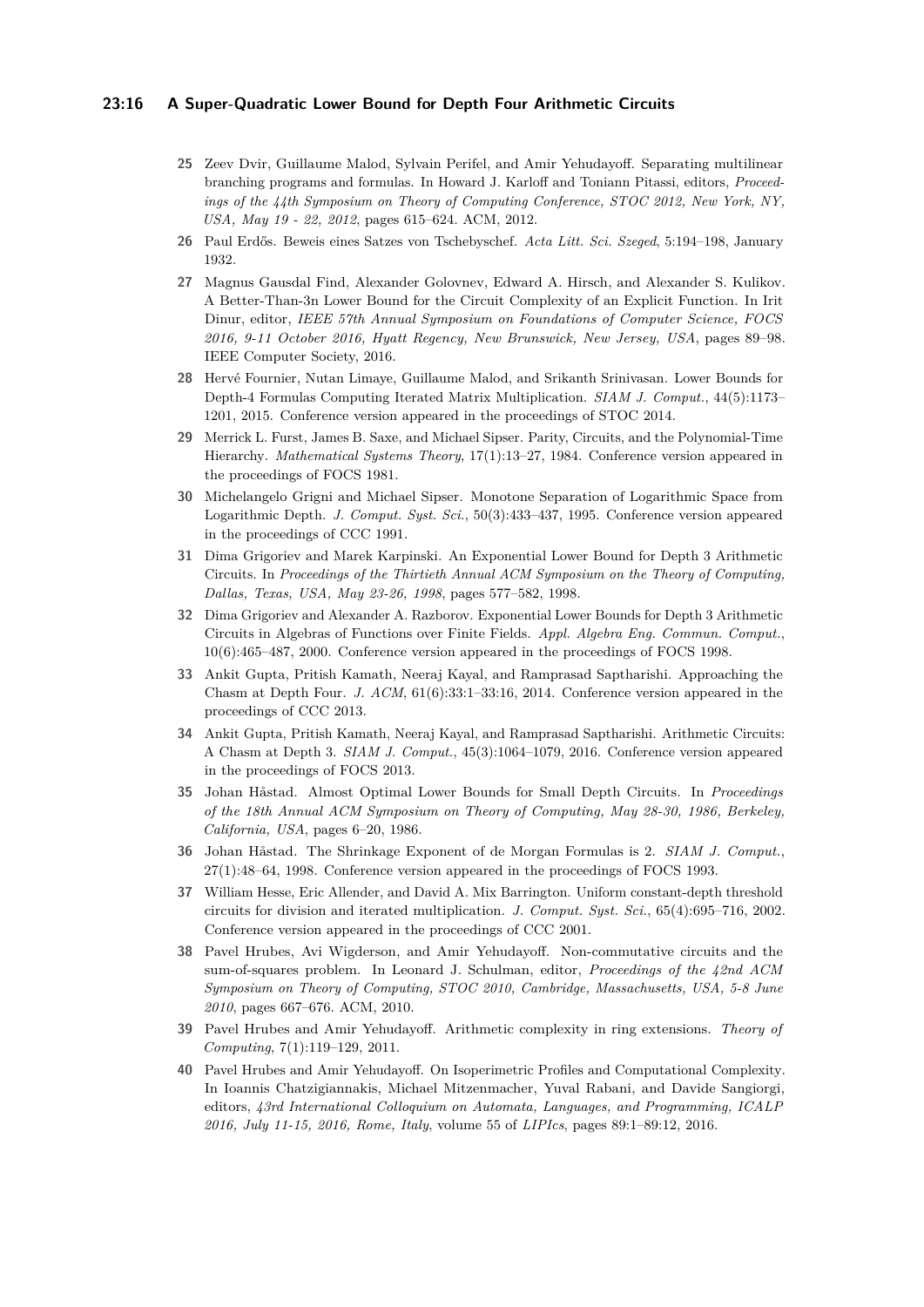- <span id="page-16-13"></span>**41** Russell Impagliazzo, Ramamohan Paturi, and Michael E. Saks. Size-Depth Tradeoffs for Threshold Circuits. *SIAM J. Comput.*, 26(3):693–707, 1997. Conference version appeared in the proceedings of STOC 1993.
- <span id="page-16-6"></span>**42** Kazuo Iwama and Hiroki Morizumi. An Explicit Lower Bound of 5n - o(n) for Boolean Circuits. In Krzysztof Diks and Wojciech Rytter, editors, *Mathematical Foundations of Computer Science 2002, 27th International Symposium, MFCS 2002, Warsaw, Poland, August 26-30, 2002, Proceedings*, volume 2420 of *Lecture Notes in Computer Science*, pages 353–364. Springer, 2002.
- <span id="page-16-8"></span>**43** Mark Jerrum and Marc Snir. Some Exact Complexity Results for Straight-Line Computations over Semirings. *J. ACM*, 29(3):874–897, 1982.
- <span id="page-16-1"></span>**44** K. Kalorkoti. A Lower Bound for the Formula Size of Rational Functions. *SIAM J. Comput.*, 14(3):678–687, 1985.
- <span id="page-16-14"></span>**45** Daniel M. Kane and Ryan Williams. Super-linear gate and super-quadratic wire lower bounds for depth-two and depth-three threshold circuits. In *Proceedings of the 48th Annual ACM SIGACT Symposium on Theory of Computing, STOC 2016, Cambridge, MA, USA, June 18-21, 2016*, pages 633–643, 2016.
- <span id="page-16-9"></span>**46** Mauricio Karchmer and Avi Wigderson. Monotone Circuits for Connectivity Require Super-Logarithmic Depth. *SIAM J. Discrete Math.*, 3(2):255–265, 1990. Conference version appeared in the proceedings of STOC 1988.
- <span id="page-16-10"></span>**47** Mauricio Karchmer and Avi Wigderson. On Span Programs. In *Proceedings of the Eigth Annual Structure in Complexity Theory Conference, San Diego, CA, USA, May 18-21, 1993*, pages 102–111. IEEE Computer Society, 1993.
- <span id="page-16-11"></span>**48** Neeraj Kayal. An exponential lower bound for the sum of powers of bounded degree polynomials. *Electronic Colloquium on Computational Complexity (ECCC)*, 19:81, 2012. URL: [http:](http://eccc.hpi-web.de/report/2012/081) [//eccc.hpi-web.de/report/2012/081](http://eccc.hpi-web.de/report/2012/081).
- <span id="page-16-2"></span>**49** Neeraj Kayal, Nutan Limaye, Chandan Saha, and Srikanth Srinivasan. An Exponential Lower Bound for Homogeneous Depth Four Arithmetic Formulas. *SIAM J. Comput.*, 46(1):307–335, 2017. Conference version appeared in the proceedings of FOCS 2014.
- <span id="page-16-15"></span>**50** Neeraj Kayal and Chandan Saha. Lower Bounds for Sums of Products of Low arity Polynomials. *Electronic Colloquium on Computational Complexity (ECCC)*, 22:73, 2015. URL: [http:](http://eccc.hpi-web.de/report/2015/073) [//eccc.hpi-web.de/report/2015/073](http://eccc.hpi-web.de/report/2015/073).
- <span id="page-16-3"></span>**51** Neeraj Kayal and Chandan Saha. Lower Bounds for Depth-Three Arithmetic Circuits with small bottom fanin. *Computational Complexity*, 25(2):419–454, 2016. Conference version appeared in the proceedings of CCC 2015.
- <span id="page-16-5"></span>**52** Neeraj Kayal, Chandan Saha, and Ramprasad Saptharishi. A super-polynomial lower bound for regular arithmetic formulas. In *Symposium on Theory of Computing, STOC 2014, New York, NY, USA, May 31 - June 03, 2014*, pages 146–153, 2014.
- <span id="page-16-0"></span>**53** Neeraj Kayal, Chandan Saha, and Sébastien Tavenas. An Almost Cubic Lower Bound for Depth Three Arithmetic Circuits. In *43rd International Colloquium on Automata, Languages, and Programming, ICALP 2016, July 11-15, 2016, Rome, Italy*, pages 33:1–33:15, 2016.
- <span id="page-16-12"></span>**54** Pascal Koiran. Arithmetic circuits: The chasm at depth four gets wider. *Theor. Comput. Sci.*, 448:56–65, 2012.
- <span id="page-16-7"></span>**55** Alexander S. Kulikov, Olga Melanich, and Ivan Mihajlin. A 5n - o(n) Lower Bound on the Circuit Size over U 2 of a Linear Boolean Function. In S. Barry Cooper, Anuj Dawar, and Benedikt Löwe, editors, *How the World Computes - Turing Centenary Conference and 8th Conference on Computability in Europe, CiE 2012, Cambridge, UK, June 18-23, 2012. Proceedings*, volume 7318 of *Lecture Notes in Computer Science*, pages 432–439. Springer, 2012.
- <span id="page-16-4"></span>**56** Mrinal Kumar and Shubhangi Saraf. Superpolynomial lower bounds for general homogeneous depth 4 arithmetic circuits. In *Automata, Languages, and Programming - 41st International Colloquium, ICALP 2014, Copenhagen, Denmark, July 8-11, 2014, Proceedings, Part I*, pages 751–762, 2014.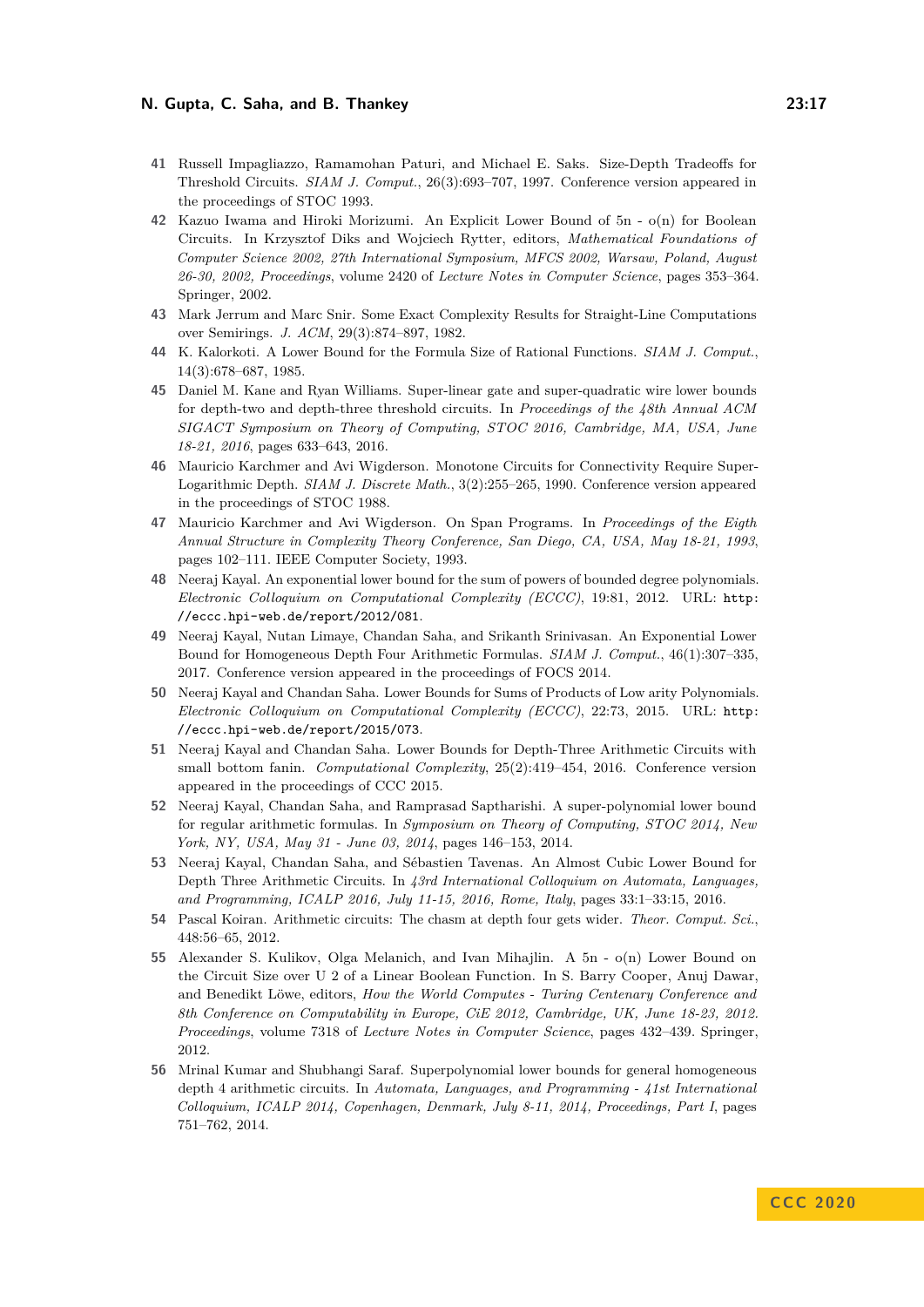#### **23:18 A Super-Quadratic Lower Bound for Depth Four Arithmetic Circuits**

- <span id="page-17-2"></span>**57** Mrinal Kumar and Shubhangi Saraf. Sums of Products of Polynomials in Few Variables: Lower Bounds and Polynomial Identity Testing. In *31st Conference on Computational Complexity, CCC 2016, May 29 to June 1, 2016, Tokyo, Japan*, pages 35:1–35:29, 2016.
- <span id="page-17-3"></span>**58** Mrinal Kumar and Shubhangi Saraf. On the Power of Homogeneous Depth 4 Arithmetic Circuits. *SIAM J. Comput.*, 46(1):336–387, 2017. Conference version appeared in the proceedings of FOCS 2014.
- <span id="page-17-15"></span>**59** Mrinal Kumar and Ben Lee Volk. Lower Bounds for Matrix Factorization. *Electronic Colloquium on Computational Complexity (ECCC)*, 26:47, 2019.
- <span id="page-17-4"></span>**60** Oded Lachish and Ran Raz. Explicit lower bound of *4.5n - o(n)* for boolean circuits. In Jeffrey Scott Vitter, Paul G. Spirakis, and Mihalis Yannakakis, editors, *Proceedings on 33rd Annual ACM Symposium on Theory of Computing, July 6-8, 2001, Heraklion, Crete, Greece*, pages 399–408. ACM, 2001.
- <span id="page-17-1"></span>**61** Shachar Lovett. Computing polynomials with few multiplications. *Theory of Computing*, 7(1):185–188, 2011.
- <span id="page-17-11"></span>**62** Jacques Morgenstern. Note on a Lower Bound on the Linear Complexity of the Fast Fourier Transform. *J. ACM*, 20(2):305–306, 1973.
- <span id="page-17-18"></span>**63** Cody Murray and R. Ryan Williams. Circuit lower bounds for nondeterministic quasi-polytime: an easy witness lemma for NP and NQP. In *Proceedings of the 50th Annual ACM SIGACT Symposium on Theory of Computing, STOC 2018, Los Angeles, CA, USA, June 25-29, 2018*, pages 890–901, 2018.
- <span id="page-17-5"></span>**64** E. I. Nechiporuk. On a Boolean function. *Doklady of the Academy of Sciences of the USSR*, 164(4):765–766, 1966.
- <span id="page-17-8"></span>**65** Noam Nisan. Lower Bounds for Non-Commutative Computation (Extended Abstract). In Cris Koutsougeras and Jeffrey Scott Vitter, editors, *Proceedings of the 23rd Annual ACM Symposium on Theory of Computing, May 5-8, 1991, New Orleans, Louisiana, USA*, pages 410–418. ACM, 1991.
- <span id="page-17-17"></span>**66** Noam Nisan and Avi Wigderson. Lower Bounds on Arithmetic Circuits Via Partial Derivatives. *Computational Complexity*, 6(3):217–234, 1997. Conference version appeared in the proceedings of FOCS 1995.
- <span id="page-17-6"></span>**67** Igor Carboni Oliveira and Rahul Santhanam. Hardness Magnification for Natural Problems. In Mikkel Thorup, editor, *59th IEEE Annual Symposium on Foundations of Computer Science, FOCS 2018, Paris, France, October 7-9, 2018*, pages 65–76. IEEE Computer Society, 2018.
- <span id="page-17-13"></span>**68** Pavel Pudlák. Communication in Bounded Depth Circuits. *Combinatorica*, 14(2):203–216, 1994.
- <span id="page-17-16"></span>**69** Pavel Pudlák. A note on the use of determinant for proving lower bounds on the size of linear circuits. *Inf. Process. Lett.*, 74(5-6):197–201, 2000.
- <span id="page-17-12"></span>**70** Ran Raz. On the Complexity of Matrix Product. *SIAM J. Comput.*, 32(5):1356–1369, 2003. Conference version appeared in the proceedings of STOC 2002.
- <span id="page-17-10"></span>**71** Ran Raz. Separation of Multilinear Circuit and Formula Size. *Theory of Computing*, 2(6):121– 135, 2006. Conference version appeared in the proceedings of FOCS 2004.
- <span id="page-17-9"></span>**72** Ran Raz. Multi-linear formulas for permanent and determinant are of super-polynomial size. *J. ACM*, 56(2):8:1–8:17, 2009. Conference version appeared in the proceedings of STOC 2004.
- <span id="page-17-0"></span>**73** Ran Raz. Elusive Functions and Lower Bounds for Arithmetic Circuits. *Theory of Computing*, 6(1):135–177, 2010. Conference version appeared in the proceedings of STOC 2008.
- <span id="page-17-19"></span>**74** Ran Raz. Tensor-Rank and Lower Bounds for Arithmetic Formulas. *J. ACM*, 60(6):40:1–40:15, 2013. Conference version appeared in the proceedings of STOC 2010.
- <span id="page-17-7"></span>**75** Ran Raz and Pierre McKenzie. Separation of the Monotone NC Hierarchy. *Combinatorica*, 19(3):403–435, 1999. Conference version appeared in the proceedings of FOCS 1997.
- <span id="page-17-14"></span>**76** Ran Raz and Amir Shpilka. Lower Bounds for Matrix Product in Bounded Depth Circuits with Arbitrary Gates. *SIAM J. Comput.*, 32(2):488–513, 2003. Conference version appeared in the proceedings of STOC 2001.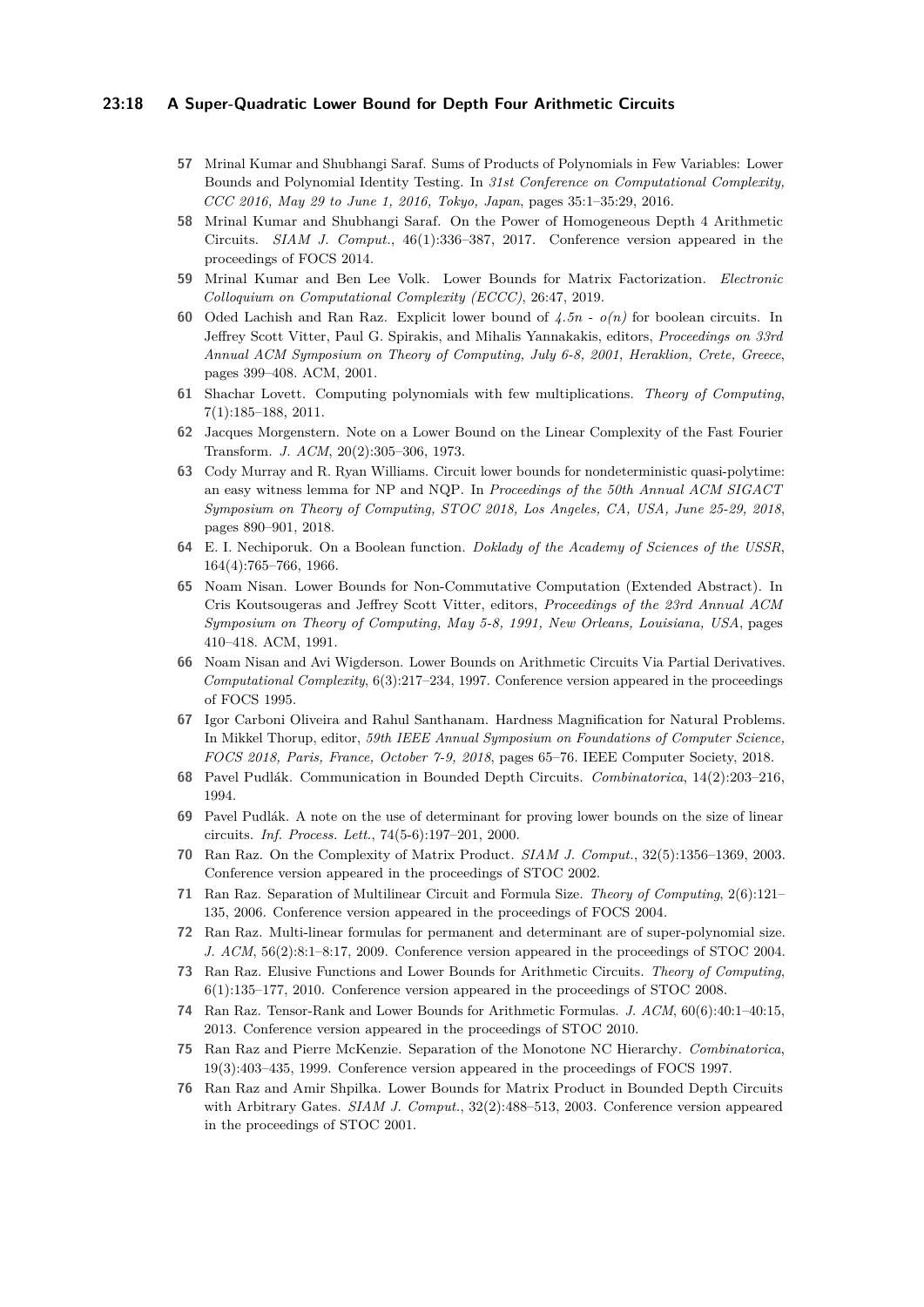- <span id="page-18-12"></span>**77** Ran Raz, Amir Shpilka, and Amir Yehudayoff. A Lower Bound for the Size of Syntactically Multilinear Arithmetic Circuits. *SIAM J. Comput.*, 38(4):1624–1647, 2008. Conference version appeared in the proceedings of FOCS 2007.
- <span id="page-18-13"></span>**78** Ran Raz and Amir Yehudayoff. Balancing Syntactically Multilinear Arithmetic Circuits. *Computational Complexity*, 17(4):515–535, 2008.
- <span id="page-18-16"></span>**79** Ran Raz and Amir Yehudayoff. Lower Bounds and Separations for Constant Depth Multilinear Circuits. *Computational Complexity*, 18(2):171–207, 2009. Conference version appeared in the proceedings of CCC 2008.
- <span id="page-18-14"></span>**80** A. A. Razborov. Lower bounds on monotone complexity of the logical permanent. *Mathematical notes of the Academy of Sciences of the USSR*, 37(6):485–493, June 1985.
- <span id="page-18-9"></span>**81** Alexander A. Razborov. Lower bounds on the monotone complexity of some Boolean functions. *Soviet Mathematics Doklady*, 31:354–357, 1985.
- <span id="page-18-19"></span>**82** John H. Reif and Stephen R. Tate. On Threshold Circuits and Polynomial Computation. *SIAM J. Comput.*, 21(5):896–908, 1992.
- <span id="page-18-11"></span>**83** Robert Robere, Toniann Pitassi, Benjamin Rossman, and Stephen A. Cook. Exponential Lower Bounds for Monotone Span Programs. In Irit Dinur, editor, *IEEE 57th Annual Symposium on Foundations of Computer Science, FOCS 2016, 9-11 October 2016, Hyatt Regency, New Brunswick, New Jersey, USA*, pages 406–415. IEEE Computer Society, 2016.
- <span id="page-18-7"></span>**84** Eli Shamir and Marc Snir. Lower bounds on the number of multiplications and the number of additions in monotone computations. Technical report, IBM RC 6757, 1977.
- <span id="page-18-1"></span>**85** Abhijat Sharma. An Improved Lower Bound for Depth Four Arithmetic Circuits. Master's thesis, Indian Institute of Science, Bangalore, India, 2017.
- <span id="page-18-2"></span>**86** Victor Shoup and Roman Smolensky. Lower Bounds for Polynomial Evaluation and Interpolation Problems. *Computational Complexity*, 6(4):301–311, 1997. Conference version appeared in the proceedings of FOCS 1991.
- <span id="page-18-3"></span>**87** Amir Shpilka and Avi Wigderson. Depth-3 arithmetic circuits over fields of characteristic zero. *Computational Complexity*, 10(1):1–27, 2001. Conference version appeared in the proceedings of CCC 1999.
- <span id="page-18-0"></span>**88** Amir Shpilka and Amir Yehudayoff. Arithmetic Circuits: A survey of recent results and open questions. *Foundations and Trends in Theoretical Computer Science*, 5(3-4):207–388, 2010.
- <span id="page-18-8"></span>**89** Srikanth Srinivasan. Strongly Exponential Separation Between Monotone VP and Monotone VNP. *Electronic Colloquium on Computational Complexity (ECCC)*, 26:32, 2019.
- <span id="page-18-4"></span>**90** Volker Strassen. Die berechnungskomplexiät von elementarysymmetrischen funktionen und von iterpolationskoeffizienten. *Numerische Mathematik*, 20:238–251, 1973.
- <span id="page-18-17"></span>**91** Volker Strassen. Vermeidung von divisionen. *The Journal für die Reine und Angewandte Mathematik*, 264:182–202, 1973.
- <span id="page-18-10"></span>**92** Éva Tardos. The gap between monotone and non-monotone circuit complexity is exponential. *Combinatorica*, 8(1):141–142, 1988.
- <span id="page-18-18"></span>**93** Sébastien Tavenas. Improved bounds for reduction to depth 4 and depth 3. *Inf. Comput.*, 240:2–11, 2015. Conference version appeared in the proceedings of MFCS 2013.
- <span id="page-18-15"></span>**94** Leslie G. Valiant. On Non-linear Lower Bounds in Computational Complexity. In William C. Rounds, Nancy Martin, Jack W. Carlyle, and Michael A. Harrison, editors, *Proceedings of the 7th Annual ACM Symposium on Theory of Computing, May 5-7, 1975, Albuquerque, New Mexico, USA*, pages 45–53. ACM, 1975.
- <span id="page-18-20"></span>**95** Leslie G. Valiant. Graph-Theoretic Arguments in Low-Level Complexity. In *Mathematical Foundations of Computer Science 1977, 6th Symposium, Tatranska Lomnica, Czechoslovakia, September 5-9, 1977, Proceedings*, pages 162–176, 1977.
- <span id="page-18-5"></span>**96** Leslie G. Valiant. Completeness Classes in Algebra. In *Proceedings of the 11h Annual ACM Symposium on Theory of Computing, April 30 - May 2, 1979, Atlanta, Georgia, USA*, pages 249–261, 1979.
- <span id="page-18-6"></span>**97** Leslie G. Valiant. Negation can be exponentially powerful. *Theor. Comput. Sci.*, 12:303–314, 1980. Conference version appeared in the proceedings of STOC 1979.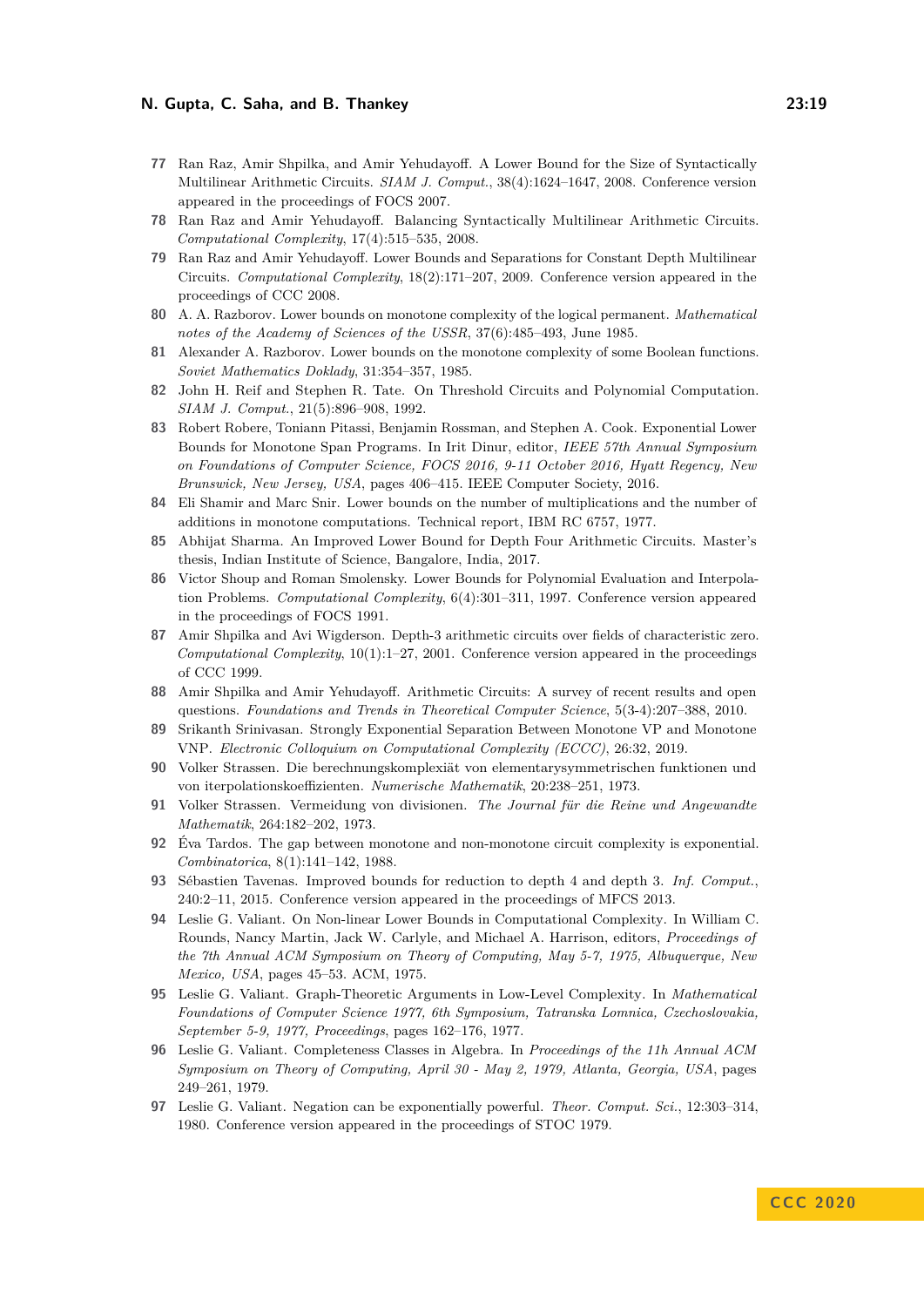#### **23:20 A Super-Quadratic Lower Bound for Depth Four Arithmetic Circuits**

- <span id="page-19-8"></span>**98** Leslie G. Valiant, Sven Skyum, S. Berkowitz, and Charles Rackoff. Fast Parallel Computation of Polynomials Using Few Processors. *SIAM J. Comput.*, 12(4):641–644, 1983.
- <span id="page-19-2"></span>**99** Vijay V. Vazirani. *Approximation algorithms*. Springer, 2001. URL: [http://www.springer.](http://www.springer.com/computer/theoretical+computer+science/book/978-3-540-65367-7) [com/computer/theoretical+computer+science/book/978-3-540-65367-7](http://www.springer.com/computer/theoretical+computer+science/book/978-3-540-65367-7).
- <span id="page-19-1"></span>**100** Joachim von zur Gathen and Gadiel Seroussi. Boolean Circuits Versus Arithmetic Circuits. *Inf. Comput.*, 91(1):142–154, 1991.
- <span id="page-19-9"></span>**101** Ryan Williams. Nonuniform ACC Circuit Lower Bounds. *J. ACM*, 61(1):2:1–2:32, 2014. Conference version appeared in the proceedings of CCC 2011.
- <span id="page-19-3"></span>**102** David P. Williamson and David B. Shmoys. *The Design of Approximation Algorithms*. Cambridge University Press, 2011. URL: [http://www.cambridge.org/de/knowledge/isbn/](http://www.cambridge.org/de/knowledge/isbn/item5759340/?site_locale=de_DE) [item5759340/?site\\_locale=de\\_DE](http://www.cambridge.org/de/knowledge/isbn/item5759340/?site_locale=de_DE).
- <span id="page-19-4"></span>**103** Morris Yau. Almost cubic bound for depth three circuits in VP. *Electronic Colloquium on Computational Complexity (ECCC)*, 23:187, 2016. URL: [http://eccc.hpi-web.de/report/](http://eccc.hpi-web.de/report/2016/187) [2016/187](http://eccc.hpi-web.de/report/2016/187).
- <span id="page-19-7"></span>**104** Amir Yehudayoff. Separating monotone VP and VNP. In Moses Charikar and Edith Cohen, editors, *Proceedings of the 51st Annual ACM SIGACT Symposium on Theory of Computing, STOC 2019, Phoenix, AZ, USA, June 23-26, 2019*, pages 425–429. ACM, 2019.

# <span id="page-19-0"></span>**A Known lower bounds**

We give a brief account of known lower bounds for some of the important classes of arithmetic circuits by drawing parallels with similar results from the Boolean circuit literature. The reader may refer to the surveys [\[21,](#page-14-3) [88\]](#page-18-0) or the book [\[17\]](#page-14-6) for more details on arithmetic circuit lower bounds. We also state a few hardness magnification<sup>[9](#page-19-5)</sup> or amplification results to show that proving seemingly modest lower bounds can be quite interesting and challenging even for constant depth circuits, provided the polynomials being computed have "low" complexity.

**General circuits.** The best known lower bound for general arithmetic circuits is  $\Omega(n \log d)$ , which was obtained nearly four decades ago for circuits computing the power symmetric polynomial  $x_1^d + x_2^d + \ldots + x_n^d$  [\[13,](#page-14-1) [90\]](#page-18-4)<sup>[10](#page-19-6)</sup>. Recently, [\[19\]](#page-14-7) has shown an  $\Omega(n^2)$  lower bound for "layered" algebraic branching programs (ABPs) computing the same polynomial. An  $\Omega(n^2)$  lower bound for formulas computing the polynomial  $\sum_{i,j\in[n]} x_i^j y_j$  was shown in [\[44\]](#page-16-1). The situation is similar for Boolean circuits. For circuits over the DeMorgan basis and over the full binary basis, the lower bounds  $5n - o(n)$  [\[42,](#page-16-6) [55,](#page-16-7) [60\]](#page-17-4) and  $(3 + \frac{1}{86})n - o(n)$  [\[14,](#page-14-8) [27\]](#page-15-3) respectively, are the best till date. For Boolean formulas, an  $\Omega(n^2)$  lower bound is known over the full binary basis [\[64\]](#page-17-5), and an  $\tilde{\Omega}(n^3)$  lower bound is known over the DeMorgan basis [\[10,](#page-14-9) [36\]](#page-15-4).

**Monotone circuits.** These are arithmetic circuits over  $\mathbb Q$  or  $\mathbb R$  that disallow negation. A lot more is known about this class of circuits. A near optimal  $2^{\Omega(n)}$  lower bound on the monotone circuit complexity of the  $n \times n$  permanent was shown in [\[43\]](#page-16-8). In fact, [\[97\]](#page-18-6) showed an exponential separation between monotone and general circuits computing the perfect matching polynomial of a certain planar graph. Optimal separations are also known between monotone ABPs and monotone circuits [\[40\]](#page-15-5) and between monotone formulas and monotone ABPs [\[84\]](#page-18-7). Recently, [\[104\]](#page-19-7) gave an exponential separation between monotone VP and monotone VNP which was made stronger in [\[89\]](#page-18-8). One of the success stories on Boolean

<span id="page-19-5"></span> $9$  Borrowing terminology from [\[67\]](#page-17-6).

<span id="page-19-6"></span><sup>&</sup>lt;sup>10</sup> The bound also holds for the *d*-th elementary symmetric polynomial in *n* variables.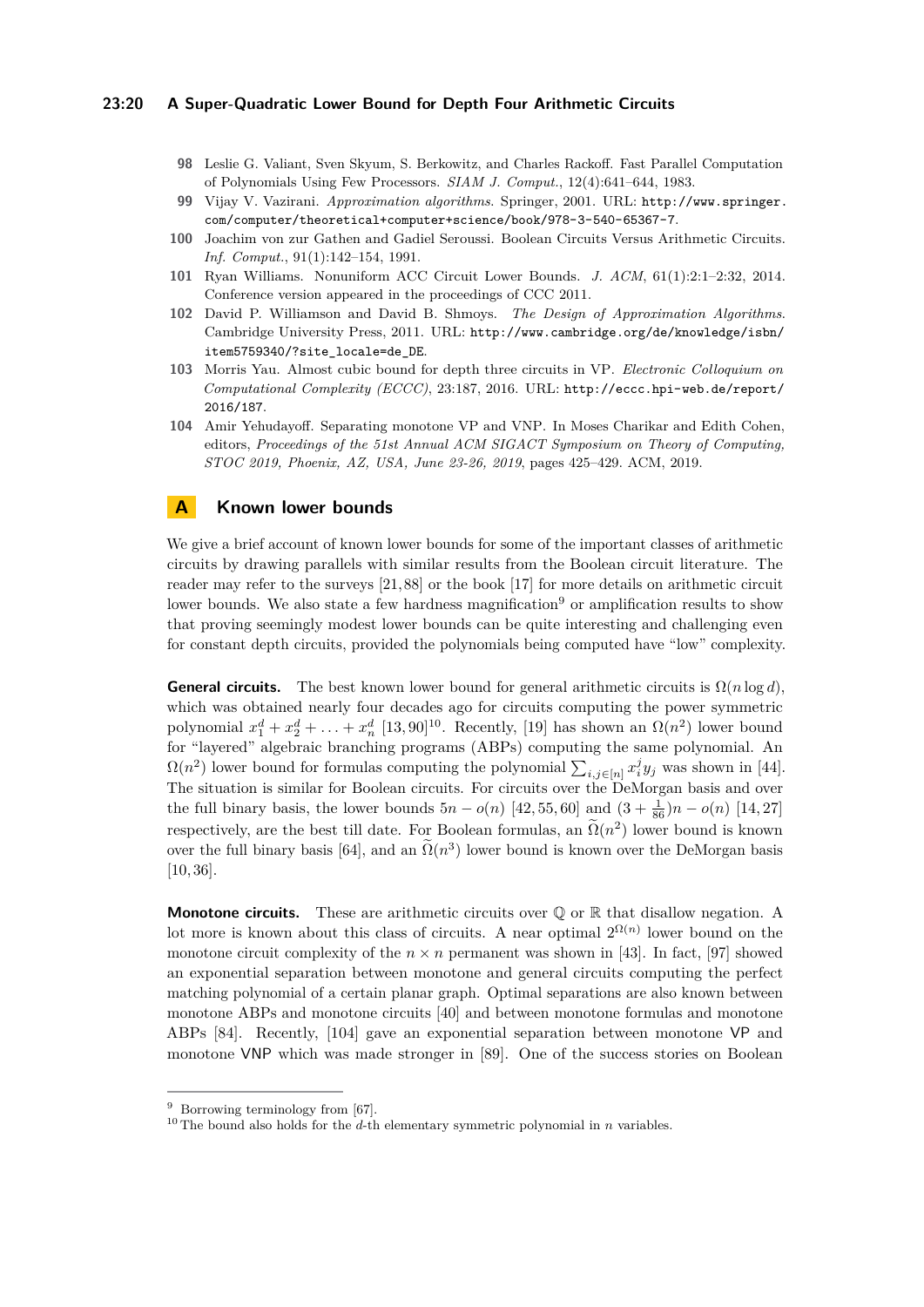circuit complexity in the 80s is the exponential lower bound for monotone circuits computing the clique function [\[7,](#page-13-1) [81\]](#page-18-9). Building on these results, [\[92\]](#page-18-10) showed an exponential separation between monotone and general Boolean circuits<sup>[11](#page-20-0)</sup>. An exponential separation between monotone switching networks<sup>[12](#page-20-1)</sup> and monotone circuits was given in  $[83]^{13}$  $[83]^{13}$  $[83]^{13}$  $[83]^{13}$ . A separation between monotone formulas and monotone switching networks follows from the work of [\[30\]](#page-15-6). Yet another interesting result is the separation of monotone- $NC<sup>i</sup>$  from monotone- $NC<sup>i+1</sup>$  for every  $i \leq 1$  [\[46,](#page-16-9)75].

**Non-commutative and multilinear circuits.** A non-commutative circuit computes a polynomial in non-commuting variables. This model has more structure than circuits over commuting variables and so one may hope that it is "easier" to prove lower bounds for non-commutative circuits<sup>[14](#page-20-3)</sup>. The seminal work of  $[65]$  showed an exponential separation between non-commutative ABPs and non-commutative circuits. But, proving a super-polynomial lower bound for general non-commutative circuits<sup>[15](#page-20-4)</sup> and showing a separation between non-commutative formulas and non-commutative ABPs continue to remain two important open problems. The techniques used to prove lower bounds for non-commutative circuits is closely related to that used to prove lower bounds for multilinear circuits. In a (syntactically) multilinear circuit, the sets of variables occurring in the subcircuits rooted at the children of a product gate are pairwise disjoint. It is an interesting model of computation as most natural families of polynomials, like the permanent, determinant, iterated matrix multiplication, elementary symmetric polynomials, design polynomials etc., are multilinear. Building on [\[77\]](#page-18-12), an  $\Omega(\frac{n^2}{\log n})$  $\frac{n^2}{(\log n)^2}$ ) lower bound for multilinear circuits has been recently shown in [\[8\]](#page-14-10). Prior to this, the breakthrough work of [\[72\]](#page-17-9) culminated in an optimal separation between multilinear formulas and multilinear ABPs [\[25,](#page-15-7) [71,](#page-17-10) [78\]](#page-18-13). We do not know of any super-polynomial lower bound for multilinear ABPs.

**Bounded coefficient circuits.** In a bounded coefficient circuit over  $\mathbb{C}$ , we forbid any multiplication by a field element having absolute value larger than 1. An  $\Omega(n \log n)$  lower bound for bounded coefficient circuits computing the Discrete Fourier Transform of a vector  $(x_1, \ldots, x_n)$  was shown in [\[62\]](#page-17-11). Later, [\[70\]](#page-17-12) gave an  $\Omega(n \log n)$  lower bound for the same class of circuits computing the product of two  $\sqrt{n} \times \sqrt{n}$  matrices.

**Read-***k* **circuits.** A read-once oblivious algebraic branching program (ROABP) is a layered ABP in which every layer is indexed by a variable, and every variable indexes exactly one layer. The edges of a layer are labeled by univariate polynomials in the variable indexing the layer. In a certain sense, the ROABP model generalizes quite a few other interesting arithmetic circuit models, especially tensors. An exponential lower bound for ROABPs follows from the technique introduced in the work of [\[65\]](#page-17-8). A read-*k* oblivious ABP is defined similarly, with every variable indexing at most *k* layers. In [\[9\]](#page-14-11), an  $\exp(\frac{n}{k^{O(k)}})$  lower bound for read-*k* oblivious ABP was shown. Another related result is the  $\exp(\frac{n}{k^2})$  lower bound for

<span id="page-20-0"></span><sup>&</sup>lt;sup>11</sup> Prior to this, [\[80\]](#page-18-14) showed a quasi-polynomial lower bound for monotone circuits computing the perfect matching function.

<span id="page-20-1"></span> $^{12}\,$  We may think of monotone switching networks as the Boolean analogue of monotone ABPs.

<span id="page-20-2"></span><sup>&</sup>lt;sup>13</sup> In fact, [\[83\]](#page-18-11) gave an exponential lower bound for the more powerful model of monotone span programs that was introduced in [\[47\]](#page-16-10).

<span id="page-20-3"></span> $14$  Besides, there is an interesting connection between the non-commutative determinant and the commutative permanent [\[11\]](#page-14-12).

<span id="page-20-4"></span><sup>&</sup>lt;sup>15</sup> In fact, nothing better than the  $\Omega(n \log d)$  lower bound (which also holds for commutative circuits) is known. The hardness of proving a sufficiently strong super-linear lower bound for non-commutative circuits is explained in a recent work [\[18\]](#page-14-5) (see the discussion below on hardness magnification).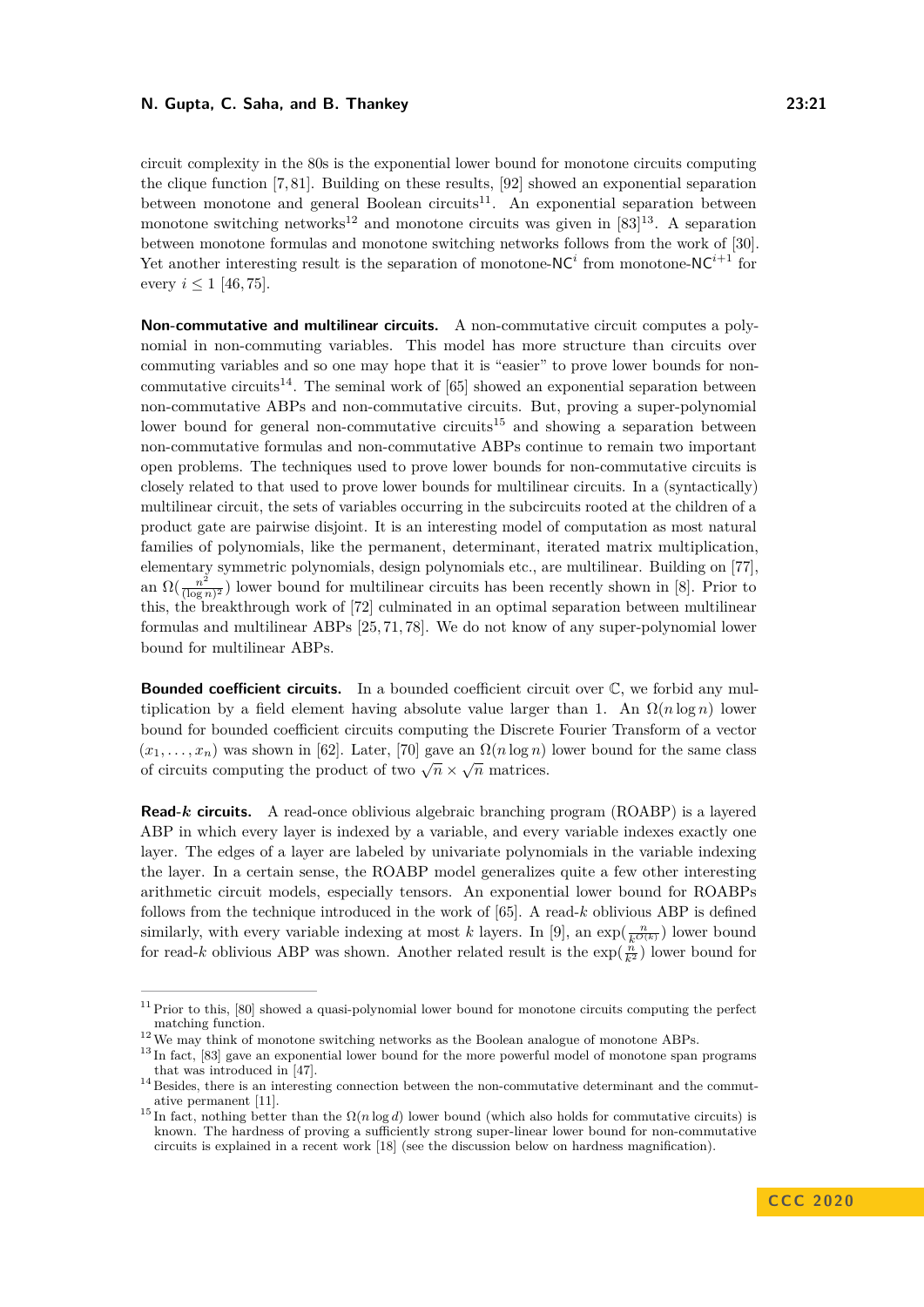#### **23:22 A Super-Quadratic Lower Bound for Depth Four Arithmetic Circuits**

depth four read-*k* formulas [\[2\]](#page-13-2). An exponential lower bound is also known for read-*k* Boolean branching programs [\[15\]](#page-14-13), which is a stronger model than read-*k* oblivious Boolean branching programs.

### **Constant depth circuits**

The best lower bound for constant depth circuits is a little better than that for general circuits. Shoup and Smolensky [\[86\]](#page-18-2) showed an  $\Omega(\Delta n^{1+\frac{1}{\Delta}})$  lower bound for depth- $\Delta$  circuits computing the polynomials  $\{\sum_{j\in[n]} x_1^j y_j, \ldots, \sum_{j\in[n]} x_n^j y_j\}$ . Using an argument similar to [\[86\]](#page-18-2), Raz [\[73\]](#page-17-0) showed a roughly  $\Omega(n^{1+\frac{1}{\Delta}})$  lower bound for depth- $\Delta$  circuits computing polynomials of degree  $\Theta(\Delta)$ , i.e., the polynomials have constant degree for constant depth circuits. These bounds were essentially achieved by analyzing linear circuits<sup>[16](#page-21-0)</sup>. Prior to these works, a barely super-linear lower bound of  $n \cdot \lambda_{\Lambda}(n)$  was known for depth- $\Delta$  linear circuits using *super-concentrators* [\[24,](#page-14-14) [68,](#page-17-13) [76,](#page-17-14) [94\]](#page-18-15), where  $\lambda_{\Delta}(n)$  is a very slowly growing function<sup>[17](#page-21-1)</sup>. Recently, [\[59\]](#page-17-15) gave a  $n^{1+\frac{1}{2\Delta}}$  lower bound for depth- $\Delta$  linear circuits computing a linear transformation that can be computed in  $\exp(n^{1-\Omega(\frac{1}{d})})$  time. A similar lower bound was known before for bounded coefficient circuits – Pudlák [\[69\]](#page-17-16) proved an  $\Omega(\Delta n^{1+\frac{1}{\Delta}})$  lower bound for depth- $\Delta$ bounded coefficient circuits computing the DFT matrix. A lower bound of  $\Omega(n^{1+\frac{1}{O(\Delta)}})$  was also shown in [\[70\]](#page-17-12) for depth- $\Delta$  bounded coefficient circuits computing the product of two  $\subset$  $\overline{n} \times \sqrt{n}$  matrices.

A lot better lower bounds are known for constant depth multilinear circuits. Raz and Yehudayoff [\[79\]](#page-18-16) showed an  $\exp(n^{\Omega(\frac{1}{\Delta})})$  lower bound for depth- $\Delta$  multilinear circuits computing the  $n \times n$  determinant polynomial. More recently, [\[23\]](#page-14-15) showed an  $\exp(n^{\frac{1}{\Delta}})$  lower bound for depth-∆ multilinear circuits computing the product of *n* many 2 × 2 matrices. In fact, an exponential separation is known between depth- $\Delta$  and depth- $(\Delta + 1)$  multilinear circuits [\[22\]](#page-14-16), which improved upon a previous quasi-polynomial separation [\[79\]](#page-18-16).

A circuit computing an *n*-variate homogeneous polynomial of  $poly(n)$  degree can be homogenized with only a polynomial blow-up in size [\[91\]](#page-18-17), but this process is not depth preserving. It is plausible that homogeneous depth-∆ circuits are weaker than general depth- $\Delta$  circuits for constant  $\Delta$ . Indeed, such a statement is known to be true for  $\Delta = 3$ and  $\Delta = 4$ . It was shown in the classical work [\[66\]](#page-17-17) that any homogeneous depth three circuit computing the *n*-variate degree-*d* elementary symmetric polynomial  $\text{ESym}_{n,d}$  has size  $n^{\Omega(d)}$ , although  $\mathrm{ESym}_{n,d}$  has a non-homogeneous (multilinear) depth three circuit<sup>[18](#page-21-2)</sup> of size  $O(n^2)$ . A sequence of work  $[28,33,48,49,52,58]$  $[28,33,48,49,52,58]$  $[28,33,48,49,52,58]$  $[28,33,48,49,52,58]$  $[28,33,48,49,52,58]$  $[28,33,48,49,52,58]$  culminated in a  $n^{\Omega(\sqrt{d})}$  lower bound for homogeneous depth four circuits computing the width-*n*, degree-*d* iterated matrix multiplication polynomial  $\mathsf{IMM}_{n,d}$ . On the other hand, the depth reduction result in [\[34,](#page-15-9) [93\]](#page-18-18), which built on [\[3,](#page-13-3) [54,](#page-16-12) [98\]](#page-19-8), yields a non-homogeneous depth four circuit of size  $n^{O(d^{\frac{1}{3}})}$  for  $\mathsf{IMM}_{n,d}$ .

An almost cubic lower bound for general depth three circuits was shown in [\[53\]](#page-16-0), which improved upon the previous quadratic bound [\[87\]](#page-18-3). The bound in [\[87\]](#page-18-3) is for the elementary symmetric polynomial, whereas the bound in [\[53\]](#page-16-0) is for a variant of the Nisan-Wigderson design polynomial (which is in VNP). Subsequently, [\[12,](#page-14-4) [103\]](#page-19-4) showed near cubic lower bounds for depth three circuits computing polynomials that have  $poly(n)$ -size depth five circuits. Over

<span id="page-21-0"></span><sup>&</sup>lt;sup>16</sup> A linear circuit has only addition gates and so it computes a linear transformation (i.e., a set of linear forms) in the input variables. If a set of linear forms is computable by a circuit of size  $s$  and depth- $\Delta$ then they are computable by a linear circuit of size  $O(s)$  and depth  $\Delta$ . Thus, a super-linear lower bound for linear circuits implies a super-linear lower bound for general circuits.

<span id="page-21-1"></span><sup>&</sup>lt;sup>17</sup> For instance,  $\lambda_4(n) = \log^* n$ .

<span id="page-21-2"></span><sup>18</sup> Construction of this circuit is attributed to Michael Ben-Or.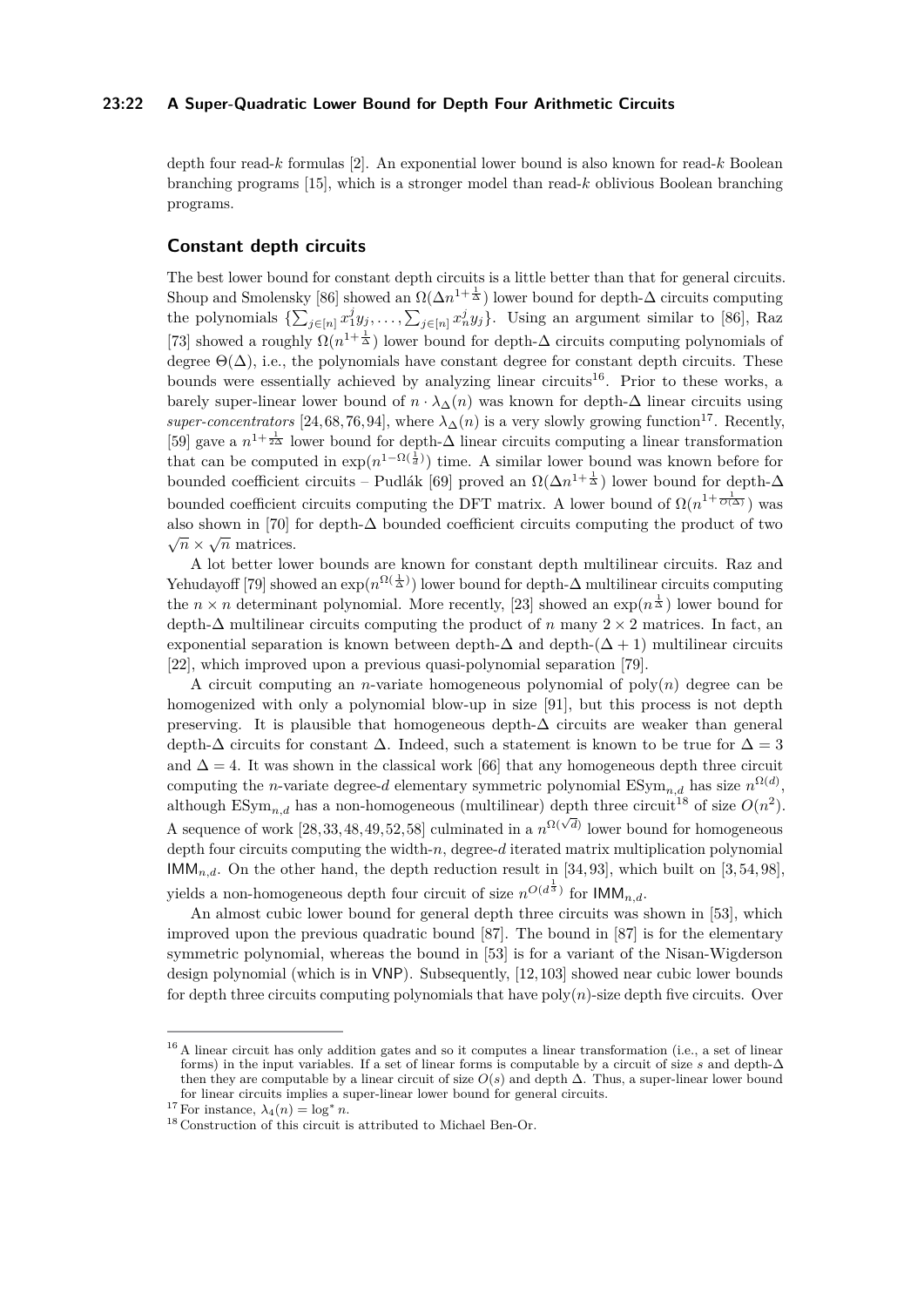fixed finite fields, an exponential lower bound is known for depth three circuits computing the determinant  $[31, 32]$  $[31, 32]$ . For depth three circuits with low bottom fan-in<sup>[19](#page-22-0)</sup> (but without any homogeneity restriction), [\[51\]](#page-16-3) proved an exponential lower bound<sup>[20](#page-22-1)</sup>. As mentioned before, the previous best lower bound for general depth four circuits is  $\tilde{\Omega}(n^{1.5})$  [\[85\]](#page-18-1), which is a slight improvement over the roughly  $\Omega(n^{1.33})$  bound obtained by specializing the lower bound for constant depth circuits in [\[73,](#page-17-0)86] to depth four circuits<sup>[21](#page-22-2)</sup>. Our work here improves these super-linear bounds to a super-quadratic lower bound for depth four circuits.

Now, coming to constant depth Boolean circuits, an exponential lower bound is known for constant depth Boolean circuits over the DeMorgan basis (i.e.,  $AC^0$  circuits). However, it appears to us that the "right" Boolean analogue of constant depth arithmetic circuits is  $TC^0$ circuits (see  $[1,37,82]$  $[1,37,82]$ )<sup>[22](#page-22-3)</sup>. The exponential lower bounds for  $AC^0$  circuits  $[4,29,35]$  $[4,29,35]$  and the quasi-polynomial lower bounds for  $ACC^0$  circuits<sup>[23](#page-22-4)</sup> [\[63,](#page-17-18)101] are two of the great achievements in Boolean circuit complexity, but we are yet to see these kind of bounds for  $TC^0$  circuits. The best known lower bound for threshold circuits is the slightly super-linear  $n^{1+\frac{1}{c^{\Delta}}}$  bound for depth- $\Delta \text{TC}^0$  circuits computing the parity function, where  $c > 1$  is a fixed constant [\[41\]](#page-16-13). For depth two  $TC^0$  circuits, [\[45\]](#page-16-14) showed an  $\widetilde{\Omega}(n^{2.5})$  lower bound on the number of wires and  $\widetilde{\Omega}(n^{1.5})$ . an  $\Omega(n^{1.5})$  lower bound on the number of gates.

#### **Hardness magnification**

There are results in the arithmetic and Boolean circuit literature that show how to obtain strong lower bounds from seemingly weak ones. We state a few of these results below with the intent of demonstrating that sufficiently strong super-linear or super-quadratic lower bounds can be quite interesting and challenging to prove even for constant depth circuits.

It follows from [\[91\]](#page-18-17) that a cubic form<sup>[24](#page-22-5)</sup> has a depth three powering circuit<sup>[25](#page-22-6)</sup> with  $\Theta(s)$ gates if it has a circuit of size *s*. Thus, a super-linear lower bound on the number of gates of a depth three powering circuit computing an explicit cubic form implies a super-linear circuit lower bound. Stated differently, a super-linear lower bound on the (symmetric) tensor rank of an explicit (symmetric) tensor of order 3 implies a super-linear circuit lower bound<sup>[26](#page-22-7)</sup>. In fact, Raz [\[74\]](#page-17-19) showed that an  $n^{r \cdot (1-o(1))}$  lower bound on the tensor rank of an explicit order-*r* tensor  $T: [n]^r \to \mathbb{F}$  implies a super-polynomial formula lower bound, assuming *r* is a super-constant and  $r \leq \frac{\log n}{\log \log n}$ .

<span id="page-22-0"></span><sup>&</sup>lt;sup>19</sup> The depth reduction in [\[34\]](#page-15-9) yields a depth three circuit with low bottom fan-in. This is reminiscent of a result in [\[95\]](#page-18-20), which showed that a strong exponential lower bound for depth three Boolean circuits with low bottom fan-in implies a super-linear lower bound for Boolean circuits having logarithmic depth and bounded fan-in.

<span id="page-22-1"></span><sup>&</sup>lt;sup>20</sup> This result was extended to depth four circuits with low bottom fan-in in the works [\[50,](#page-16-15) [57\]](#page-17-2).

<span id="page-22-2"></span><sup>&</sup>lt;sup>21</sup> For the reader's convenience, we show how the  $\Omega(n^{1.33})$  bound can be derived from [\[73,](#page-17-0)86] in Appendix [D.](#page-28-0)

<span id="page-22-3"></span><sup>&</sup>lt;sup>22</sup> This is because iterated addition and multiplication of integers are in  $TC^0$ , and in the converse direction, it is known that  $TC^0$  circuits can be simulated by constant depth arithmetic circuits using a single threshold gate [\[1\]](#page-13-4). A related fact (attributed to Michael Ben-Or) is that there is an  $O(n^2)$  size depth three arithmetic circuit computing the *n*-variate degree- $\frac{n}{2}$  elementary symmetric polynomial, which is the arithmetic analogue of the majority function.

<span id="page-22-4"></span><sup>&</sup>lt;sup>23</sup> also for  $ACC^0$  circuits composed with a bottom layer of threshold gates

<span id="page-22-5"></span><sup>24</sup> i.e., a homogeneous degree-3 polynomial

<span id="page-22-6"></span> $25$  A depth three powering circuit has a top  $+$ -gate, a middle layer of powering gates, and a bottom layer  $of +-gates$ .

<span id="page-22-7"></span><sup>&</sup>lt;sup>26</sup> The best known lower bound for an explicit order-3 tensor  $T: [n]^3 \to \mathbb{F}$  is roughly 3*n* and for an explicit order-*r* tensor is roughly  $2n^{\lfloor \frac{r}{2} \rfloor}$  [\[5\]](#page-13-6).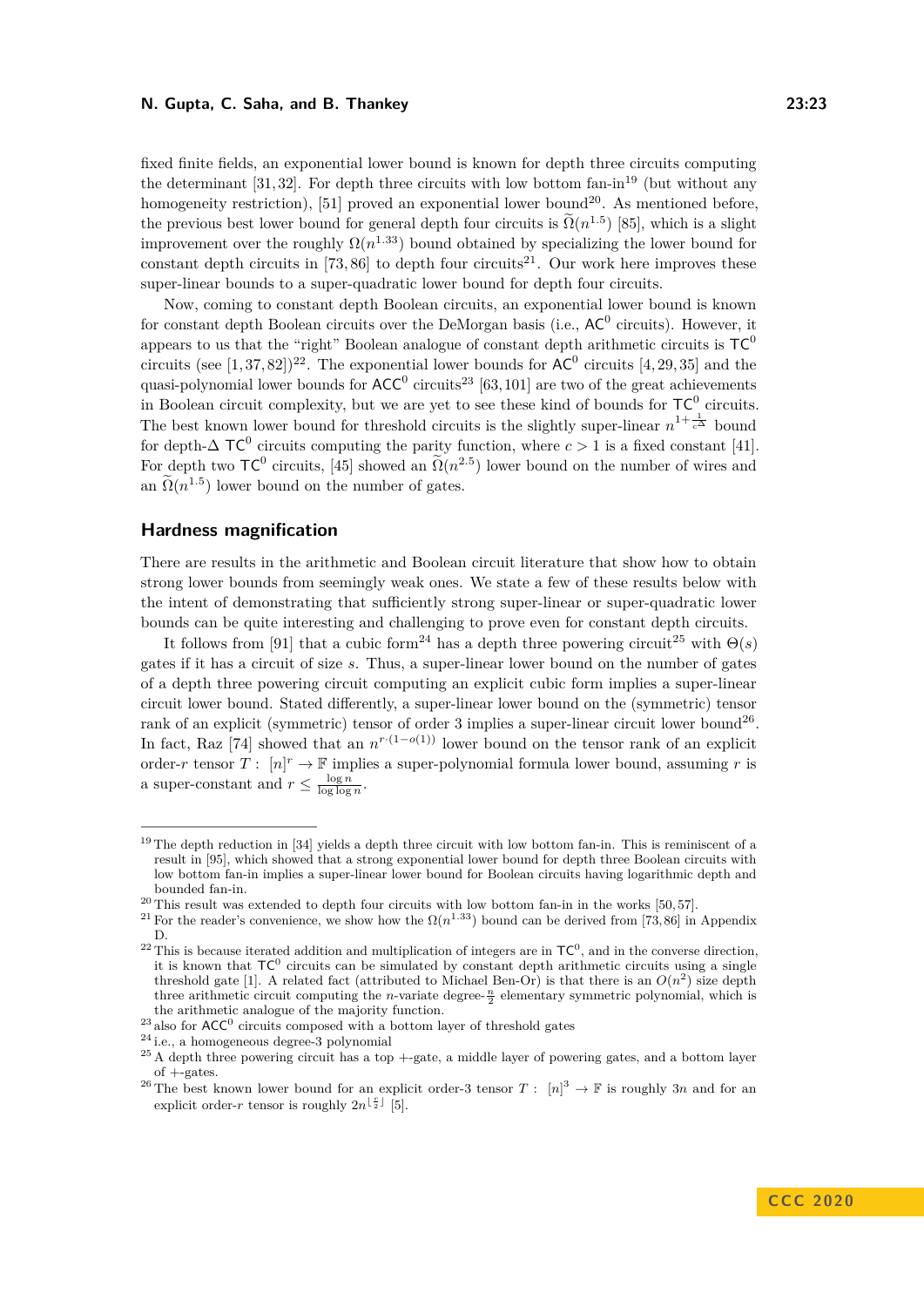#### **23:24 A Super-Quadratic Lower Bound for Depth Four Arithmetic Circuits**

Recently, Chen and Tell [\[20\]](#page-14-0) showed that a super-linear lower bound for  $TC^0$  circuits (computing certain  $NC^1$ -complete functions) which is slightly better than the lower bound in [\[41\]](#page-16-13) would imply  $TC^0 \neq NC^1$ . Their result builds on the work of [\[6\]](#page-13-7). By mimicking the argument in [\[20\]](#page-14-0) for arithmetic circuits one gets the following statement: If  $IMM_{2,n}$  is computable<sup>[27](#page-23-1)</sup> by a depth- $\Delta_0$  circuit of size  $n^k$  then it is computable by a depth- $\Delta$  circuit of size  $O(\frac{\Delta}{\Delta_0} \cdot n^{1+\exp(-\frac{\Delta}{\Delta_0 k})})$ . Recall that an  $\Omega(\Delta n^{1+\frac{1}{\Delta}})$  lower bound is already known for depth- $\Delta$  arithmetic circuits [\[73,](#page-17-0)86]. If the same lower bound is shown for depth- $\Delta$  circuits *computing*  $IMM_{2,n}$  then that would imply a super-polynomial lower bound for constant depth arithmetic circuits! Compare this with the best known upper bound for depth- $\Delta$  circuits computing  $\mathsf{IMM}_{2,n}$  which is roughly  $\exp(O(\Delta n^{\frac{1}{\Delta}}))$ . Even for depth three circuits, we get the following interesting observation: An  $\Omega(n^{1.8+\epsilon})$  lower bound on the number of gates of a depth five circuit computing  $IMM_{2,n}$ , for any constant  $\epsilon > 0$ , implies a super-cubic lower bound for depth three circuits<sup>[28](#page-23-2)</sup>.

Hardness amplification results are also known for non-commutative circuits [\[18,](#page-14-5) [38\]](#page-15-15). A biquadratic polynomial *f* in the variables  $\mathbf{x} = \{x_1, \ldots, x_n\}$  and  $\mathbf{y} = \{y_1, \ldots, y_n\}$  is a homogeneous degree-4 polynomial in which every monomial is of the form  $x_i x_j y_k y_l$ . The bilinear complexity of a biquadratic polynomial  $f$  is the minimum  $r$  such that  $f =$  $g_1h_1 + \ldots + g_rh_r$ , where  $g_i, h_i$  are bilinear forms in **x** and **y**. It was shown in [\[38\]](#page-15-15) that Permanent requires non-commutative circuits of exponential size if there is an explicit biquadratic polynomial having bilinear complexity  $\Omega(n^{1+\epsilon})$ , for some constant  $\epsilon > 0$ . In other words, a super-cubic lower bound on the size of a homogeneous depth four (commutative) circuit computing an explicit biquadratic form implies an exponential lower bound for non-commutative circuits. In another appealing instance of hardness amplification, [\[18\]](#page-14-5) showed that an  $\Omega(n^{\frac{\omega}{2}+\epsilon})$  lower bound, where  $\omega$  is the matrix multiplication exponent, for non-commutative circuits computing an explicit constant degree polynomial implies an exponential lower bound for non-commutative circuits; if the explicit polynomial has  $poly(n)$ degree then the lower bound is an arbitrarily large polynomial function.

# **B Missing proofs from Section [3](#page-5-0)**

# <span id="page-23-0"></span>**B.1 Proofs from Section [3.1](#page-6-2)**

 $\triangleright$  Claim 8. Let  $P = Q_1^{e_1} \cdots Q_t^{e_t}$  be one of the polynomials  $P_i$ . For  $k \geq 0$ , let  $P^{(k)} :=$  $\prod_{i\in[t]} Q_i^{\prime \max(e_i-k,0)}$ . Then,  $\partial_{\mathbf{x}}^k P \subseteq \mathbb{F}$ -span $\{\mathbf{y}_M^{\leq \infty} \mathbf{x}_M^{\leq k(2t\tau-1)} P^{(k)}\}.$ 

Proof. We prove the claim by induction on *k*. If  $k = 0$ , then  $\partial_{\mathbf{x}_M}^0 P = \{P\} = \{P^{(0)}\}$  and hence the claim is true. Assume that the claim is true for *k*. Let *X* be a multilinear monomial of degree  $k + 1$  in **x** variables. Then  $X = xX'$  where X' is a multilinear monomial of degree *k* in **x** variables and *x* one of the **x** variables. From the induction hypothesis we have that,

$$
\frac{\partial P}{\partial X'} = g \cdot P^{(k)}
$$

where *g* is a polynomial in  $\mathbb{F}[\mathbf{x}_M, \mathbf{y}_M]$  with  $\mathbf{x}_M$  degree of *g* being at most  $k(2t\tau - 1)$  while its **y***<sup>M</sup>* degree can be arbitrarily large.

<span id="page-23-1"></span><sup>&</sup>lt;sup>27</sup> Here  $IMM_{2,n}$  is a collection of four polynomials corresponding to the entries of a product of *n* many  $2 \times 2$  matrices whose entries are distinct formal variables.

<span id="page-23-2"></span> $^{28}\!\!\text{We attribute this observation to Ankit Garg.}$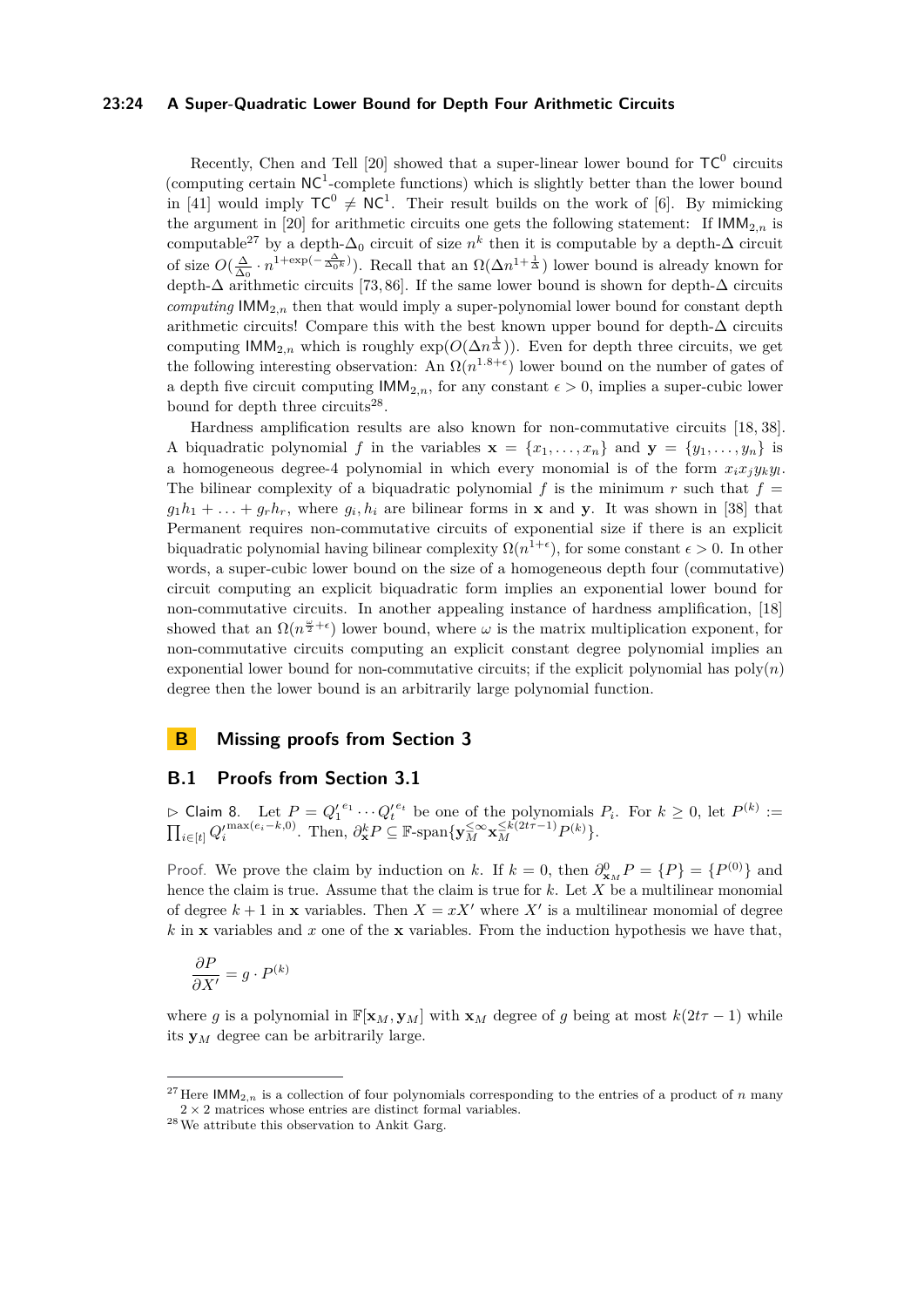Let  $J := \{j \in [t] : e_j > k\}$ . We have that,

$$
\frac{\partial P}{\partial X} = \frac{\partial}{\partial x} \left( g \cdot P^{(k)} \right)
$$
\n
$$
= \frac{\partial}{\partial x} \left( g \cdot \prod_{j \in J} Q_j^{\prime e_j - k} \right)
$$
\n
$$
= \frac{\partial g}{\partial x} \cdot \prod_{j \in J} Q_j^{\prime e_j - k} + g \cdot \sum_{j \in J} (e_j - k) \cdot Q_j^{\prime e_j - k - 1} \cdot \frac{\partial Q_j^{\prime}}{\partial x} \cdot \prod_{i \in J \setminus \{j\}} Q_i^{\prime e_i - k}
$$
\n
$$
= \left( \frac{\partial g}{\partial x} \cdot \prod_{j \in J} Q_j^{\prime} + g \cdot \sum_{j \in J} (e_j - k) \cdot \frac{\partial Q_j^{\prime}}{\partial x} \cdot \prod_{i \in J \setminus \{j\}} Q_i^{\prime} \right) \cdot \prod_{j \in J} Q_j^{\prime e_j - k - 1}
$$

Observe that as D is a pruned depth four circuit, the support of all monomials of  $Q'_{j}$  is upper bounded by *τ* and as in any monomial the individual degree of any **x** variable is at most two,  $\deg_{\mathbf{x}}(Q'_j) \leq 2\tau$ . Also,  $|J| \leq t$  and hence

$$
\deg_{\mathbf{x}}\left(\frac{\partial g}{\partial x}\cdot \prod_{j\in J}Q'_j+g\cdot \sum_{j\in J}(e_j-k)\cdot \frac{\partial Q'_j}{\partial x}\cdot \prod_{i\in J\setminus\{j\}}Q'_i\right)\leq (k+1)(2t\tau-1).
$$

As  $\prod_{j \in J} Q'_j{}^{e_j-k-1} = P^{(k+1)}$ , the claim is true for *k* + 1. ◯

 $\triangleright$  Claim 9. Let  $\ell, k, t$  and  $\tau$  be as defined earlier. Then,  $\ell + 2k\tau < \frac{m}{2}$ .

Proof. We will show that the ratio  $\frac{m}{2} - 2kt\tau > 1$ . Putting the values of *k* and  $\ell$ ,

$$
\frac{\frac{m}{2} - 2kt\tau}{\ell} = \frac{\frac{m}{2} - 2\left\lfloor \frac{\delta d_{\mathbf{x}}}{t} \right\rfloor t\tau}{\left\lfloor \frac{m}{m^{\delta/t} + 1} \right\rfloor}
$$

$$
\geq \left(\frac{1}{2} - \frac{2\delta d_{\mathbf{x}}\tau}{m}\right)(m^{\delta/t} + 1).
$$

So, we need to show that

$$
\frac{1}{\frac{1}{2} - \frac{2\delta d_{\mathbf{x}}\tau}{m}} < m^{\delta/t} + 1 \iff \frac{1}{\frac{1}{2} - \frac{2\delta d_{\mathbf{x}}\tau}{m}} - 1 < m^{\delta/t}
$$

$$
\iff \frac{1 + \frac{4\delta d_{\mathbf{x}}\tau}{m}}{1 - \frac{4\delta d_{\mathbf{x}}\tau}{m}} < m^{\delta/t}.
$$

For large enough  $m, \frac{4\delta d_{\mathbf{x}}\tau}{m} \leq \frac{1}{2}$ . Using  $1 + x \leq e^x$ , which holds for all  $x \in \mathbb{R}$ , and  $\frac{1}{1-x}$  ≤  $e^{2x}$ , which holds for  $0 \le x \le \frac{1}{2}$  we get:

$$
\frac{1+\frac{4\delta d_{\mathbf{x}}\tau}{m}}{1-\frac{4\delta d_{\mathbf{x}}\tau}{m}}\leq e^{\frac{12\delta d_{\mathbf{x}}\tau}{m}}.
$$

So showing that  $e^{\frac{12\delta d_{\mathbf{x}}\tau}{m}} < m^{\delta/t}$  would suffice. Now,

$$
e^{\frac{12\delta d_{\mathbf{x}}\tau}{m}} < m^{\delta/t} \iff e^{\frac{12d_{\mathbf{x}}t\tau}{m}} < m.
$$

Putting the values of  $d_{\mathbf{x}}$ , t an  $\tau$ , we get that  $\frac{12d_{\mathbf{x}}t\tau}{m} = \frac{12d_{\mathbf{x}}\left[\frac{d_{\mathbf{x}}}{(\ln m)^3}\right] \left[20 \ln m\right]}{m} \le \frac{12d_{\mathbf{x}}^2 \cdot 20 \ln m}{m(\ln m)^3}$  $\frac{a_{\mathbf{x}} \cdot 20 \text{ m } m}{m(\ln m)^3}$  =  $\Theta\left(\frac{m}{m(\ln m)^2(\ln m)^2}\right) = \Theta\left(\frac{1}{(\ln m)^4}\right) = o(1)$  as  $d_{\mathbf{x}} = \Theta\left(\frac{\sqrt{m}}{\ln m}\right)$ . Thus  $e^{\frac{12d_{\mathbf{x}}t\tau}{m}} < m$ .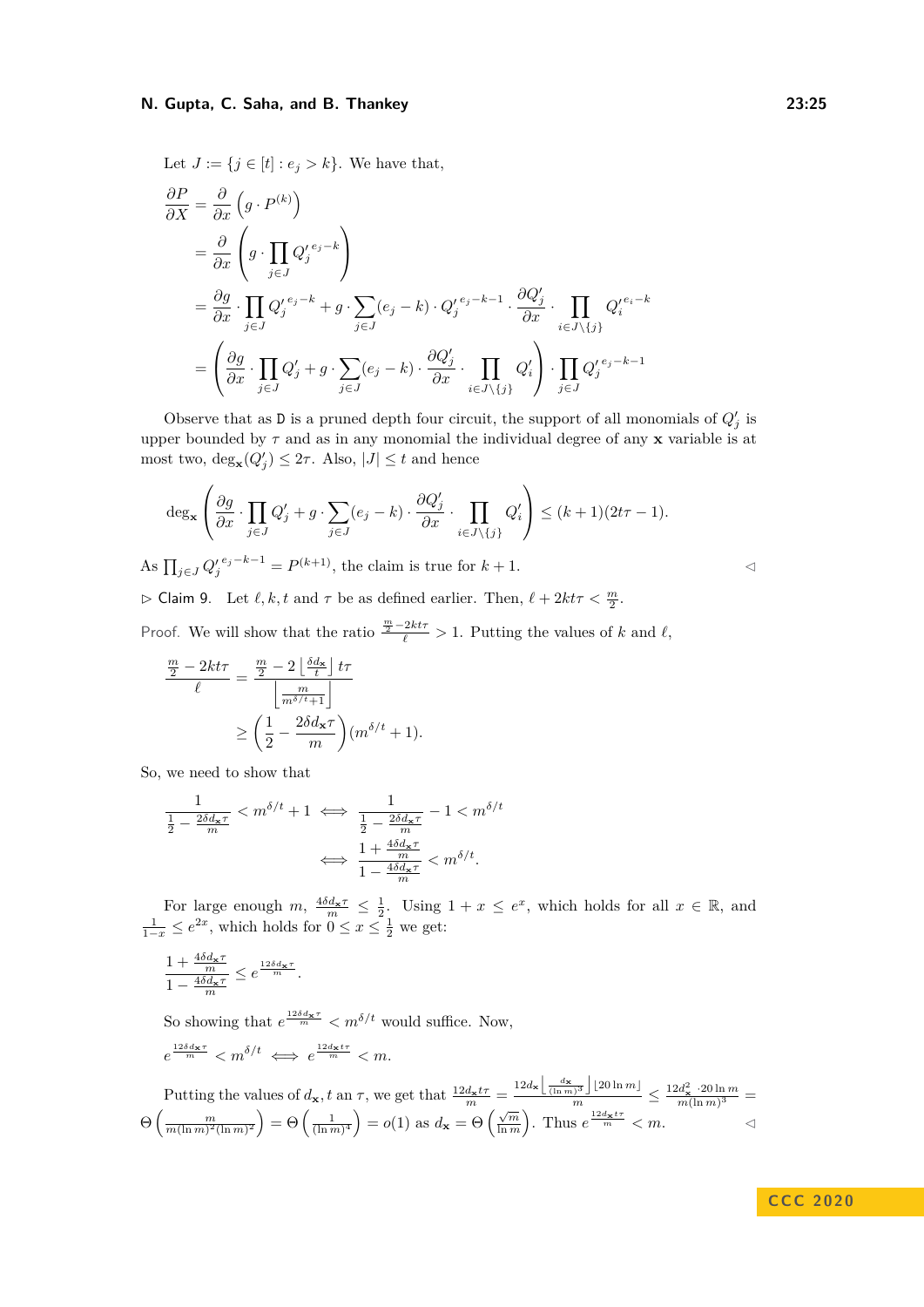#### **23:26 A Super-Quadratic Lower Bound for Depth Four Arithmetic Circuits**

# <span id="page-25-0"></span>**B.2 Proof from Section [3.2.1](#page-8-0)**

 $\triangleright$  Claim [1](#page-8-2)1. Procedure 1 terminates in at most *m* iterations.

Proof. Let  $H_i$  be the set  $H$  after the *i*-th iteration of the procedure. Since each monomial in *H*<sub>*i*</sub> has support more than *τ*, for any such monomial there are at least  $\frac{\tau}{2}$  distinct  $j \in [3m] \setminus M_1$ such that at least one of  $x_j$  and  $y_j$  appears in it. Counting the number of times at least one of  $x_i$  and  $y_i$  appears in a monomial in  $H_i$  and summing up these counts for all  $j \in [3m] \backslash M_1$ , we get that

$$
\sum_{j \in [3m] \setminus M_1} e(j) \ge \frac{\tau \cdot |H_i|}{2};
$$

so from an averaging argument there exists a *j* such that

$$
e(j) \geq \frac{\tau \cdot |H_i|}{6m}.
$$

Hence, the size of  $H_{i+1}$  is upper bounded as

$$
|H_{i+1}| \leq |H_i| \cdot \left(1 - \frac{\tau}{6m}\right).
$$

So after *i* iterations of the procedure we get,

$$
|H_i| \le |H_0| \cdot \left(1 - \frac{\tau}{6m}\right)^i
$$
  
\n
$$
\le \left\lfloor \frac{m^2 d_{\mathbf{x}}}{(\ln m)^5} \right\rfloor \cdot \left(1 - \frac{\left\lfloor 20 \ln m \right\rfloor}{6m}\right)^i
$$
  
\n
$$
\le \frac{m^2 d_{\mathbf{x}}}{(\ln m)^5} \cdot \left(1 - \frac{\left(20 \ln m - 1\right)}{6m}\right)^i
$$
  
\n
$$
\le \frac{m^2 d_{\mathbf{x}}}{(\ln m)^5} \cdot e^{-\frac{3i \cdot \ln m}{m}}
$$
 (for sufficiently large m)  
\n
$$
= \frac{m^2 d_{\mathbf{x}}}{(\ln m)^5} \cdot m^{-\frac{3i}{m}}.
$$

For  $i = m$ ,  $|H_i| < 1$  (for sufficiently large *m*), i.e., the procedure terminates in at most *m* iterations.  $\triangleleft$ 

# <span id="page-25-1"></span>**B.3 Proof from Section [3.2.2](#page-9-0)**

 $\triangleright$  Claim 13. Let  $\overline{M}_1 = [3m] \setminus M_1$ . Procedure [2](#page-10-1) sets at most *m* many variables in  $\mathbf{x}_{\overline{M}_1} \cup \mathbf{y}_{\overline{M}_1}$ to field constants and removes all the heavy gates from  $C_1$ .

Proof. In each iteration, we evaluate a light sparse polynomial in  $C_1$  to zero. This can be done as  $\mathbb F$  is an algebraically closed field. Since the support of every monomial in  $C_1$  is at most  $\tau$ , we end up setting at most  $\frac{\tau \cdot m}{(\ln m)^2} \leq \frac{20 \cdot m}{\ln m}$  many variables to field constants in each iteration. As we can afford to set *m* variables, Step 2 of the procedure executes successfully. For some  $i \in \mathbb{N}$ , the while loop terminates in the *i*-th iteration in either of the following two cases:

**1.** All the heavy gates get eliminated after the  $(i - 1)$ -th iteration, i.e.,  $s_i = 0$ .

**2.**  $\tau(b_1 + \cdots + b_i) > m$ . (We show in the following subclaim that all the heavy gates are eliminated before this happens. Hence, the procedure stops only in the above case.)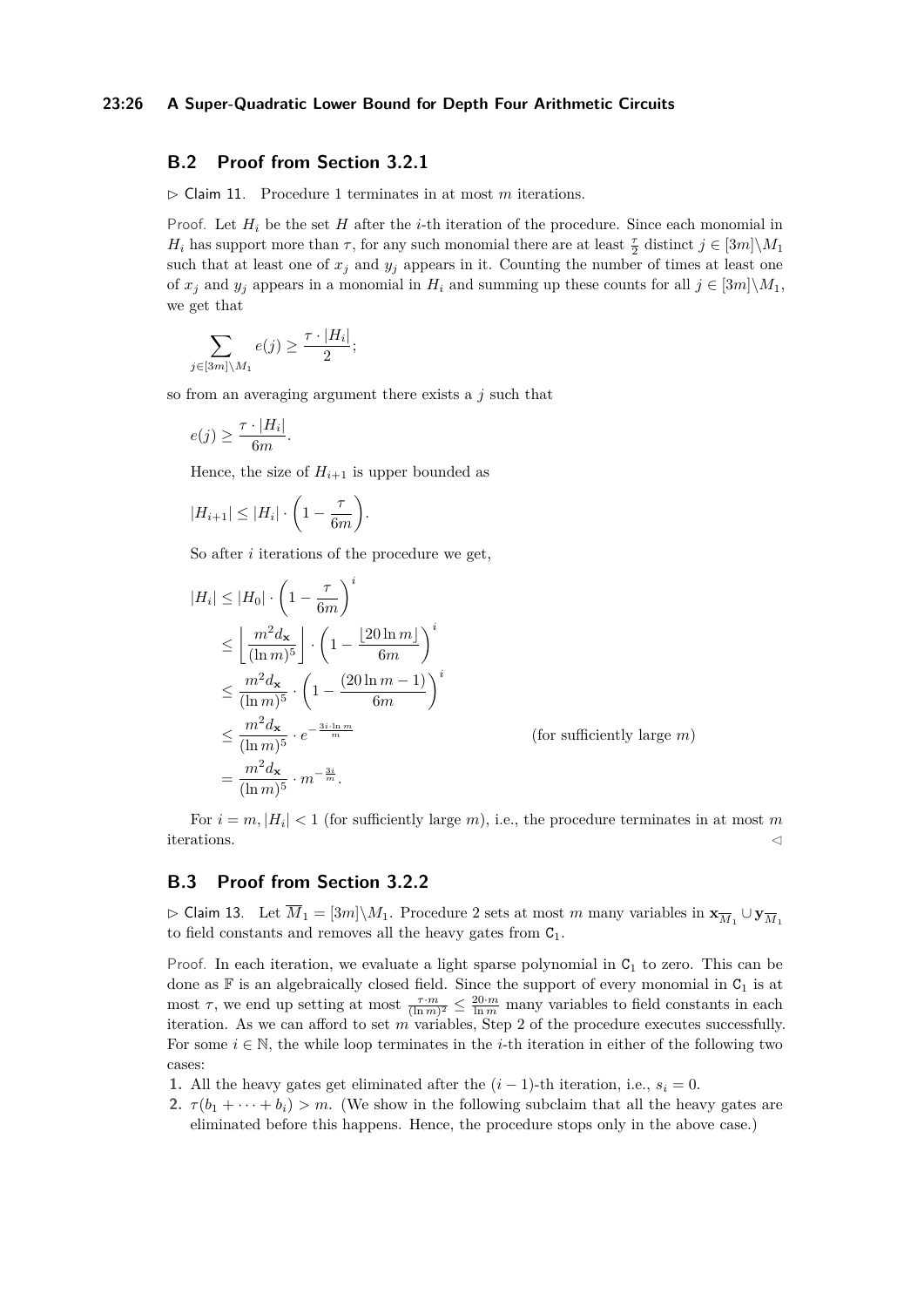<span id="page-26-0"></span> $\triangleright$  Subclaim 18. Let  $i \in \mathbb{N}$  be such that  $\tau(b_1 + \cdots + b_{i-1}) \leq m$  but  $\tau(b_1 + \cdots + b_i) > m$ . Then, all the heavy gates in  $C_1$  get eliminated in the first  $(i - 1)$  iterations of Procedure [2.](#page-10-1) If we assume Subclaim [18](#page-26-0) then Claim [13](#page-10-2) is proved.

Proof of Subclaim [18:](#page-26-0) For  $1 \leq j < i$ , let  $(Q_{j,1},...,Q_{j,r_j})$  be the available light sparse polynomials in  $C_1$  after the  $(j-1)$ -th iteration. Recall that  $s_j$  is the number of heavy gates in  $C_1$ after the  $(j-1)$ -th iteration. Suppose,  $s_j \geq 1$  (otherwise, we have nothing to prove). For every  $l \in [r_j]$ ,  $b_{j,l}$  and  $c_{j,l}$  refer to the fan-in of  $Q_{j,l}$  and the number of distinct heavy gates connected to  $Q_{j,l}$  in  $C_1$  respectively. We may assume that  $b_{j,l} \neq 0$  for every  $l \in [r_j]$ . It is given that

<span id="page-26-1"></span>
$$
b_{j,1} + \ldots + b_{j,r_j} \le \frac{m^2 d_{\mathbf{x}}}{160 \cdot \lambda_0 \cdot (\ln m)^5}.
$$
 (2)

Since every heavy gate is connected to at least  $\frac{m \cdot d_x}{2 \cdot \lambda_0 \cdot (\ln m)^3}$  many light sparse polynomials in  $C_1$ ,

$$
s_j \cdot \frac{md_{\mathbf{x}}}{2 \cdot \lambda_0 \cdot (\ln m)^3} \leq c_{j,1} + \dots + c_{j,r_j}.
$$

As  $b_{j,1}, \ldots, b_{j,r_j}$  are all non-zero, we get

$$
s_j \cdot \frac{md_{\mathbf{x}}}{2 \cdot \lambda_0 \cdot (\ln m)^3} \le \frac{c_{j,1}}{b_{j,1}} \cdot b_{j,1} + \dots + \frac{c_{j,r_j}}{b_{j,r_j}} \cdot b_{j,r_j}.
$$

Let  $u \in [r_j]$  be such that  $\frac{c_{j,u}}{b_{j,u}} = \max\left\{\frac{c_{j,1}}{b_{j,1}}\right\}$  $\frac{c_{j,1}}{b_{j,1}}, \ldots, \frac{c_{j,r_j}}{b_{j,r_j}}$ *bj,rj* ). Let  $c_j := c_{j,u}$  and  $b_j := b_{j,u}$ . Then, the above equation implies

$$
s_j \cdot \frac{md_{\mathbf{x}}}{2 \cdot \lambda_0 \cdot (\ln m)^3} \le \frac{c_j}{b_j} \cdot (b_{j,1} + \dots + b_{j,r_j}).
$$

From Equation [\(2\)](#page-26-1), we get that for every  $1 \leq j \leq i$ ,

$$
s_j \cdot \frac{m d_{\mathbf{x}}}{2 \cdot \lambda_0 \cdot (\ln m)^3} \le \frac{c_j}{b_j} \cdot \frac{m^2 d_{\mathbf{x}}}{160 \cdot \lambda_0 \cdot (\ln m)^5},
$$

which implies

<span id="page-26-2"></span>
$$
\frac{80 \cdot s_j \cdot b_j \cdot (\ln m)^2}{m} \le c_j.
$$
\n(3)

Thus, by setting the light sparse polynomial *Qj,u* to zero in the *j*-th iteration, we get rid of at least  $\frac{80 \cdot s_j \cdot b_j \cdot (\ln m)^2}{m}$  many heavy gates from C<sub>1</sub>. Recall that  $s_{j+1}$  is the number of available heavy gates after the *j*-th iteration. Then, for every  $1 \leq i \leq i$ ,

$$
s_{j+1} \le s_j - c_j \le s_j \cdot \left(1 - \frac{80 \cdot b_j \cdot (\ln m)^2}{m}\right). \tag{4}
$$

Hence, for every  $1 \leq j \leq i$ ,

<span id="page-26-3"></span>
$$
s_{j+1} \le s_1 \cdot \prod_{l=1}^j \left( 1 - \frac{80 \cdot b_l \cdot (\ln m)^2}{m} \right). \tag{5}
$$

Also, for every  $l \leq j$ , we have  $c_l \leq s_l$ . Thus, Equation [\(3\)](#page-26-2) implies

$$
\frac{80 \cdot b_l \cdot (\ln m)^2}{m} \le 1. \tag{6}
$$

# <span id="page-26-4"></span>**C C C 2 0 2 0**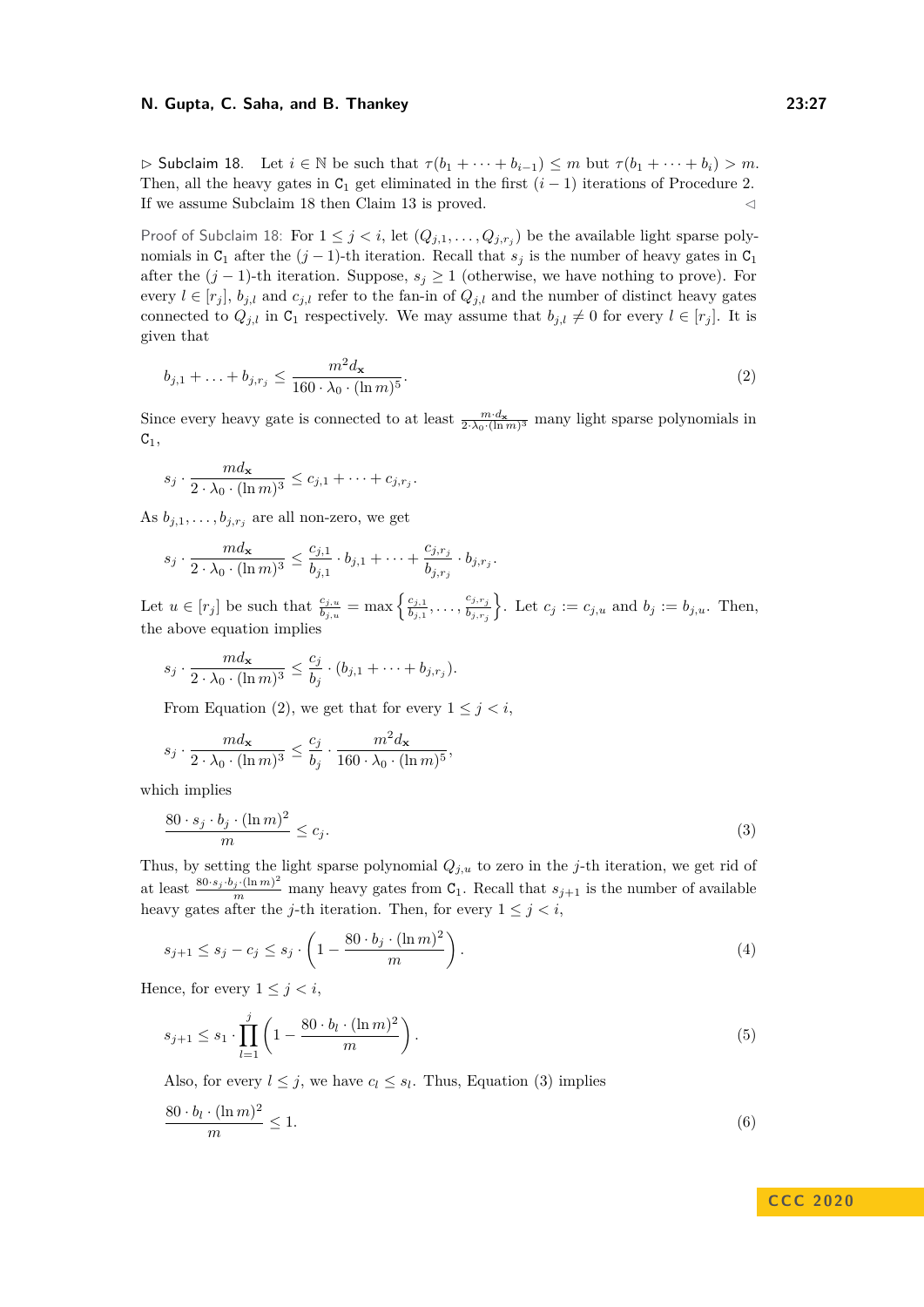### **23:28 A Super-Quadratic Lower Bound for Depth Four Arithmetic Circuits**

<span id="page-27-2"></span>As 
$$
1 - a \le e^{-\frac{a}{2}}
$$
 for  $0 \le a \le 1$ , Equations (5) and (6) imply

$$
s_{j+1} \le s_1 \cdot \prod_{l=1}^j \left( e^{-\frac{40 \cdot b_l \cdot (\ln m)^2}{m}} \right) = s_1 \cdot e^{-\frac{40 \cdot (b_1 + \dots + b_j) \cdot (\ln m)^2}{m}}.
$$
 (7)

It is given that  $\tau(b_1 + \cdots + b_i) > m$ , which implies  $\tau(b_1 + \cdots + b_{i-1}) > m - \tau \cdot b_i$ . As  $b_i$ is the fan-in of a light sparse polynomial,  $b_i \leq \frac{m}{(\ln m)^2}$  and so

<span id="page-27-1"></span>
$$
\tau(b_1 + \dots + b_{i-1}) > m - \frac{m\tau}{(\ln m)^2}.
$$
 (8)

On substituting  $j = i - 1$ ,  $\tau = \lfloor 20 \ln m \rfloor$  and the value of  $\tau(b_1 + \cdots + b_{i-1})$  from Equation [\(8\)](#page-27-1) in Equation [\(7\)](#page-27-2), we get

$$
s_i \le s_1 \cdot e^{-\frac{40 \cdot (\ln m)^2}{m} \cdot \left(\frac{m}{20 \ln m} - \frac{m}{(\ln m)^2}\right)} = s_1 \cdot e^{-(2 \ln m - 40)}.
$$

For large enough  $m, s_i \leq \frac{s_1}{m^{1.9}}$ . Since  $s_1 \leq m$ , we get  $s_i = 0$  (as it is a natural number). In other words, we get rid of all the heavy gates within  $(i - 1)$  iterations. <br>
া

# <span id="page-27-0"></span>**C Missing proofs from Section [5](#page-12-0)**

 $\triangleright$  Claim 17. The top fan-in *s* of D is  $\omega \left( \frac{m^2 d_{\mathbf{x}}}{(\ln m)^5} \right)$ .

Proof. From Equation 
$$
(1)
$$
, we have

$$
s \geq \frac{\frac{1}{m^{O(1)}}\min\left\{\frac{1}{4^{k}} \cdot {n \choose \ell}{n \choose k}, \left(\frac{1}{\ell+k-1}\right) \right\}}{m^{O(1)} \cdot \left(\ell_{\ell+2kt} \right) \left(\lceil \frac{w}{i} \rceil + k - 1 \right)}
$$
\n
$$
\geq \frac{1}{m^{O(1)} \cdot \left(\lceil \frac{w}{i} \rceil + k - 1 \right)} \min\left\{\frac{{n \choose k}}{4^{k}} \cdot \frac{{n \choose \ell+1}}{({\ell+2kt+1})}, \left(\frac{{\ell+2kt+1}}{({\ell+2kt+1})}\right) \right\}
$$
\n
$$
= \frac{1}{m^{O(1)} \cdot \left(\lceil \frac{w}{i} \rceil + k - 1 \right)} \min\left\{\frac{{n \choose k}}{4^{k}} \cdot \frac{{m - \ell - 2kt-1}}{({m - \ell - 1})!} \cdot \frac{{(\ell+2kt+1)!}}{{(\ell+1)!}}, \left(\frac{{m - \ell - 2kt+1}}{({m - \ell - 1})!} \right.\frac{{(\ell+2kt+1)!}}{{(m - \ell - d_{\mathbf{x}} + k)!}}\right\}
$$
\n
$$
= \frac{1}{m^{O(1)} \cdot \left(\lceil \frac{w}{i} \rceil + k - 1 \right)} \min\left\{\frac{{n \choose k}}{4^{k}} \cdot e^{(-2kt+1)\ln \frac{m - \ell - 1}{\ell + 1} \pm o(1)}, e^{(d_{\mathbf{x}} - 2kt+1)\ln \frac{m - \ell}{\ell} \pm o(1)} \right\}
$$
\n
$$
\geq \frac{1}{m^{O(1)} \cdot \left(\lceil \frac{w}{i} \rceil + k - 1 \right)} \min\left\{\frac{{n \choose k}}{4^{k}} \cdot \left(\frac{m}{\ell+1} - 1\right)^{-2kt+1}, \left(\frac{m}{\ell} - 1\right)^{{(d_{\mathbf{x}} - 2kt+1)}}\right\}
$$
\n
$$
= \frac{1}{m^{O(1)} \cdot \left(\lceil \frac{w}{i} \rceil + k - 1 \right)} \min\left\{\frac{{n \choose k}}{4^{k}} \cdot \left(\frac{m}{\ell+1} - 1\right)^{-2kt+1}, \
$$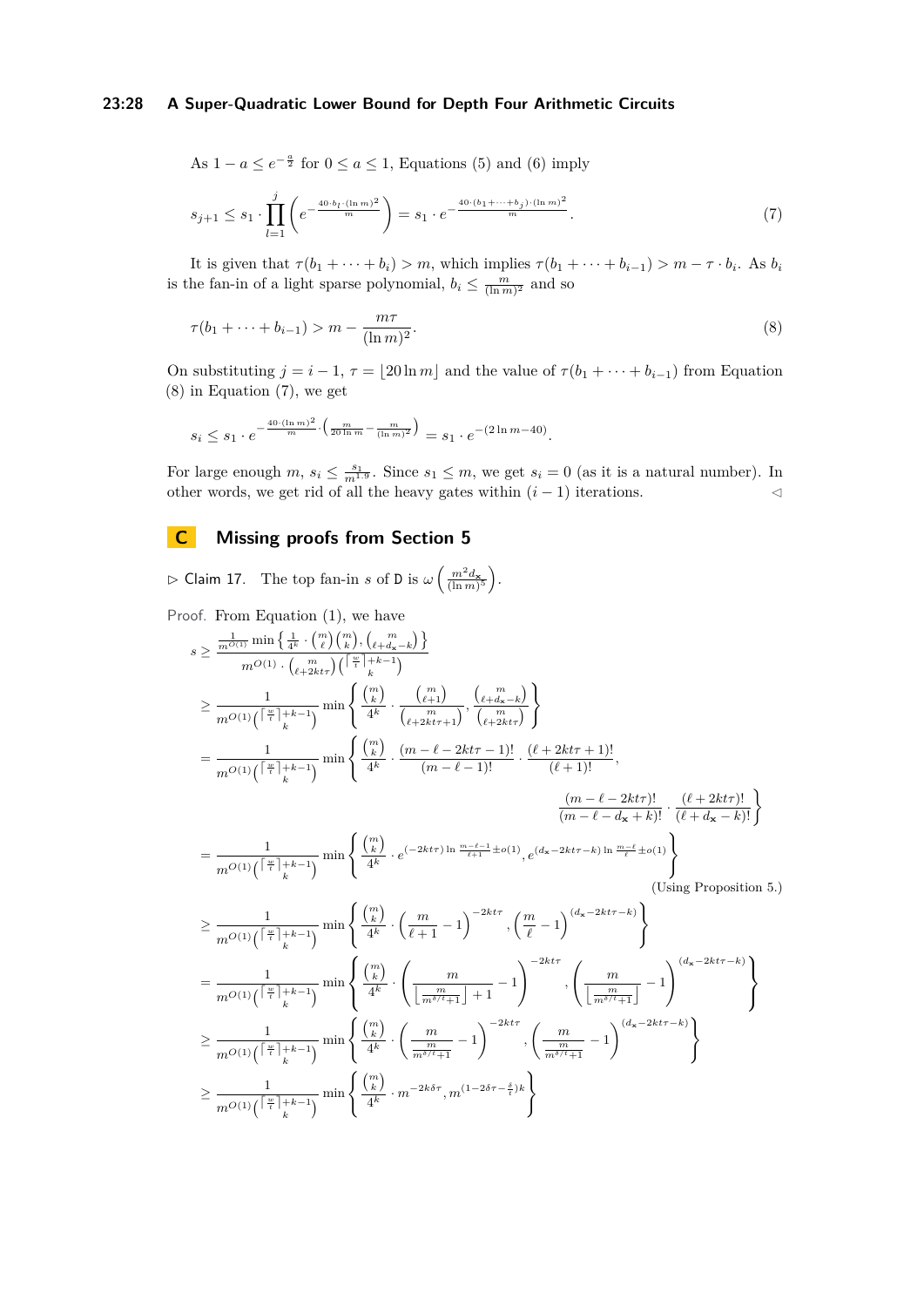Since  $\frac{\binom{m}{k}}{4^k} \cdot m^{-2k\delta\tau} = \frac{\binom{m}{k}}{4^k m^{(1-\epsilon)}}$  $\frac{\binom{m}{k}}{4^k \cdot m^{(1-\frac{\delta}{t})k}} \cdot m^{(1-2\delta\tau-\frac{\delta}{t})k} \leq \frac{em}{k}k \cdot \frac{m^{\frac{\delta k}{t}}}{4^k m^k} \cdot m^{(1-2\delta\tau-\frac{\delta}{t})k}$ . For our choice of parameters  $\delta$ , k and  $t$ ,  $m^{\frac{\delta k}{t}} = O(1)$ . Hence,  $\frac{\binom{m}{k}}{4^k} \cdot m^{-2k\delta\tau} \leq m^{(1-2\delta\tau - \frac{\delta}{t})k}$  and thus,

$$
s \geq \frac{1}{m^{O(1)}} \cdot \frac{\binom{m}{k} \cdot m^{-2k\delta\tau}}{4^k \cdot \left(\lceil \frac{w}{t} \rceil + k - 1\right)}
$$
  
\n
$$
\geq \frac{1}{m^{O(1)}} \cdot \left(\frac{m \cdot k}{4e \cdot k \cdot m^{2\delta\tau} \cdot \left(\frac{w}{t} + k\right)}\right)^k
$$
 (Using Proposition 4.)  
\n
$$
\geq \frac{1}{m^{O(1)}} \cdot \left(\frac{m \cdot t}{8e \cdot m^{2\delta\tau} \cdot w}\right)^k
$$
 (Since  $kt \leq w = \left\lfloor \frac{m d_x}{\lambda_0 \cdot (\ln m)^3} \right\rfloor$ .)  
\n
$$
= \frac{1}{m^{O(1)}} \cdot \left(\frac{m \cdot \left\lfloor \frac{d_x}{(\ln m)^3} \right\rfloor}{8e \cdot m^{2\delta\tau} \cdot \left\lfloor \frac{m d_x}{\lambda_0 \cdot (\ln m)^3} \right\rfloor}\right)^k
$$
  
\n
$$
\geq \frac{1}{m^{O(1)}} \cdot \left(\frac{m \cdot \frac{d_x}{(\ln m)^3}}{16e \cdot m^{2\delta\tau} \cdot \frac{m d_x}{\lambda_0 \cdot (\ln m)^3}}\right)^k
$$
  
\n
$$
\geq \frac{1}{m^{O(1)}} \cdot \left(\frac{\lambda_0}{16e \cdot m^{2 \cdot \frac{1}{(\ln m)^2} \cdot 20 \ln m}}\right)^{\ln m}
$$
 (Since  $k \geq \lfloor \ln m \rfloor$ .)  
\n
$$
= \frac{1}{m^{O(1)}} \cdot \left(\frac{\lambda_0}{16e \cdot e^{O(1)}}\right)^{\ln m}
$$
  
\n
$$
= \omega \left(\frac{m^2 d_x}{(\ln m)^5}\right),
$$

if we choose  $\lambda_0$  to be a large enough constant.  $\lhd$ 

# <span id="page-28-0"></span>**D A brief review of the lower bounds from [\[86\]](#page-18-2) and [\[73\]](#page-17-0)**

In this section, we present a short overview of the lower bounds for restricted depth arithmetic circuits with multiple output gates from [\[86\]](#page-18-2) and [\[73\]](#page-17-0) and focus mainly on depth four circuits. We would use (*s,* ∆)-arithmetic circuit to denote an arithmetic circuit of size-*s* and depth-∆ and **y** for the set of variables  $\{y_1, \ldots, y_n\}.$ 

**Lower bound from [\[86\]](#page-18-2).** Let  $n \in \mathbb{N}$  and  $\Delta = O(\log n)$ . Shoup and Smolensky showed that there exist *n* linear forms  $g_1, \ldots, g_n \in \mathbb{C}[\mathbf{y}]$ , such that the size of any depth- $\Delta$  normal-linear circuit<sup>[29](#page-28-1)</sup> that computes  $g_1, \ldots, g_n$  is  $\Omega(\Delta n^{1+\frac{1}{\Delta}})$ . The following proposition implies that the same lower bound holds for a depth- $\Delta$  arithmetic circuit, that also computes  $g_1, \ldots, g_n$ .

<span id="page-28-2"></span>▶ **Proposition 19.** *Let*  $n \in \mathbb{N}$ ,  $\mathbb{F}$  *be an arbitrary field and*  $h_1, \ldots, h_n \in \mathbb{F}[\mathbf{y}]$  *be linear forms computed by an*  $(s, \Delta)$ *-arithmetic circuit. Then, there exists an*  $(s, \Delta)$ *-normal-linear circuit that computes*  $h_1, \ldots, h_n$ *.* 

This proposition is easy to prove; a proof of the same in given in Section 2 of [\[73\]](#page-17-0). We refer the reader to Section 3 of [\[86\]](#page-18-2) for more details. In case of depth four arithmetic circuits over  $\mathbb C$ , if we substitute  $\Delta = 4$  in the above mentioned result then we get a lower bound of

<span id="page-28-1"></span><sup>&</sup>lt;sup>29</sup> An arithmetic circuit D over  $\mathbb F$  is called a normal-linear circuit if all the gates in D are labelled by either variables or by +. Every gate in D computes a linear form in the underlying set of variables over F.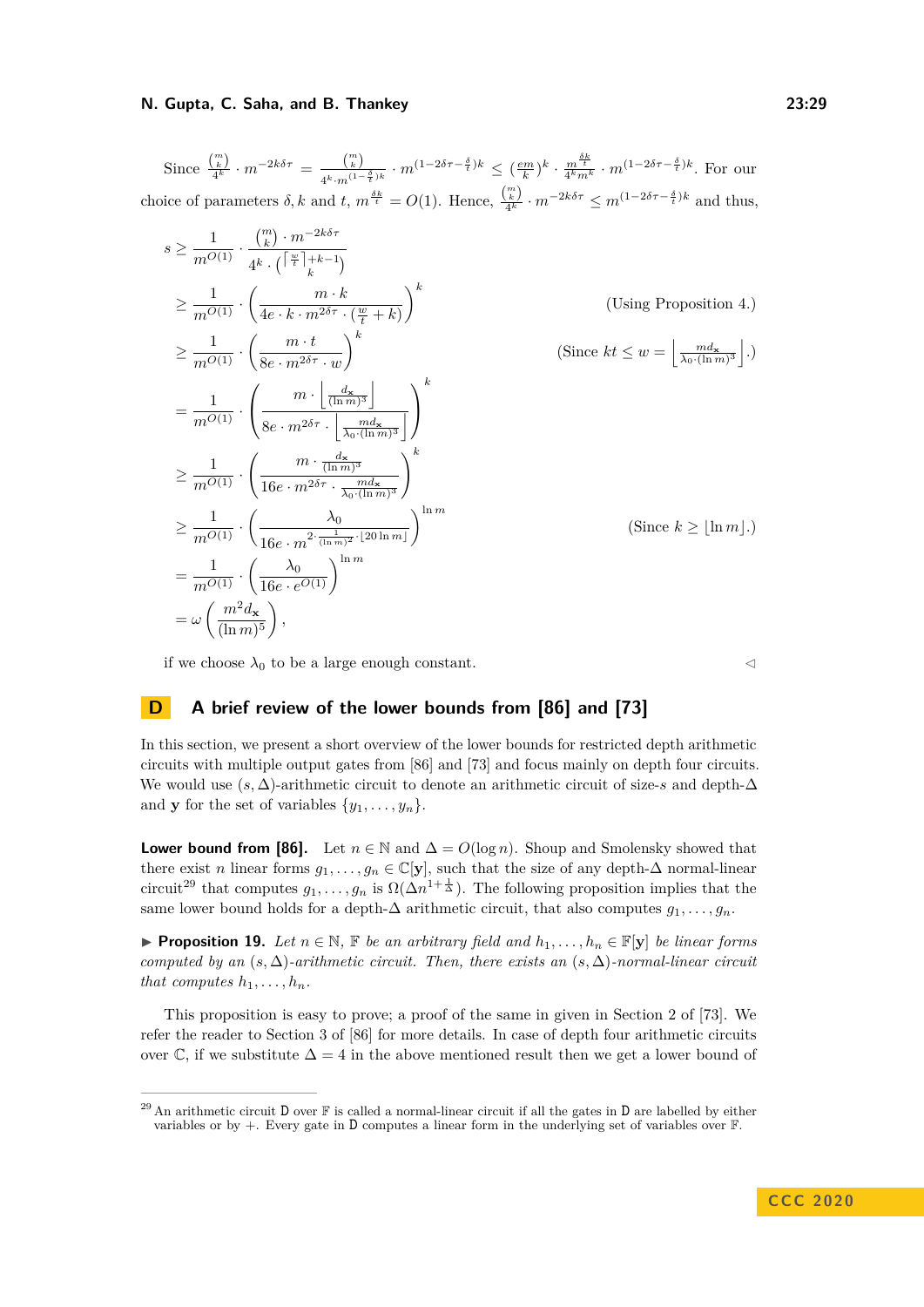#### **23:30 A Super-Quadratic Lower Bound for Depth Four Arithmetic Circuits**

 $\Omega(n^{1.25})$ , but we observe that this lower bound can be optimised roughly to  $\Omega(n^{1.33})$  using the following claim. Claim [20](#page-29-0) implies that the size of any depth four arithmetic circuit and any depth three normal-linear circuit computing the linear forms  $q_1, \ldots, q_n$  given in [\[86\]](#page-18-2) are same, which is roughly  $\Omega(n^{1.33})$ .

<span id="page-29-0"></span> $\triangleright$  Claim 20. Let *n* ∈ N and *h*<sub>1</sub>, ..., *h*<sub>*n*</sub> ∈ F[**y**] be linear forms, computed by an  $(s, 4)$ arithmetic circuit C over  $\mathbb F$ . Then, there exists an  $(s, 3)$ -normal-linear circuit over  $\mathbb F$  that computes  $h_1, \ldots, h_n$ .

Proof. From Proposition [19,](#page-28-2) we obtain an  $(s, 4)$ -normal-linear circuit D over F that computes  $h_1, \ldots, h_n$ . We now argue that linearisation ensures that the fan-in of every gate in the bottom layer of D is exactly 1. It turns out that only those product gates survive the linearisation in the bottom layer of C which are connected to exactly one variable. Let *v* be a gate in the bottom layer of C with children  $u_1, \ldots, u_r$ . Then, there exists some  $i \in [r]$  such that  $u_i$  is a variable and all other gates are labelled by field constants, in which case, we remove  $u_j, j \in [r] \setminus \{i\}$  and multiply the label of the edge  $(v, u_i)$  with  $\prod_{j \in [r] \setminus \{i\}} u_j$ . As every gate in the bottom layer of D has fan-in 1, we can directly connect the input of every gate in this layer to its outputs, thereby yielding an (*s,* 3)-normal-linear circuit that computes  $h_1, \ldots, h_n.$ 

**Lower bound from [\[73\]](#page-17-0).** Let *n* be a prime number and  $\Delta = O(\log n)$ . Raz showed that there exist *n* explicit homogeneous polynomials of degree  $\Theta(\Delta)$  in  $\Theta(n)$  variables over F, such that any depth- $\Delta$  arithmetic circuit that computes these polynomials has size  $\Omega(n^{1+\frac{1}{2\cdot\Delta}})$ . While the lower bound for depth-∆ arithmetic circuit given in [\[86\]](#page-18-2) holds for *n* non-explicit linear forms over C, the same lower bound also holds for *n* explicit homogeneous polynomials of  $\Theta(n)$  degree in  $\Theta(n)$  variables over C. We first recall some definitions from [\[73\]](#page-17-0) and then show that the lower bound for depth- $\Delta$  arithmetic circuits in [\[73\]](#page-17-0) can be optimized slightly.

Let  $n', m, t, s \in \mathbb{N}$ . A polynomial mapping  $f : \mathbb{F}^{n'} \to \mathbb{F}^m$  of degree *t* is an *m* tuple  $(f_1, \ldots, f_m)$  of *n'* variate degree *t* polynomials over F. The polynomial mapping *f eludes* a polynomial mapping  $\Gamma : \mathbb{F}^s \to \mathbb{F}^m$  if  $Image(f) \not\subset Image(\Gamma)$ . Moreover, *f* is said to be  $(s, t)$ -*elusive* over **F** if it eludes every polynomial mapping  $\Gamma : \mathbb{F}^s \to \mathbb{F}^m$  of degree at most *t*. Let *n* be a prime,  $\Delta = O(\log n)$ ,  $m := n^2, \Delta' := a \cdot \Delta$ , where  $a \in \mathbb{N}$  is a constant,

 $n' := \Delta' \cdot n$  and  $\mathbf{x} := \{x_{k,l} : k \in [\Delta'], l \in [n]\}.$  Let  $f : \mathbb{F}^{n'} \to \mathbb{F}^m$  be defined as follows:

<span id="page-29-1"></span>For every  $(i, j) \in [n] \times [n]$ ,

$$
f_{(i,j)}(\mathbf{x}) := \prod_{k=1}^{\Delta'} x_{k,(i+j\cdot k) \bmod n}.
$$
\n
$$
(9)
$$

Further, for every  $i \in [n]$ ,

<span id="page-29-2"></span>
$$
\tilde{f}_i(\mathbf{x}, \mathbf{y}) := \sum_{j \in [n]} y_j \cdot f_{(i,j)}(\mathbf{x}). \tag{10}
$$

[\[73\]](#page-17-0) showed that for  $a = 5$ , any depth- $\Delta$  arithmetic circuit computing  $\tilde{f}_1, \ldots, \tilde{f}_n$  requires size  $\Omega(n^{1+\frac{1}{2\cdot\Delta}})$ . The detailed proof is given in Section 4 of [\[73\]](#page-17-0). Here, we show how this lower bound can be optimized to  $\Omega(n^{1+\frac{1}{\Delta}-\epsilon_{a,\Delta}})$ , where  $\epsilon_{a,\Delta} := \frac{2\cdot\Delta-1}{a\cdot\Delta^2}$ . Note that as we increase the value of *a*, this lower bound gets closer to the one for depth- $\Delta$  arithmetic circuits given in [\[86\]](#page-18-2). The main ingredient of this improvement is the following optimization of Lemma 4.1 in [\[73\]](#page-17-0).